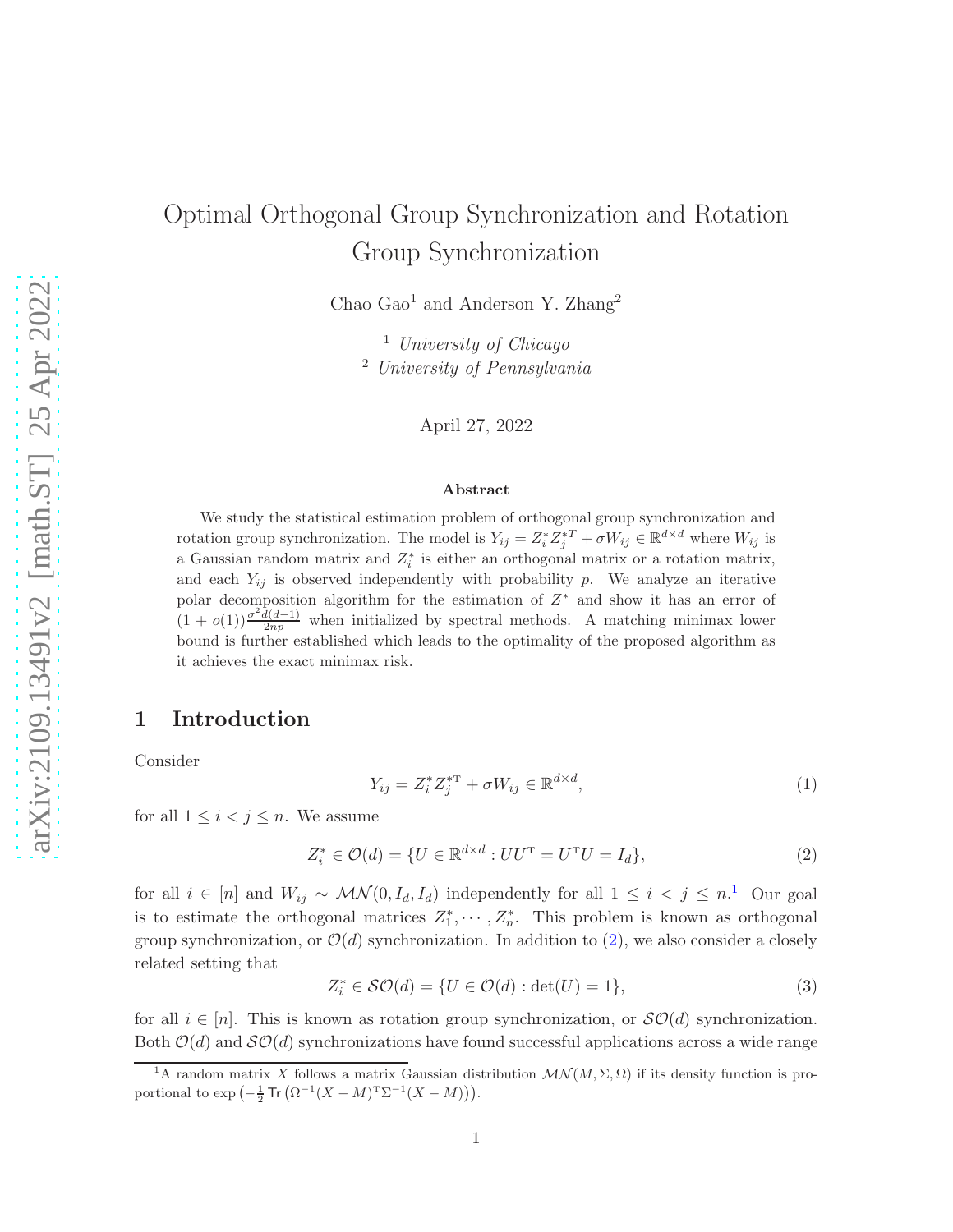of areas including structural biology, computational genomics, robotics, computer vision and distributed networks. For example, synchronization over  $\mathcal{O}(d)$  has been applied to the sensor network localization problem [\[8](#page-38-0)]. The problem over  $\mathcal{O}(3)$  can be used to solve the graph realization problem [\[9](#page-38-1)], and that over  $\mathcal{SO}(3)$  plays a central role in cryo-electron microscopy [\[30](#page-39-0), [32\]](#page-39-1) and global motion estimation [\[1\]](#page-37-0).

Despite a growing literature in application and methodology, theoretical understandings of synchronization over  $\mathcal{O}(d)$  or  $\mathcal{SO}(d)$  have not been thoroughly explored. In particular, the exact minimax estimation of the  $\mathcal{O}(d)$  synchronization under the model [\(1\)](#page-0-2) still remains an important open problem. In this paper, we carefully characterize the minimax risk with respect to the following loss function,

<span id="page-1-3"></span>
$$
\ell(Z, Z^*) = \min_{B \in \mathcal{O}(d)} \frac{1}{n} \sum_{i=1}^n \|Z_i - Z_i^* B\|_{\text{F}}^2,\tag{4}
$$

defined for all  $Z, Z^* \in \mathcal{O}(d)^n$ . Note that the minimization over  $B \in \mathcal{O}(d)$  is necessary, since multiplying every  $Z_i^*$  by some  $B \in \mathcal{O}(d)$  does not change the distribution of the observations. Our result is obtained under a setting that allows the possibility of missing interactions. Instead of observing  $Y_{ij}$  for all  $1 \leq i \leq j \leq n$ , we assume that each  $Y_{ij}$  is observed with probability p. In other words, we only observe [\(1\)](#page-0-2) on a random graph that  $A_{ij} \sim \text{Bernoulli}(p)$ independently for all  $1 \leq i \leq j \leq n$ . We summarize the main result of the paper on the  $\mathcal{O}(d)$ synchronization as the following theorem.

<span id="page-1-0"></span>**Theorem 1.1.** For the  $\mathcal{O}(d)$  Synchronization [\(2\)](#page-0-1), assume  $\frac{np}{\sigma^2} \to \infty$ ,  $\frac{np}{\log n} \to \infty$  and  $2 \leq d =$ O(1). Then, there exists some  $\delta = o(1)$  such that

$$
\inf_{\widehat{Z}\in\mathcal{O}(d)^n} \sup_{Z\in\mathcal{O}(d)^n} \mathbb{E}_Z \ell(\widehat{Z}, Z) \ge (1 - \delta) \frac{\sigma^2 d(d - 1)}{2np}.
$$
\n(5)

Moreover, the algorithm  $\widehat{Z}$  described in Section [2.4](#page-9-0) satisfies

<span id="page-1-1"></span>
$$
\ell(\widehat{Z}, Z^*) \le (1+\delta) \frac{\sigma^2 d(d-1)}{2np},\tag{6}
$$

with probability at least  $1 - n^{-8} - \exp\left(-\left(\frac{np}{\sigma^2}\right)\right)$  $\frac{np}{\sigma^2}\big)^{1/4}\bigg).$ 

Though the result of Theorem [1.1](#page-1-0) is stated in asymptotic forms, non-asymptotic versions under the assumptions  $\frac{np}{\sigma^2} \ge c_1$  and  $\frac{np}{\log n} \ge c_2$  for some sufficiently large constants  $c_1, c_2 > 0$ are also presented in the paper, with the exact form of  $\delta$  explicitly given in Theorem [2.1](#page-10-0) and Theorem [3.1.](#page-14-0) The high-probability upper bound [\(6\)](#page-1-1) immediately implies an in-expectation upper bound given the boundedness of the loss function that  $\ell(Z, Z^*) \leq 4d$  for all  $Z, Z^* \in$  $\mathcal{O}(d)^n$ . Since  $\exp\left(-\left(\frac{np}{\sigma^2}\right)^{1/4}\right) = o\left(\frac{\sigma^2 d(d-1)}{2np}\right)$ , we have

<span id="page-1-2"></span>
$$
\sup_{Z \in \mathcal{O}(d)^n} \mathbb{E}_Z \ell(\widehat{Z}, Z) \le (1 + \delta) \frac{\sigma^2 d(d - 1)}{2np} + \frac{4d}{n^8},\tag{7}
$$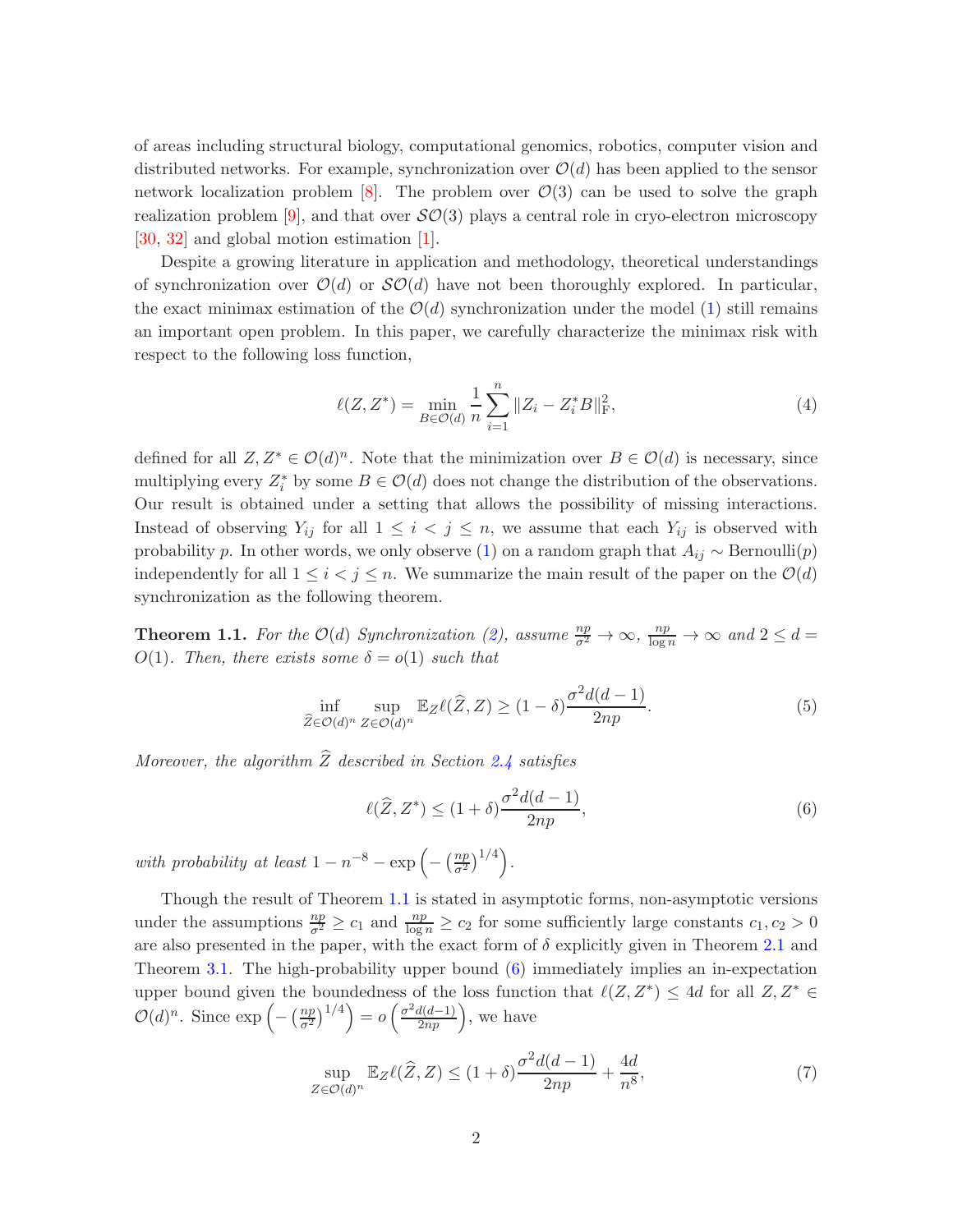for some  $\delta = o(1)$ . According to the proof of Theorem [1.1,](#page-1-0) the  $4dn^{-8}$  in [\(7\)](#page-1-2) can actually be improved to  $4dn^{-C}$  for any constant  $C > 0$ . Therefore, if we additionally assume that  $\sigma^2/p \geq n^{-c}$  for some constant  $c > 0$ , we will have

$$
(1-\delta)\frac{\sigma^2d(d-1)}{2np} \leq \inf_{\widehat{Z}\in\mathcal{O}(d)^n} \sup_{Z\in\mathcal{O}(d)^n} \mathbb{E}_Z \ell(\widehat{Z}, Z) \leq (1+\delta)\frac{\sigma^2d(d-1)}{2np},
$$

for some  $\delta = o(1)$ . Hence,  $\frac{\sigma^2 d(d-1)}{2np}$  is the exact asymptotic minimax risk for  $\mathcal{O}(d)$  synchronization. We remark that  $\frac{\sigma^2 d(d-1)}{2np}$  is intuitive to understand, since  $\sigma^2$  is the noise level, np is the effective sample size, and  $\frac{d(d-1)}{2}$  is the degrees of freedom of  $\mathcal{O}(d)$ . In additional to The-orem [1.1,](#page-1-0) we also obtain a very similar result for the minimax risk of  $\mathcal{SO}(d)$  synchronization. See Theorem [2.2](#page-11-0) and Theorem [3.2](#page-14-1) for the exact statement.

To achieve the minimax optimality, we consider an iterative polar decomposition procedure that projects the matrix  $\sum_{j\in[n]\backslash\{i\}} A_{ij} Y_{ij} Z_j^{(t-1)}$  to the space  $\mathcal{O}(d)$  at the tth iteration. This algorithm can be viewed as an approximation to the maximum likelihood estimator, and is known under other names such as generalized power method  $[4, 14, 23, 27]$  $[4, 14, 23, 27]$  $[4, 14, 23, 27]$  $[4, 14, 23, 27]$  $[4, 14, 23, 27]$  $[4, 14, 23, 27]$  and projected power method [\[7](#page-38-3)] in the literature. We establish a sharp statistical error bound for the evolution of the algorithm, and shows that the error decays exponentially to the optimal  $\frac{\sigma^2 d(d-1)}{2np}$  as long as the algorithm is initialized by a spectral method [\[1](#page-37-0), [32](#page-39-1)]. Our lower bound analysis is a careful application of the celebrated van Trees' inequality [\[17\]](#page-38-4). It complements the Cramér–Rao lower bound derived by  $[6]$  for the set of unbiased estimators.

Let us give some very brief comments on the assumptions of Theorem [1.1.](#page-1-0) Our paper is focused on the setting where d does not grow with the sample size  $n$ . This covers the most interesting applications in the literature for  $d = 3$ , though an extension of our result to a growing d would also be theoretically interesting. We exclude the case  $d = 1$ , because  $\mathcal{SO}(1)$ is a degenerate set, and the problem over  $\mathcal{O}(1) = \{-1,1\}$  is known as  $\mathbb{Z}_2$  synchronization, whose minimax rate has already been derived in the literature [\[11,](#page-38-6) [16](#page-38-7)]. It is interesting to note that the minimax rate of  $\mathbb{Z}_2$  synchronization is exponential instead of the polynomial rate of  $\mathcal{O}(d)$  synchronization for  $d \geq 2$ . When  $d = O(1)$ , the condition  $\frac{np}{\sigma^2} \to \infty$  is equivalent to the minimax risk being vanishing. Since the loss function is bounded, the condition  $\frac{np}{\sigma^2} \to \infty$  can also be viewed as necessary for the minimax risk to have a nontrivial rate. We remark that a nontrivial estimation when  $\frac{np}{\sigma^2} \asymp 1$  is still possible, but that requires a very different technique of approximate message passing (AMP) [\[28](#page-39-4)] that does not apply to  $\frac{np}{\sigma^2} \to \infty$ . Finally, the condition  $\frac{np}{\log n} \to \infty$  guarantees that the random graph is connected with high probability so that synchronization up to a global phase ambiguity is possible.

Related Literature. One popular method for group synchronization is semi-definite programming (SDP) [\[1](#page-37-0), [32\]](#page-39-1). The tightness of SDP and other forms of convex relaxation has been studied by [\[10,](#page-38-8) [24](#page-39-5), [35\]](#page-40-0). In particular, it is shown by [\[24\]](#page-39-5) that SDP is tight for  $\mathcal{O}(d)$ synchronization when  $\sigma^2 \lesssim \sqrt{n}$  in the setting of  $p = 1$ . The papers [\[1,](#page-37-0) [5,](#page-37-2) [29,](#page-39-6) [32\]](#page-39-1) have studied spectral methods and its asymptotic error behavior. In terms of statistical estimation error, [\[23](#page-39-2)] and [\[25](#page-39-7)] have derived error bounds for the generalized power method and the spectral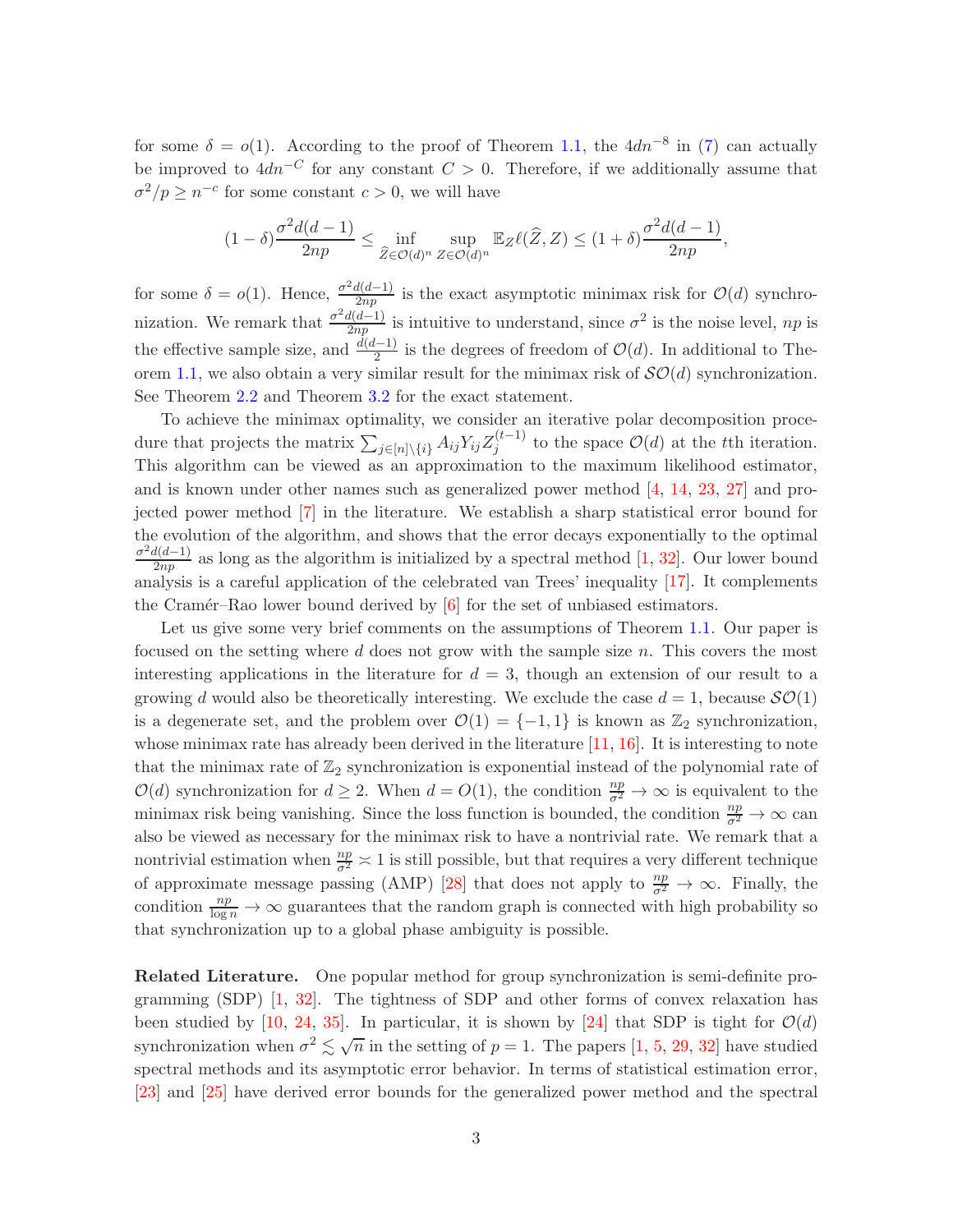method for  $\ell_{\infty}$ -type loss functions in the setting of  $p = 1$  with a general d that can potentially grow. In particular, both rates are  $\frac{\sigma^2 \log n}{n}$  when d is bounded by some constant. For partial observations, the analysis of  $[27]$  for the generalized power method applied to  $p < 1$ , but they require  $p \gtrsim n^{-1/2}$  for a nontrivial result.

When  $d = 2$ ,  $\mathcal{SO}(d)$  synchronization is also known as angular/phase synchronization, and has been extensively studied in the literature [\[31\]](#page-39-8). The tightness of SDP has been established by [\[2,](#page-37-3) [36](#page-40-1)]. The convergence property and statistical estimation error of the generalized power method are studied by [\[26](#page-39-9), [36](#page-40-1)]. The work that is mostly related to us is [\[15\]](#page-38-9) that derives the minimax risk of phase synchronization. The analysis of [\[15](#page-38-9)] relies critically on the representation of an  $\mathcal{SO}(2)$  element as a unit complex number. However, as soon as  $d \geq 3$ , elements of the groups  $\mathcal{O}(d)$  and  $\mathcal{SO}(d)$  are general non-commutative matrices, and the techniques in [\[15\]](#page-38-9) cannot be applied to derive Theorem [1.1.](#page-1-0) See Section [2.2](#page-4-0) for a detailed discussion.

Paper Organization. The rest of the paper is organized as follows. In Section [2,](#page-3-0) we analyze the error decay of the iterative polar decomposition algorithm and the statistical property of the initialization procedure. This leads to the upper bound results for  $\mathcal{O}(d)$ and  $\mathcal{SO}(d)$  synchronizations. The lower bounds are derived in Section [3.](#page-12-0) Finally, Section [4](#page-14-2) collects all the technical proofs of the paper.

**Notation.** For  $d \in \mathbb{N}$ , we write  $[d] = \{1, \ldots, d\}$ . Given  $a, b \in \mathbb{R}$ , we write  $a \vee b = \max(a, b)$ and  $a \wedge b = \min(a, b)$ . For a set S, we use  $\mathbb{I}{S}$  and  $|S|$  to denote its indicator function and cardinality respectively. The notation  $1_d$  denotes a vector of all ones. For a matrix  $B =$  $(B_{ij}) \in \mathbb{R}^{d_1 \times d_2}$ , the Frobenius norm, matrix  $\ell_{\infty}$  norm, and operator norm of B are defined by  $||B||_F = \sqrt{\sum_{i=1}^{d_1} \sum_{j=1}^{d_2} |B_{ij}|^2}$ ,  $||B||_{\ell_{\infty}} = \max_{1 \le i \le d_1} \sum_{j=1}^{d_2} |B_{ij}|$  and  $||B||_{op} = s_{\max}(B)$ , and we use  $s_{\min}(B)$  and  $s_{\max}(B)$  for the smallest and the largest singular values of B. For  $U, V \in \mathbb{R}^{d_1 \times d_2}$ ,  $U \circ V \in \mathbb{R}^{d_1 \times d_2}$  is the Hadamard product  $U \circ V = (U_{ij}V_{ij})$ , and the trace inner product is  $Tr(UV^T) = \sum_{i=1}^{d_1} \sum_{j=1}^{d_2} U_{ij} V_{ij}$ . The notation  $det(\cdot)$ , vec $(\cdot)$  and  $\otimes$  are used for determinant, vectorization, and Kronecker product. For two integers  $d_1 \geq d_2$ , define  $\mathcal{O}(d_1, d_2) = \{U \in \mathbb{R}^{d_1 \times d_2} : U^T U = I_{d_2}\}\$  so that  $\mathcal{O}(d) = \mathcal{O}(d, d)$ . The notation  $\mathbb P$  and  $\mathbb E$ are generic probability and expectation operators whose distribution is determined from the context. For two positive sequences  $\{a_n\}$  and  $\{b_n\}$ ,  $a_n \lesssim b_n$  or  $a_n = O(b_n)$  means  $a_n \leq Cb_n$ for some constant  $C > 0$  independent of n. We also write  $a_n = o(b_n)$  or  $\frac{b_n}{a_n} \to \infty$  when  $\limsup_n \frac{a_n}{b_n}$  $\frac{a_n}{b_n}=0.$ 

# <span id="page-3-0"></span>2 Optimality of Iterative Polar Decomposition

In this section, we derive the upper bound parts of the main results. We first investigate the  $\mathcal{O}(d)$  synchronization in Section [2.1](#page-4-1) - Section [2.4](#page-9-0) and then extend the results to the  $\mathcal{SO}(d)$ synchronization in Section [2.5.](#page-10-1)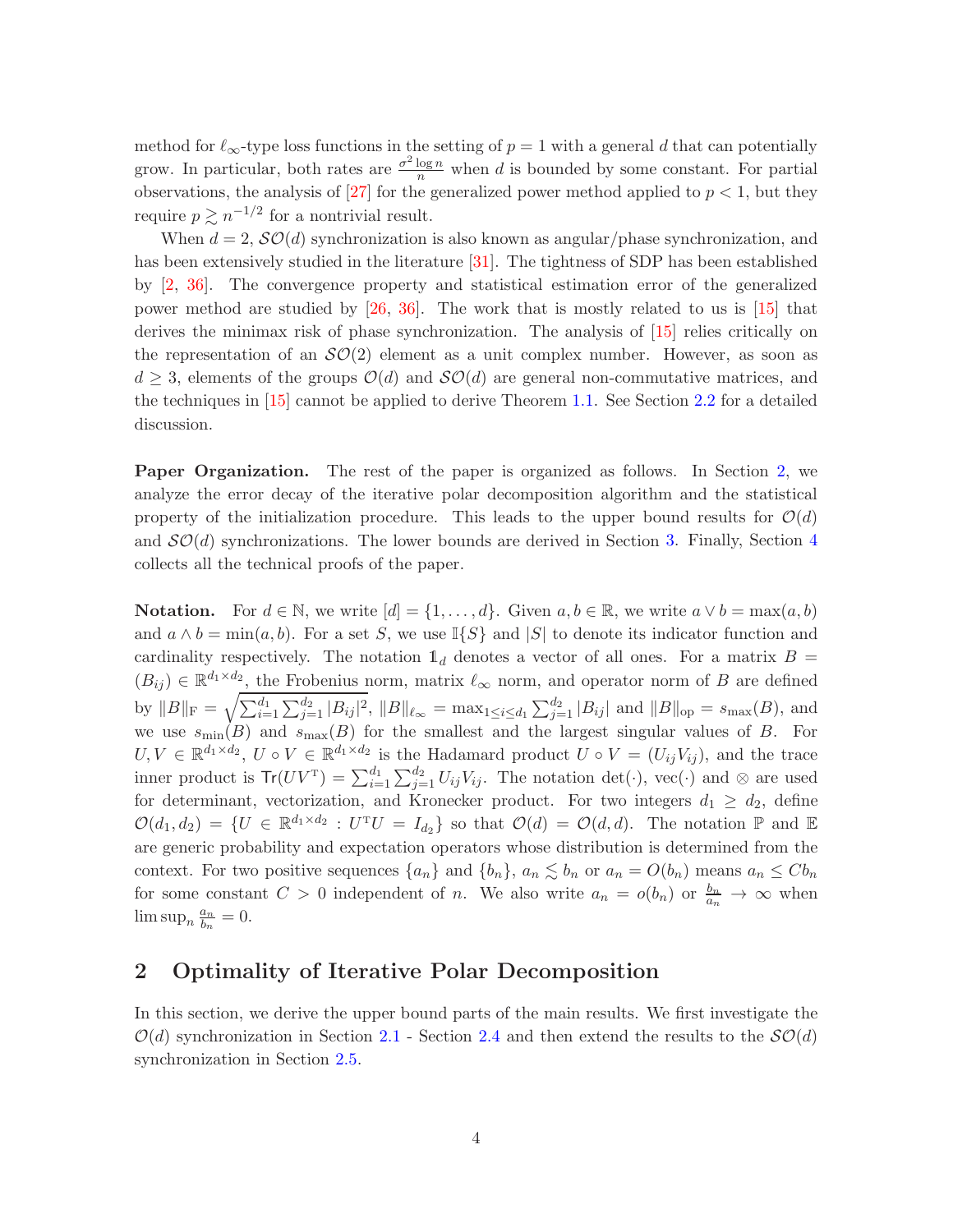## <span id="page-4-1"></span>2.1 The Algorithm

For a squared matrix  $X \in \mathbb{R}^{d \times d}$  that is of full rank, it admits a singular value decomposition (SVD)  $X = U D V^T$  with  $U, V \in \mathcal{O}(d)$  and D being diagonal. Then, the polar decomposition of X is given by  $X = PQ$ , where  $P = UV<sup>T</sup>$  and  $Q = VDV<sup>T</sup>$ . We denote the first factor, which is called generalized phase, by

<span id="page-4-4"></span>
$$
\mathcal{P}(X) = UV^{\mathrm{T}}.\tag{8}
$$

It is well known [\[18\]](#page-38-10) that  $\mathcal{P}(X)$  can also be defined by

<span id="page-4-3"></span>
$$
\mathcal{P}(X) = \underset{B \in \mathcal{O}(d)}{\operatorname{argmin}} \|B - X\|_{\mathcal{F}}^2.
$$
\n(9)

The operator  $\mathcal{P}(\cdot)$  satisfies the following properties:

- 1. For any  $c > 0$ ,  $\mathcal{P}(X) = \mathcal{P}(cX)$ .
- 2. For any  $R \in \mathcal{O}(d)$ ,  $\mathcal{P}(RX) = R\mathcal{P}(X)$  and  $\mathcal{P}(XR^{\mathrm{T}}) = \mathcal{P}(X)R^{\mathrm{T}}$ .
- 3. Suppose  $X = X^T$  and is positive definite, then  $\mathcal{P}(X) = I_d$ .

The iterative polar decomposition algorithm for the  $\mathcal{O}(d)$  synchronization is given by the following iteration,

<span id="page-4-2"></span>
$$
Z_i^{(t)} = \begin{cases} \mathcal{P}\left(\sum_{j \in [n] \setminus \{i\}} A_{ij} Y_{ij} Z_j^{(t-1)}\right), & \det\left(\sum_{j \in [n] \setminus \{i\}} A_{ij} Y_{ij} Z_j^{(t-1)}\right) \neq 0, \\ Z_i^{(t-1)}, & \det\left(\sum_{j \in [n] \setminus \{i\}} A_{ij} Y_{ij} Z_j^{(t-1)}\right) = 0, \end{cases}
$$
(10)

starting from some initialization  $\{Z_i^{(0)}\}$  $\{e^{(0)}\}_{i\in[n]}$ . To understand [\(10\)](#page-4-2), we can consider the situation where  $\{Z_j^*\}_{j\in[n]\setminus\{i\}}$  are known. Then, to estimate  $Z_i^*$ , one can apply the MLE that solves the following optimization problem,

$$
\min_{Z_i \in \mathcal{O}(d)} \sum_{j \in [n] \setminus \{i\}} A_{ij} ||Y_{ij} - Z_i Z_j^{*T}||_{\mathrm{F}}^2.
$$

With some straightforward arrangement of the objective function and [\(9\)](#page-4-3), the minimum is achieved by  $\mathcal{P}\left(\sum_{j\in[n]\backslash\{i\}}A_{ij}Y_{ij}Z_j^*\right)$ j ) as long as  $\sum_{j \in [n] \setminus \{i\}} A_{ij} Y_{ij} Z_j^*$  $j$  has full rank. Thus, the iteration [\(10\)](#page-4-2) can be thought of as a local MLE step with the unknown  $\{Z_j^*\}_{j\in[n]\setminus\{i\}}$  replaced by  $\{Z_j^{(t-1)}\}_{j\in[n]\setminus\{i\}}$  from the last step.

#### <span id="page-4-0"></span>2.2 An Oracle Perturbation Bound

In this section, we give an oracle analysis for [\(10\)](#page-4-2) to understand its statistical properties. An iterative algorithm that is similar to [\(10\)](#page-4-2) has been analyzed by [\[15](#page-38-9)] in the context of phase synchronization. However, the argument used in  $[15]$  that leads to the correct constant is limited to the phase synchronization and cannot be used for the  $\mathcal{O}(d)$  or  $\mathcal{SO}(d)$  synchronization.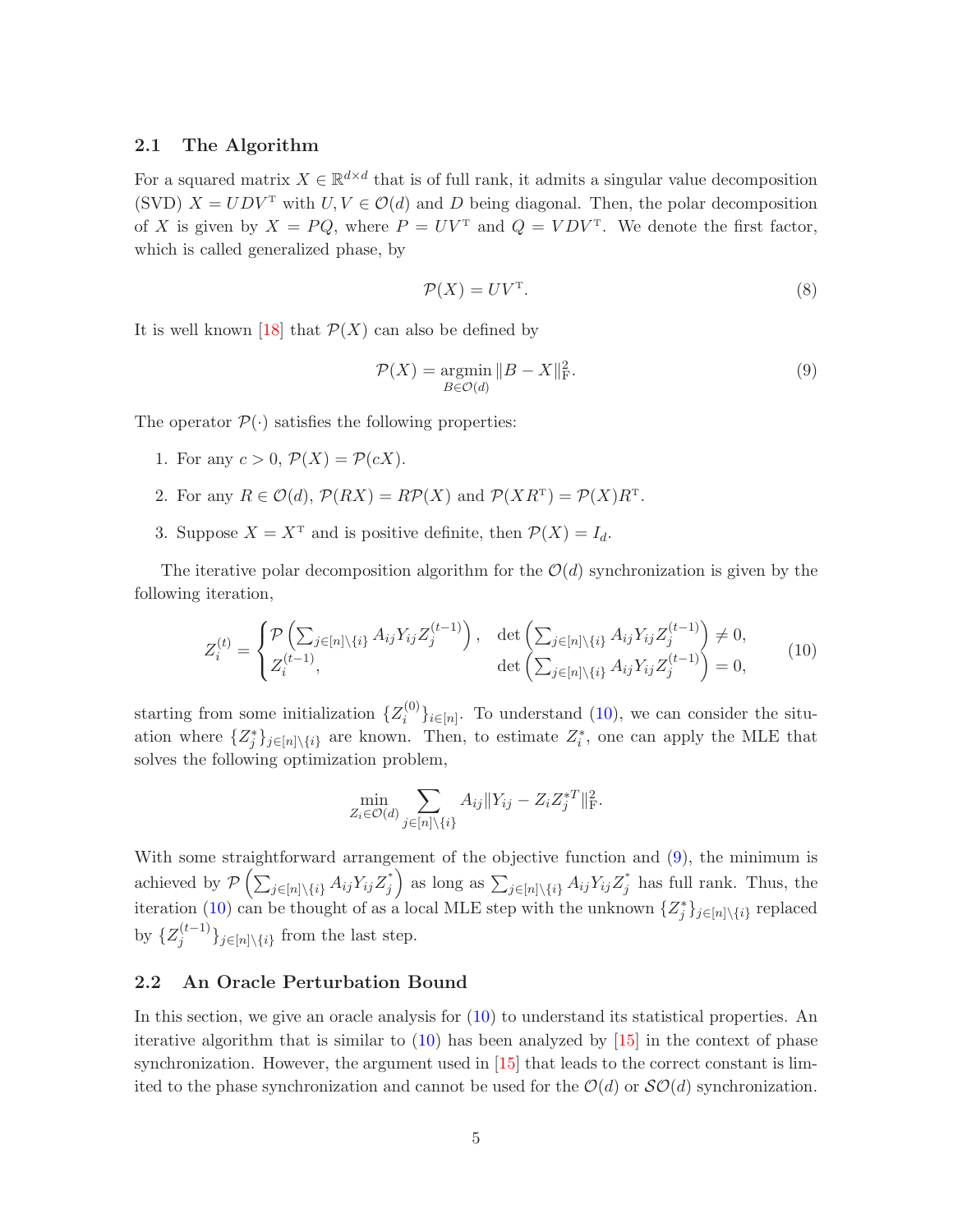In the following, we first summarize the analysis in [\[15\]](#page-38-9) for the phase synchronization and then present our new analysis for the  $\mathcal{O}(d)$  synchronization to achieve the correct constant.

As we have mentioned in Section [1,](#page-0-3) phase synchronization is  $\mathcal{SO}(d)$  synchronization with  $d=2$ . Since a rotation matrix in  $\mathbb{R}^2$  is parametrized by an angle, we can equivalently set up the problem via complex numbers. That is, we have  $Y_{ij} = z_i^* \overline{z}_j^* + \sigma W_{ij} \in \mathbb{C}$  for  $1 \leq i < j \leq n$ . Each  $z_i^*$  is a complex number with norm 1 and  $\bar{z}_j^*$  stands for the complex conjugate of  $z_j^*$ . The noise variable  $W_{ij}$  is standard complex Gaussian. Suppose we have partial observations on a random graph  $\{A_{ij}\}_{1\leq i\leq j\leq n}$ , the generalized power method [\[4](#page-37-1), [12](#page-38-11), [28](#page-39-4)] is given by the following iteration,

<span id="page-5-0"></span>
$$
z_i^{(t)} = \begin{cases} \frac{\sum_{j \in [n] \setminus \{i\}} A_{ij} Y_{ij} z_j^{(t-1)}}{\left| \sum_{j \in [n] \setminus \{i\}} A_{ij} Y_{ij} z_j^{(t-1)} \right|}, & \left| \sum_{j \in [n] \setminus \{i\}} A_{ij} Y_{ij} z_j^{(t-1)} \right| \neq 0, \\ z_i^{(t-1)}, & \left| \sum_{j \in [n] \setminus \{i\}} A_{ij} Y_{ij} z_j^{(t-1)} \right| = 0. \end{cases} (11)
$$

It was shown by [\[15](#page-38-9)] that [\(11\)](#page-5-0) achieves the optimal statistical error with a sharp leading constant after sufficient steps of iterations. The key mathematical ingredient in the analysis of [\[15\]](#page-38-9) is the understanding of a one-step iteration error starting from the truth  $z^{(t-1)} = z^*$ . That is, we define

<span id="page-5-1"></span>
$$
\check{z}_i = \frac{\sum_{j \in [n] \setminus \{i\}} A_{ij} Y_{ij} z_j^*}{\left| \sum_{j \in [n] \setminus \{i\}} A_{ij} Y_{ij} z_j^* \right|},\tag{12}
$$

and our goal is to give a sharp bound for  $|\tilde{z}_i - z_i^*|^2$ . We can easily rearrange the right hand side of [\(12\)](#page-5-1) as  $\check{z}_i = z_i^* \frac{1+e_i}{|1+e_i|}$  $\frac{1+e_i}{|1+e_i|}$ , with  $e_i = \frac{\sigma \sum_{j \in [n] \setminus \{i\}}^{\infty} A_{ij} W_{ij} \bar{z}_i^* z_j^*}{\sum_{j \in [n] \setminus \{i\}} A_{ij}}$  $\frac{\sum_{j\in[n]\setminus\{i\}} A_{ij}W_{ij}z_i z_j}{\sum_{j\in[n]\setminus\{i\}} A_{ij}}$ . Then,

<span id="page-5-3"></span>
$$
|\check{z}_i - z_i^*|^2 = \left| \frac{1 + e_i}{|1 + e_i|} - 1 \right|^2 \le \frac{|\text{Im}(e_i)|^2}{|\text{Re}(1 + e_i)|^2},\tag{13}
$$

where the inequality above is by the fact that

<span id="page-5-2"></span>
$$
\left|\frac{x}{|x|} - 1\right| \le \left|\frac{\text{Im}(x)}{\text{Re}(x)}\right| \quad \text{for any } x \in \mathbb{C} \text{ such that } \text{Re}(x) > 0. \tag{14}
$$

For a proof of  $(14)$ , see Lemma 5.6 in [\[15](#page-38-9)]. Since it can be shown that  $e_i$  is small, the denominator of [\(13\)](#page-5-3) is close to 1. The numerical of [\(13\)](#page-5-3) can be accurately controlled by the Gaussianity of  $e_i$  conditioning on the random graph  $\{A_{ij}\}_{1\leq i < j \leq n}$ . To summarize, the first order behavior of  $|\check{z}_i - z_i^*|^2$  is determined by  $|\text{Im}(e_i)|^2$ , which leads to the optimal error of phase synchronization with a sharp constant in [\[15](#page-38-9)].

The above analysis relies on  $(14)$  and critically on the representation of an  $\mathcal{SO}(2)$  element as a unit complex number. Next, we present our new analysis for the  $\mathcal{O}(d)$  synchronization. To understand the statistical property of  $(10)$  for the  $\mathcal{O}(d)$  synchronization, let us similarly consider an oracle setting with  $Z_i^{(t-1)} = Z_i^*$  for all  $i \in [n]$ . Define

<span id="page-5-4"></span>
$$
\check{Z}_i = \mathcal{P}\left(\sum_{j \in [n] \setminus \{i\}} A_{ij} Y_{ij} Z_j^*\right),\tag{15}
$$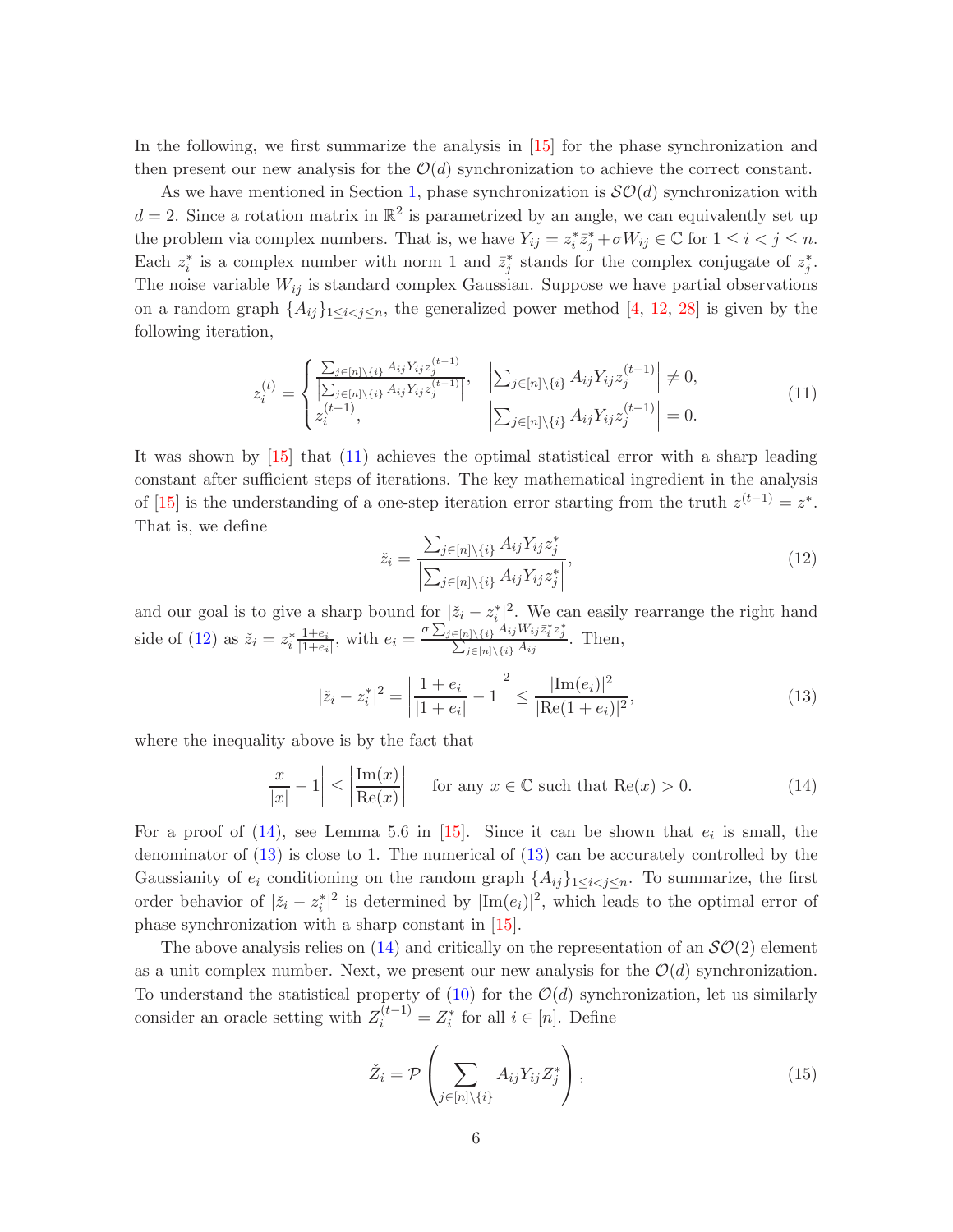and our goal is to bound  $\|\check{Z}_i - Z_i^*\|_{\text{F}}^2$ . Compared with [\(12\)](#page-5-1), the formula [\(15\)](#page-5-4) does not have a closed form anymore, and the inequality [\(14\)](#page-5-2) that only applies to complex numbers does not have a straightforward extension to general orthogonal matrices.

By the property of  $\mathcal{P}(\cdot)$ , let us first write write

$$
\check{Z}_i = \mathcal{P}\left(\frac{\sum_{j\in[n]\backslash\{i\}} A_{ij} Y_{ij} Z_j^*}{\sum_{j\in[n]\backslash\{i\}} A_{ij}}\right) = \mathcal{P}\left(Z_i^* + E_i\right),\,
$$

where the error matrix is given by

$$
E_i = \sigma \frac{\sum_{j \in [n] \setminus \{i\}} A_{ij} W_{ij} Z_j^*}{\sum_{j \in [n] \setminus \{i\}} A_{ij}}
$$

Note that  $Z_i^* = \mathcal{P}(Z_i^*)$ , and thus bounding  $\|\check{Z}_i - Z_i^*\|_{\text{F}}^2$  requires a perturbation analysis of the operator  $\mathcal{P}(\cdot)$ , which is given by the following lemma.

<span id="page-6-0"></span>**Lemma 2.1** (Theorem 1 of [\[22\]](#page-39-10)). Let  $X, \tilde{X} \in \mathbb{R}^{d \times d}$  be two matrices of full rank. Then,

$$
\|\mathcal{P}(X) - \mathcal{P}(\widetilde{X})\|_{\mathrm{F}} \le \frac{2}{s_{\min}(X) + s_{\min}(\widetilde{X})} \|X - \widetilde{X}\|_{\mathrm{F}}.
$$

By Lemma [2.1,](#page-6-0) we have

<span id="page-6-2"></span>
$$
\|\check{Z}_i - Z_i^*\|_{\mathrm{F}}^2 \le (1 - \|E_i\|_{\mathrm{op}}/2)^{-2} \|E_i\|_{\mathrm{F}}^2.
$$
 (16)

.

Given  $\{A_{ij}\}\$ , the conditional expectation of  $||E_i||_F^2$  is  $\frac{\sigma^2 d^2}{\sum_{j\in[n]\setminus\{i\}} A_{ij}}$ . Moreover,  $\sum_{j\in[n]\setminus\{i\}} A_{ij}$ concentrates around  $(n-1)p$ . Therefore, it can be shown that

<span id="page-6-1"></span>
$$
||E_i||_{\mathcal{F}}^2 = (1 + o_{\mathbb{P}}(1))\frac{\sigma^2 d^2}{np},\tag{17}
$$

under appropriate conditions. When  $\frac{\sigma^2 d^2}{np} = o(1)$ , we have the bound

<span id="page-6-3"></span>
$$
\|\check{Z}_i - Z_i^*\|_{\mathrm{F}}^2 \le (1 + o_{\mathbb{P}}(1)) \frac{\sigma^2 d^2}{np}.
$$
\n(18)

However, compared with our minimax lower bound in Theorem [3.1,](#page-14-0) it is clear that the error bound  $\frac{\sigma^2 d^2}{n}$  $rac{r_a}{np}$  is not optimal. This is due to a naive application of Lemma [2.1.](#page-6-0) Below, we present an improved analysis of  $\|\check{Z}_i - Z_i^*\|_{\text{F}}^2$ . Recall the definition of  $E_i$  and the properties of  $\mathcal{P}(\cdot)$ , and we have

$$
\|\check{Z}_i - Z_i^*\|_{\mathrm{F}}^2 = \|\mathcal{P}(I_d + E_i Z_i^{*\mathrm{T}}) - I_d\|_{\mathrm{F}}^2.
$$

The key observation is that we can write  $I_d$  as the operator  $\mathcal{P}(\cdot)$  applied to any positive definite matrix. With this idea, we have

$$
\|\check{Z}_i - Z_i^*\|_{\mathrm{F}}^2 = \|\mathcal{P}(I_d + E_i Z_i^{*\mathrm{T}}) - \mathcal{P}(\text{any positive definite matrix})\|_{\mathrm{F}}^2.
$$
 (19)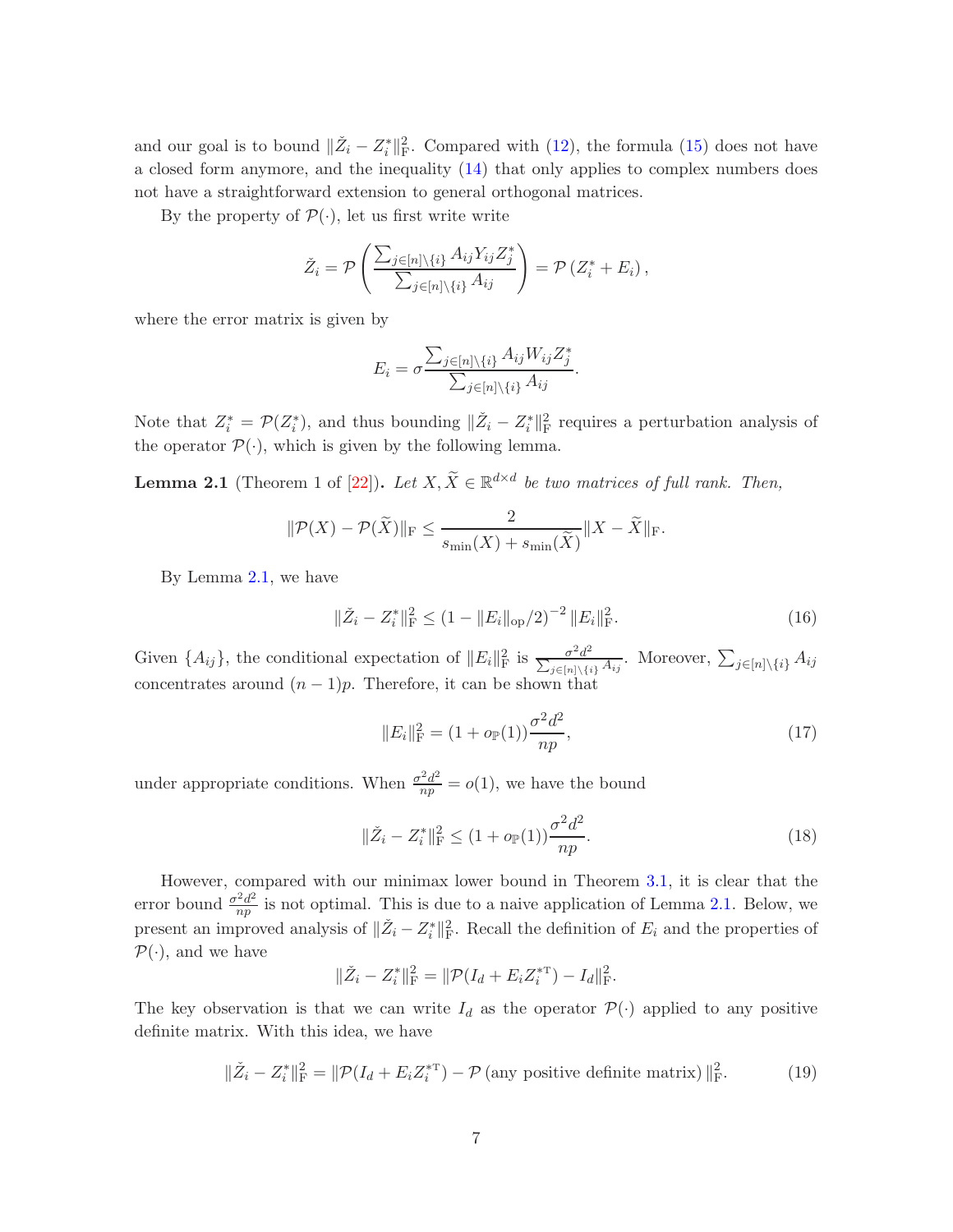We shall choose a positive definite matrix whose difference from  $I_d + E_i Z_i^*$  is as small as possible and then apply Lemma [2.1.](#page-6-0) It turns out a correct choice is  $I_d + \frac{1}{2}E_i Z_i^* + \frac{1}{2}Z_i^{*\text{T}} E_i^{\text{T}}$ . When  $\frac{\sigma^2 d^2}{np} = o(1)$ , we can view  $I_d + \frac{1}{2} E_i Z_i^* + \frac{1}{2} Z_i^{*T} E_i^{T}$  as a small perturbation from  $I_d$  by [\(17\)](#page-6-1), and thus it is positive definite. Apply Lemma [2.1,](#page-6-0) and we have

$$
\|\check{Z}_i - Z_i^*\|_{\mathrm{F}}^2 = \|\mathcal{P}(I_d + E_i Z_i^{*\mathrm{T}}) - \mathcal{P}\left(I_d + \frac{1}{2}E_i Z_i^* + \frac{1}{2}Z_i^{*\mathrm{T}} E_i^{\mathrm{T}}\right)\|_{\mathrm{F}}^2
$$
  

$$
\leq (1 - \|E_i\|_{\mathrm{op}})^{-2} \|\frac{1}{2}E_i Z_i^{*\mathrm{T}} - \frac{1}{2}Z_i^* E_i^{\mathrm{T}}\|_{\mathrm{F}}^2.
$$

Compared with the previous bound [\(16\)](#page-6-2), the  $||E_i||_F^2$  in (16) has been improved to  $||\frac{1}{2}E_i Z_i^{*T} -$ 1  $\frac{1}{2}Z_i^*E_i^{\mathrm{T}}\|_{\mathrm{F}}^2$ . To see why this is an improvement, we have two simple observations:

- 1. The diagonal entries of  $\frac{1}{2}E_i Z_i^{*T} \frac{1}{2}Z_i^* E_i^T$  are all zero, whereas those of  $E_i$  are all nonzero.
- 2. The off-diagonal entries of  $\frac{1}{2}E_i Z_i^{*T} \frac{1}{2}Z_i^* E_i^T$  have smaller variance. For any  $1 \le a < b \le$ d, we have  $\left(\frac{1}{2}E_i Z_i^{*\mathrm{T}} - \frac{1}{2}Z_i^* E_i^{\mathrm{T}}\right)_{ab} |A \sim \mathcal{N}\left(0, \frac{\sigma^2}{2\sum_{i \in [n]} \sum_{i} E_i^* E_i^* E_i^*}\right)$  $\frac{\sigma^2}{2\sum_{j\in[n]\backslash\{i\}} A_{ij}}\Big)$ , compared with  $(E_i)_{ab}|A \sim$  $\sqrt{2}$  $\left(0, \frac{\sigma^2}{\sum_{j\in[n]\backslash\{i\}} A_{ij}}\right).$

By direct calculation, the conditional expectation of  $\|\frac{1}{2}E_iZ_i^{*\mathrm{T}} - \frac{1}{2}Z_i^*E_i^{\mathrm{T}}\|_{\mathrm{F}}^2$  given  $\{A_{ij}\}\$ is  $\frac{\sigma^2 d(d-1)}{2\sum_{j\in[n]\backslash\{i\}} A_{ij}},$  and it can be shown that

$$
\|\frac{1}{2}E_iZ_i^{*\mathrm{T}}-\frac{1}{2}Z_i^*E_i^{\mathrm{T}}\|_{\mathrm{F}}^2=(1+o_{\mathbb{P}}(1))\frac{\sigma^2d(d-1)}{2np},
$$

under appropriate conditions. This leads to the bound

<span id="page-7-0"></span>
$$
\|\check{Z}_i - Z_i^*\|_{\mathrm{F}}^2 \le (1 + o_{\mathbb{P}}(1)) \frac{\sigma^2 d(d-1)}{2np},\tag{20}
$$

which is optimal in view of the minimax lower bound in Theorem [3.1.](#page-14-0) Compared with  $d^2$  in [\(18\)](#page-6-3), the factor  $\frac{1}{2}d(d-1)$  in [\(20\)](#page-7-0) is the correct degrees of freedom of the space  $\mathcal{O}(d)$ .

#### 2.3 Analysis of the Iteration

Having understood how a one-step iteration [\(10\)](#page-4-2) would achieve the optimal statistical error bound if it were started from the truth, we are ready to analyze the evolution of [\(10\)](#page-4-2) starting from an initialization that is close to the truth. Let us first shorthand the formula [\(10\)](#page-4-2) by

$$
Z^{(t)} = f(Z^{(t-1)}).
$$

In other words, we have introduced a map  $f: \mathcal{O}(d)^n \to \mathcal{O}(d)^n$  such that  $f(Z^{(t-1)})_i$  is defined by  $(10)$ . We characterize the evolution of the loss function  $(4)$  through the map f by the following lemma.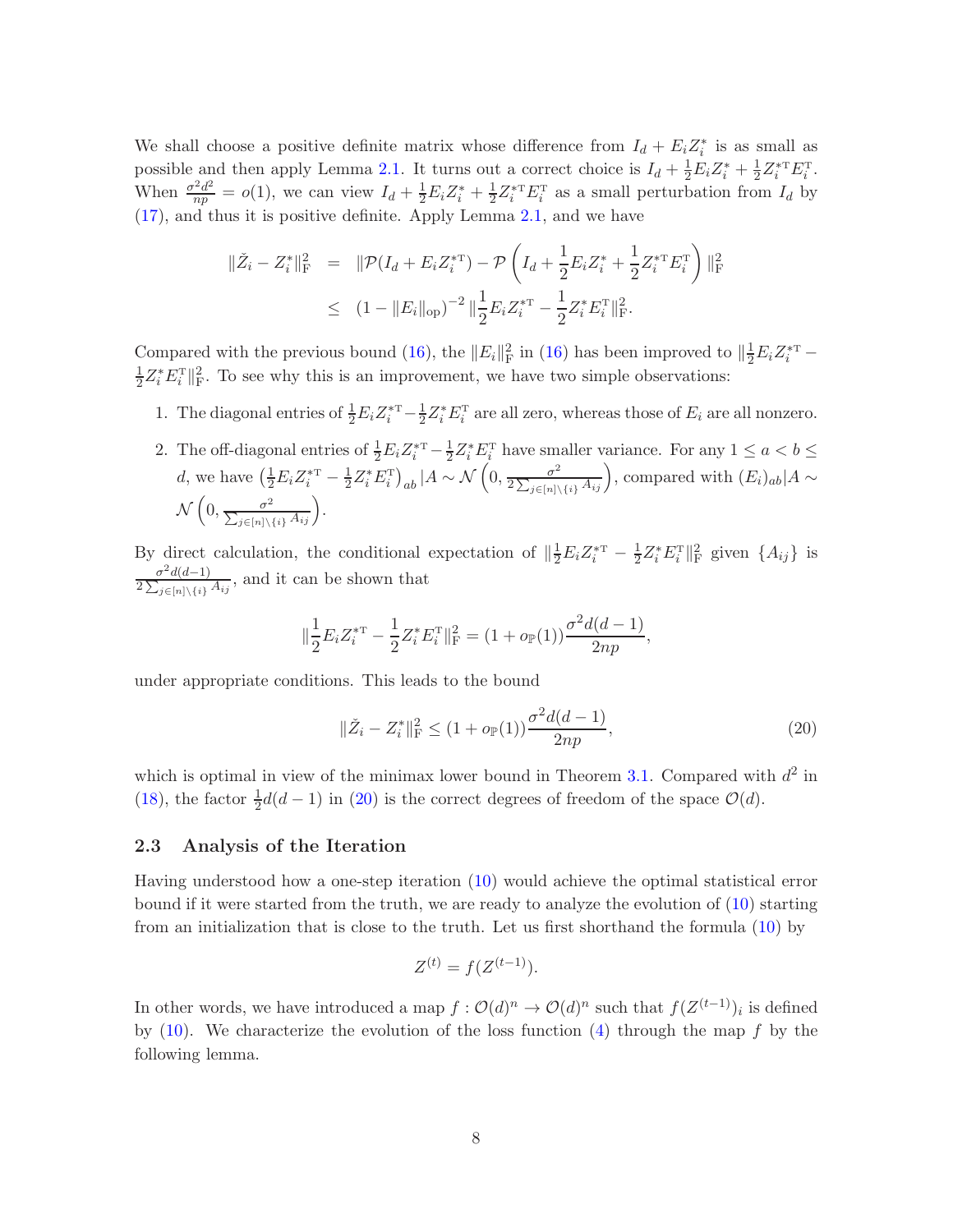<span id="page-8-0"></span>**Lemma 2.2.** For the  $\mathcal{O}(d)$  Synchronization [\(2\)](#page-0-1), assume  $\frac{np}{\sigma^2} \geq c_1$  and  $\frac{np}{\log n} \geq c_2$  for some sufficiently large constants  $c_1, c_2 > 0$  and  $2 \leq d \leq C$  for some constant  $C > 0$ . Then, for any  $\gamma \in [0, 1/16)$ , we have

$$
\mathbb{P}\left(\ell(f(Z), Z^*) \le \delta_1 \ell(Z, Z^*) + (1 + \delta_2) \frac{\sigma^2 d(d-1)}{2np} \text{ for all } Z \in \mathcal{O}(d)^n \text{ such that } \ell(Z, Z^*) \le \gamma\right)
$$
  

$$
\ge 1 - n^{-9} - \exp\left(-\left(\frac{np}{\sigma^2}\right)^{1/4}\right),
$$

where  $\delta_1 = C_1 \sqrt{\frac{\log n + \sigma^2}{n n}}$  $\frac{n+\sigma^2}{np}$  and  $\delta_2 = C_2 \left(\gamma^2 + \frac{\log n + \sigma^2}{np}\right)^{1/4}$  for some constants  $C_1, C_2 > 0$  that only depend on C.

To understand the consequence of Lemma [2.2,](#page-8-0) we can first do a sanity check by setting  $Z = Z^*$ . This results in the bound

$$
\ell(f(Z^*), Z^*) \le (1 + \delta_2) \frac{\sigma^2 d(d-1)}{2np},
$$

which is the one-step iteration error starting from the truth, and thus the oracle analysis in Section [2.2](#page-4-0) is recovered.

More generally, as long as  $Z^{(t-1)}$  satisfies  $\ell(Z^{(t-1)}, Z^*) \leq \gamma$  for some  $\gamma \in (0, 1/16)$ , we have

<span id="page-8-1"></span>
$$
\ell(Z^{(t)}, Z^*) \le \delta_1 \ell(Z^{(t-1)}, Z^*) + (1 + \delta_2) \frac{\sigma^2 d(d-1)}{2np}.
$$
\n(21)

From [\(21\)](#page-8-1), we know that  $\ell(Z^{(t)}, Z^*) \leq \delta_1 \gamma + (1 + \delta_2) \frac{\sigma^2 d(d-1)}{2np}$ , which can again be bounded by  $\gamma$  under the condition that  $\frac{np}{\sigma^2} \geq c_1$  and  $\frac{np}{\log n} \geq c_2$  for some sufficiently large constants  $c_1, c_2 > 0$ . By mathematical induction, we can conclude that [\(21\)](#page-8-1) holds for all  $t \ge 1$  as long as  $\ell(Z^{(0)}, Z^*) \leq \gamma$ . We can also rearrange the one-step iteration bound [\(21\)](#page-8-1) into a linear convergence result,

<span id="page-8-2"></span>
$$
\ell(Z^{(t)}, Z^*) \le \delta_1^t \ell(Z^{(0)}, Z^*) + \frac{1 + \delta_2}{1 - \delta_1} \frac{\sigma^2 d(d - 1)}{2np},\tag{22}
$$

for all  $t \geq 1$ . The bound [\(22\)](#page-8-2) implies that  $Z^{(t)}$  will eventually be statistically optimal after sufficient steps of iterations. However, it does not imply that  $Z^{(t)}$  converges to any fixed object. As is shown by [\[23](#page-39-2), [36\]](#page-40-1) via a leave-one-out argument, the algorithmic convergence of the iterative algorithm requires the condition  $\sigma^2 = O\left(\frac{n}{\log n}\right)$  $\log n$ ) at least when  $p = 1$ . In comparison, the bound [\(22\)](#page-8-2) guarantees the statistical optimality without characterizing its convergence property, and thus only requires  $\frac{np}{\sigma^2}$  to be sufficiently large.

As we have discussed in the introduction section, the two conditions  $\frac{np}{\sigma^2} \ge c_1$  and  $\frac{np}{\log n} \ge c_2$ are essentially necessary for the result to hold, at least when d is bounded by a constant. If both conditions are slightly strengthened to  $\frac{np}{\sigma^2} \to \infty$  and  $\frac{np}{\log n} \to \infty$ , the same result of Lemma [2.2](#page-8-0) will hold with vanishing  $\delta_1$  and  $\delta_2$ .

The proof of Lemma [2.2](#page-8-0) also holds more generally for d that can potentially grow. Without assuming  $d \leq C$  for some constant  $C > 0$ , we would obtain the same high probability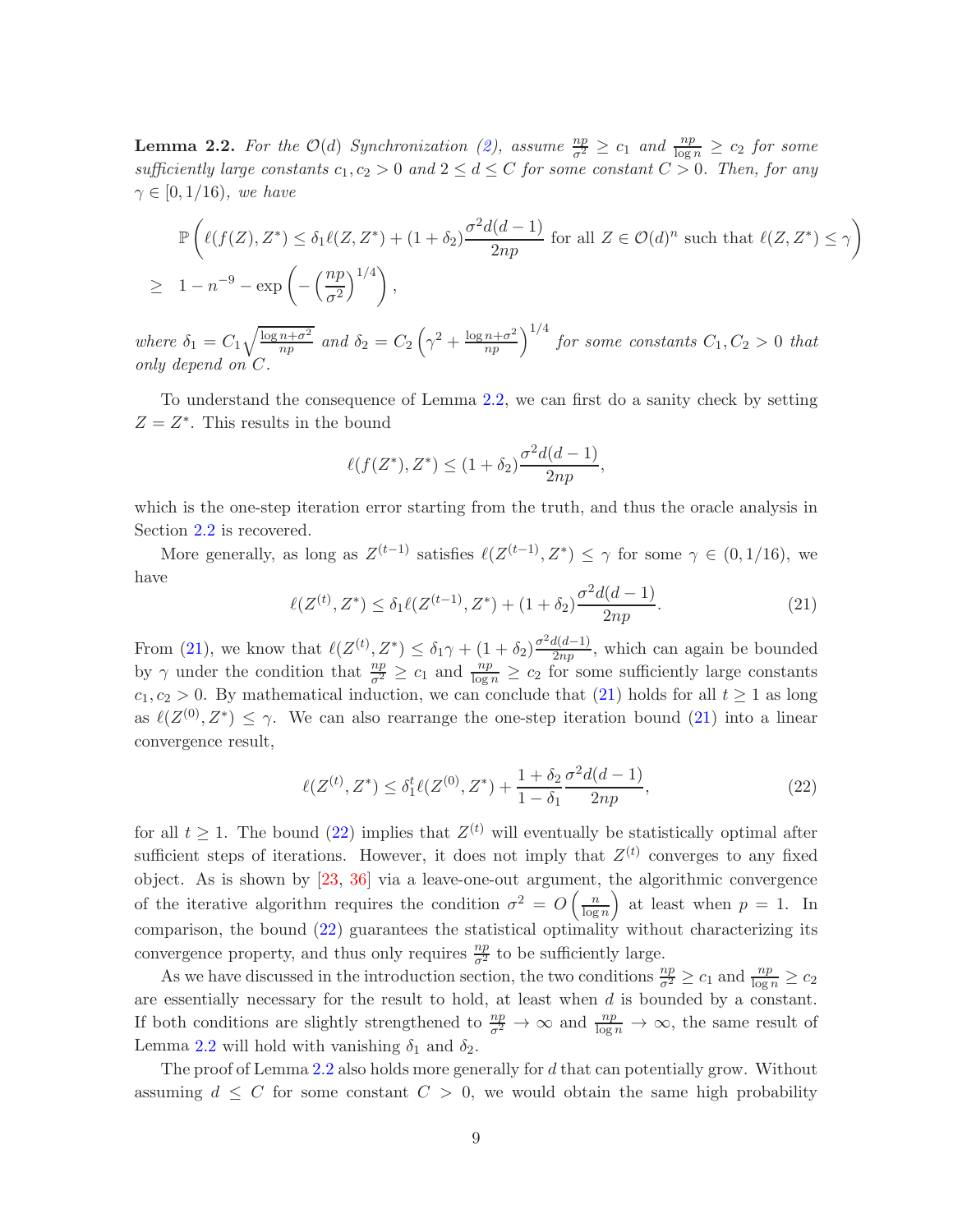bound with  $\delta_1 = C_1 \sqrt{\frac{d \log n + d^2 \sigma^2}{n p}}$  $\frac{\overline{n+d^2\sigma^2}}{np}, \delta_2 = C_2 \left(\gamma^2 + \frac{\log n + d\sigma^2}{np}\right)^{1/4},$  and the conditions replaced by  $\frac{np}{d^2\sigma^2} \geq c_1$  and  $\frac{np}{d \log n} \geq c_2$ .

## <span id="page-9-0"></span>2.4 Optimal Upper Bound

To derive the minimax upper bound for the  $\mathcal{O}(d)$  synchronization from Lemma [2.2,](#page-8-0) we need to construct an initialization  $Z^{(0)} \in \mathcal{O}(d)^n$  whose statistical error  $\ell(Z^{(0)}, Z^*)$  is sufficiently small. Let us first organize the observations  $\{Y_{ij}\}_{1 \leq i < j \leq n}$  into a matrix  $Y \in \mathbb{R}^{nd \times nd}$ . That is,

<span id="page-9-1"></span>
$$
Y = \begin{pmatrix} Y_{11} & \cdots & Y_{1n} \\ \vdots & \ddots & \vdots \\ Y_{n1} & \cdots & Y_{nn} \end{pmatrix},
$$
\n(23)

where  $Y_{ji} = Y_{ij}$  for all  $1 \leq i \leq j \leq n$  and  $Y_{ii} = I_d$  for all  $i \in [n]$ . The noise matrices  $\{W_{ij}\}_{1\leq i < j \leq n}$  can be organized into  $W \in \mathbb{R}^{nd \times nd}$  with the same arrangement as [\(23\)](#page-9-1), and we set  $W_{ji} = W_{ij}$  for all  $1 \leq i < j \leq n$  and  $W_{ii} = 0$  for all  $i \in [n]$ . Then, we can write the model  $(1)$  as

$$
Y = Z^* Z^{*\mathrm{T}} + \sigma W,
$$

where  $Z^{*T} = (Z_1^{*T}, \dots, Z_n^{*T}) \in \mathbb{R}^{d \times nd}$ . In other words, Y can be viewed as a noisy version of the rank-d matrix  $Z^*Z^{*\mathrm{T}}$ , and thus we can use a spectral method to estimate the column space of  $Z^*$ . Since we do not observe all  $Y_{ij}$ 's, the spectral method can be applied to  $(A \otimes \mathbb{1}_d \mathbb{1}_d^T) \circ Y$ , where  $A \in \{0,1\}^{n \times n}$  with  $A_{ji} = A_{ij}$  for all  $1 \leq i < j \leq n$  and  $A_{ii} = 0$  for all  $i \in [n]$ . Recall that ⊗ stands for the matrix Kronecker product and ◦ denotes the Hadamard product. To compute  $Z^{(0)} \in \mathcal{O}(d)^n$ , we first find

<span id="page-9-4"></span>
$$
\widehat{U} = \underset{U \in \mathcal{O}(nd,d)}{\operatorname{argmax}} \operatorname{Tr} \left( U^{\mathrm{T}} \left( \left( A \otimes \mathbb{1}_d \mathbb{1}_d^T \right) \circ Y \right) U \right), \tag{24}
$$

and then compute

<span id="page-9-3"></span>
$$
Z_i^{(0)} = \begin{cases} \mathcal{P}(\widehat{U}_i), & \det(\widehat{U}_i) \neq 0, \\ I_d, & \det(\widehat{U}_i) = 0, \end{cases}
$$
\n(25)

for all  $i \in [n]$ . Here,  $U_i$  stands for the *i*th  $d \times d$  block of U and thus  $U^T = (U_1^T, \dots, U_n^T)$ . The error bound of  $Z^{(0)}$  is given by the following lemma.

<span id="page-9-2"></span>**Lemma 2.3.** For the  $\mathcal{O}(d)$  Synchronization [\(2\)](#page-0-1), assume  $\frac{np}{\log n} \geq c$  for some sufficiently large constants  $c > 0$  and  $2 \leq d \leq C_1$  for some constant  $C_1 > 0$ . Then, we have

$$
\ell(Z^{(0)}, Z^*) \le C \frac{\sigma^2 + 1}{np},
$$

with probability at least  $1 - n^{-9}$  for some constant  $C > 0$  only depending on  $C_1$ .

The error rate  $\frac{\sigma^2+1}{nn}$  $rac{2+1}{np}$  is the sum of two terms. The first term  $\frac{\sigma^2}{np}$  $\frac{\sigma^2}{np}$  is from the additive Gaussian noise in the model [\(1\)](#page-0-2). The second term  $\frac{1}{np}$  is a consequence of the randomness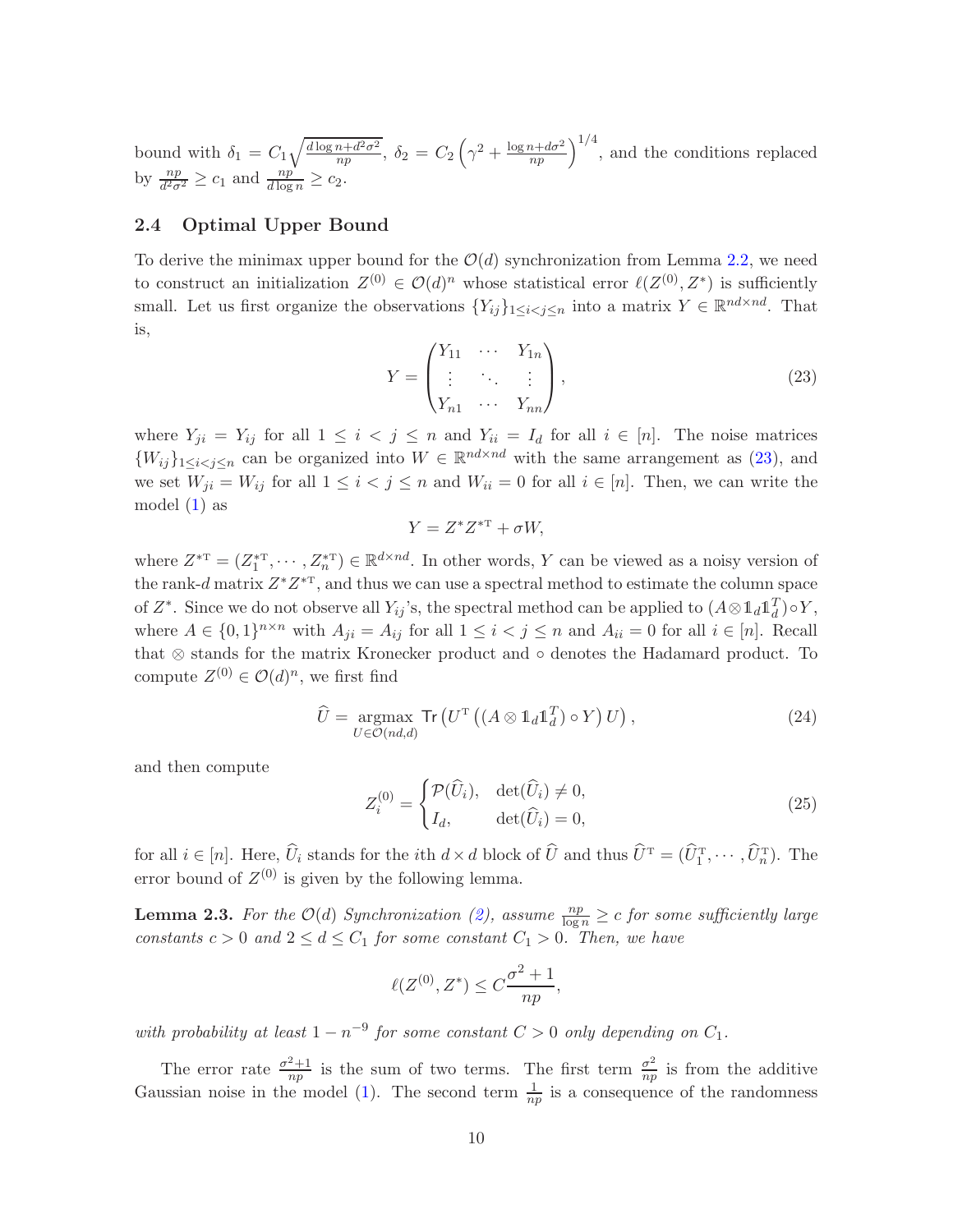from the graph. It comes from an upper bound  $||A-EA||_{op} \lesssim \sqrt{np}$ . In fact, it can be slightly improved by  $||A - \mathbb{E}A||_{op} \lesssim \sqrt{n(p \wedge (1-p))}$ , which makes a difference when  $1-p$  is small. This leads to the second term  $\frac{1}{np}$  replaced by  $\frac{p\wedge(1-p)}{np^2}$ . As a result, when  $\sigma^2 = 0$  and  $p = 1$ , we have  $\ell(Z^{(0)}, Z^*) = 0$ , i.e., perfect recovery of  $Z^*$ .

By Lemma [2.3,](#page-9-2) we know that  $\ell(Z^{(0)}, Z^*)$  is sufficiently small when  $\frac{np}{\sigma^2}$  and  $\frac{np}{\log n}$  are sufficiently large. Then, we can directly apply Lemma [2.2](#page-8-0) and its consequence [\(22\)](#page-8-2) to obtain the desired upper bound.

<span id="page-10-0"></span>**Theorem 2.1.** For the  $\mathcal{O}(d)$  Synchronization [\(2\)](#page-0-1), assume  $\frac{np}{\sigma^2} \ge c_1$  and  $\frac{np}{\log n} \ge c_2$  for some sufficiently large constants  $c_1, c_2 > 0$  and  $2 \leq d \leq C_1$  for some constant  $C_1 > 0$ . Consider the algorithm  $(10)$  initialized by  $(25)$ . We have

$$
\ell(Z^{(t)}, Z^*) \le \left(1 + C\left(\frac{\log n + \sigma^2}{np}\right)^{1/4}\right) \frac{\sigma^2 d(d-1)}{2np},
$$

for all  $t \geq \log(\frac{1}{\sigma^2})$  with probability at least  $1 - 2n^{-9} - \exp(-(\frac{np}{\sigma^2})^{1/4})$  for some constant  $C > 0$  only depending on  $C_1$ .

Remark 2.1. The proof of Lemma [2.3](#page-9-2) also holds more generally for d that can potentially grow. When d grows, the initialization has the error bound  $\ell(Z^{(0)}, Z^*) \leq C \frac{d^4(d\sigma^2+1)}{np}$  $\frac{p(p-1)}{np}$  with high probability. As a consequence, without assuming  $d \leq C_1$ , the result of Theorem [2.1](#page-10-0) becomes

$$
\ell(Z^{(t)}, Z^*) \le \left(1 + C\left(\left(\frac{d\log n + d^2\sigma^2}{np}\right)^{1/4} + \frac{d^2}{\sqrt{np}}\right)\right) \frac{\sigma^2 d(d-1)}{2np},
$$

with high probability under the conditions that  $\frac{np}{d \log n}$ ,  $\frac{np}{d^2\sigma}$  $\frac{np}{d^2\sigma^2}$  and  $\frac{np}{d^4}$  are sufficiently large. The same iterative algorithm has also been analyzed by [\[23\]](#page-39-2) for an  $\ell_{\infty}$  type loss when  $p=1$ , and they showed that

$$
\min_{B \in \mathcal{O}(d)} \max_{i \in [n]} \|Z_i^{(t)} - Z_i^* B\|_{\mathcal{F}}^2 \le C \frac{\sigma^2 (d^2 + d \log n)}{n}
$$

,

with high probability under the condition that  $\frac{n}{\sigma^2(d^2+d\log n)}$  is sufficiently large.

### <span id="page-10-1"></span>2.5 Rotation Group Synchronization

In this section, we study  $\mathcal{SO}(d)$  synchronization, where our goal is to estimate  $Z^* \in \mathcal{SO}(d)^n$ from the observations [\(1\)](#page-0-2) on a random graph. The loss function for this problem is defined by

$$
\bar{\ell}(Z, Z^*) = \min_{B \in \mathcal{SO}(d)} \frac{1}{n} \sum_{i=1}^n \|Z_i - Z_i^* B\|_{\rm F}^2,
$$

for any  $Z, Z^* \in \mathcal{SO}(d)^n$ . The  $\mathcal{SO}(d)$  synchronization problem requires a slight modification of the iterative algorithm [\(10\)](#page-4-2). To do this, we first introduce an operator  $\bar{\mathcal{P}}(\cdot)$  that maps a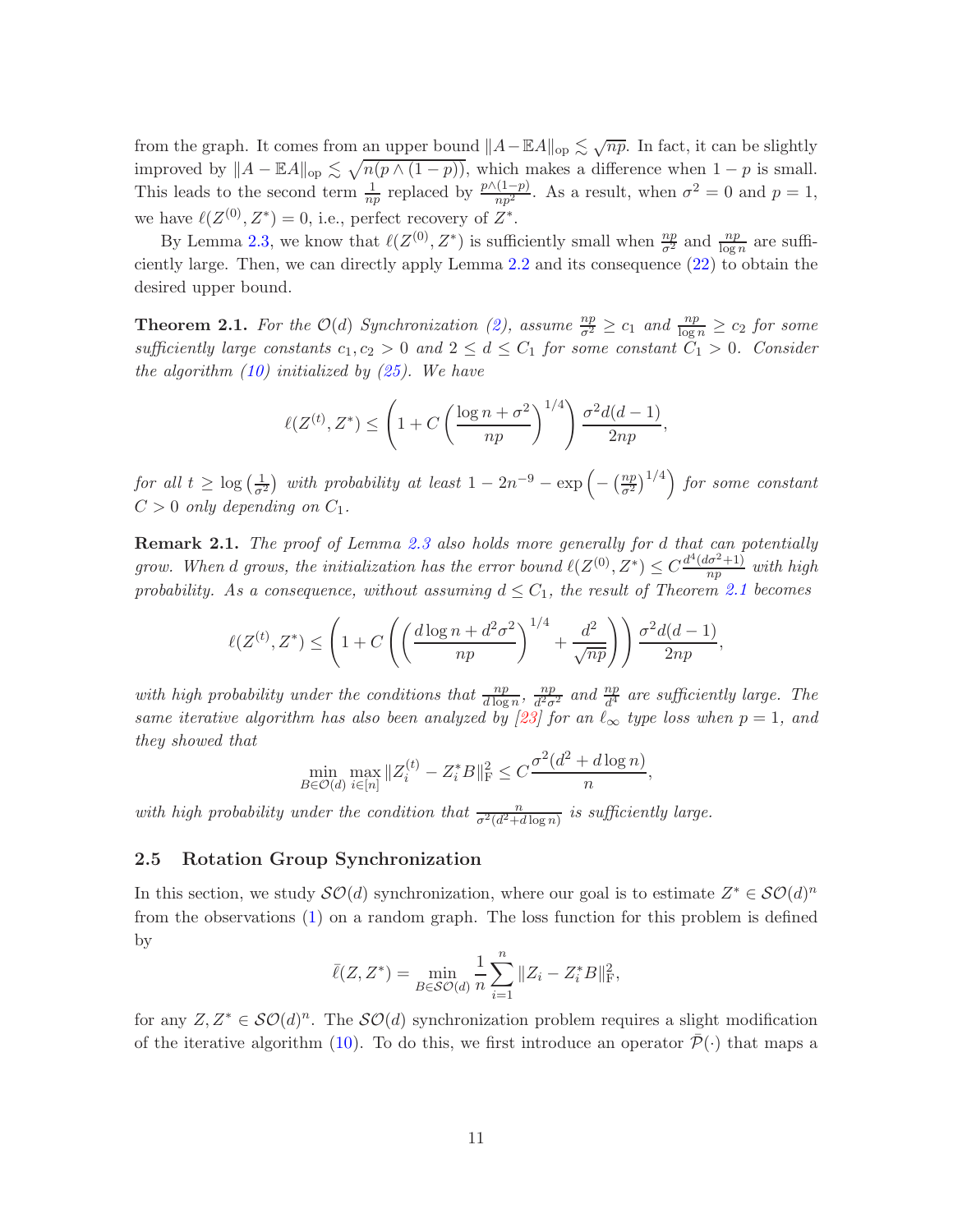$d \times d$  full-rank matrix to  $\mathcal{SO}(d)$ . For a full-rank squared matrix  $X \in \mathbb{R}^{d \times d}$  that admits an SVD  $X = UDV^{\mathrm{T}}$ , we define

$$
\bar{\mathcal{P}}(X) = U \begin{pmatrix} I_{d-1} & 0 \\ 0 & \det(UV^{\mathrm{T}}) \end{pmatrix} V^{\mathrm{T}}.
$$

The only difference from  $\mathcal{P}(X)$  is the diagonal matrix with the last entry  $\det(UV^T)$  sandwiched between U and V. It is clear that  $\det(UV^T) \in \{-1,1\}$  and thus  $\det(\overline{\mathcal{P}}(X)) = 1$ , which implies  $\overline{\mathcal{P}}(X) \in \mathcal{SO}(d)$ . By [\[20](#page-39-11)],  $\overline{\mathcal{P}}(X)$  can also be characterized as the solution to an optimization problem. That is,

$$
\overline{\mathcal{P}}(X) = \underset{B \in \mathcal{SO}(d)}{\operatorname{argmin}} \|B - X\|_{\mathcal{F}}^2.
$$

Then, similar to the motivation behind the iteration [\(10\)](#page-4-2), we consider an iterative procedure for  $\mathcal{SO}(d)$  synchronization,

<span id="page-11-1"></span>
$$
Z_i^{(t)} = \begin{cases} \bar{\mathcal{P}}\left(\sum_{j \in [n] \setminus \{i\}} A_{ij} Y_{ij} Z_j^{(t-1)}\right), & \det\left(\sum_{j \in [n] \setminus \{i\}} A_{ij} Y_{ij} Z_j^{(t-1)}\right) \neq 0, \\ Z_i^{(t-1)}, & \det\left(\sum_{j \in [n] \setminus \{i\}} A_{ij} Y_{ij} Z_j^{(t-1)}\right) = 0. \end{cases}
$$
(26)

The iteration [\(26\)](#page-11-1) enjoys a similar convergence property as given by Lemma [2.2](#page-8-0) with a good initialization. This result is stated as Lemma [4.7](#page-25-0) in Section [4.3.](#page-25-1) Mathematically, one can show that as long as  $\bar{\ell}(Z^{(t-1)}, Z^*) \leq \gamma$  for some sufficiently small  $\gamma$ , the determinant of  $\sum_{j\in[n]\backslash\{i\}} A_{ij} Y_{ij} Z_j^{(t-1)}$  is positive for most  $i \in [n]$  so that  $\overline{\mathcal{P}}(\cdot) = \mathcal{P}(\cdot)$  for those *i*'s. With this argument, the same proof that leads to the conclusion of Lemma [2.2](#page-8-0) also characterizes the convergence of [\(26\)](#page-11-1).

To initialize the iterative procedure [\(26\)](#page-11-1), we also use a spectral method. Define

<span id="page-11-2"></span>
$$
Z_i^{(0)} = \begin{cases} \bar{\mathcal{P}}(\widehat{U}_i), & \det(\widehat{U}_i) \neq 0, \\ I_d, & \det(\widehat{U}_i) = 0, \end{cases}
$$
\n(27)

where  $\widehat{U}^{\mathrm{T}} = (\widehat{U}_1^{\mathrm{T}}, \cdots, \widehat{U}_n^{\mathrm{T}})$  is given by [\(24\)](#page-9-4). It is clear that  $Z_i^{(0)} \in \mathcal{SO}(d)$  for all  $i \in [n]$ . We show in Lemma [4.8](#page-26-0) that  $\bar{\ell}(Z^{(0)}, Z^*)$  is sufficiently small. Together with the statistical property of the iterative procedure [\(26\)](#page-11-1), we have the following upper bound result for  $\mathcal{SO}(d)$ synchronization.

<span id="page-11-0"></span>**Theorem 2.2.** For the  $SO(d)$  Synchronization [\(3\)](#page-0-4), assume  $\frac{np}{\sigma^2} \geq c_1$  and  $\frac{np}{\log n} \geq c_2$  for some sufficiently large constants  $c_1, c_2 > 0$  and  $2 \leq d \leq C_1$  for some constant  $C_1 > 0$ . Consider the algorithm  $(26)$  initialized by  $(27)$ . We have

$$
\bar{\ell}(Z^{(t)}, Z^*) \le \left(1 + C\left(\frac{\log n + \sigma^2}{np}\right)^{1/4}\right) \frac{\sigma^2 d(d-1)}{2np},
$$

for all  $t \geq \log\left(\frac{1}{\sigma^2}\right)$  with probability at least  $1 - 2n^{-9} - \exp\left(-\left(\frac{np}{\sigma^2}\right)\right)$  $\left(\frac{np}{\sigma^2}\right)^{1/4}$  for some constant  $C > 0$  only depending on  $C_1$ .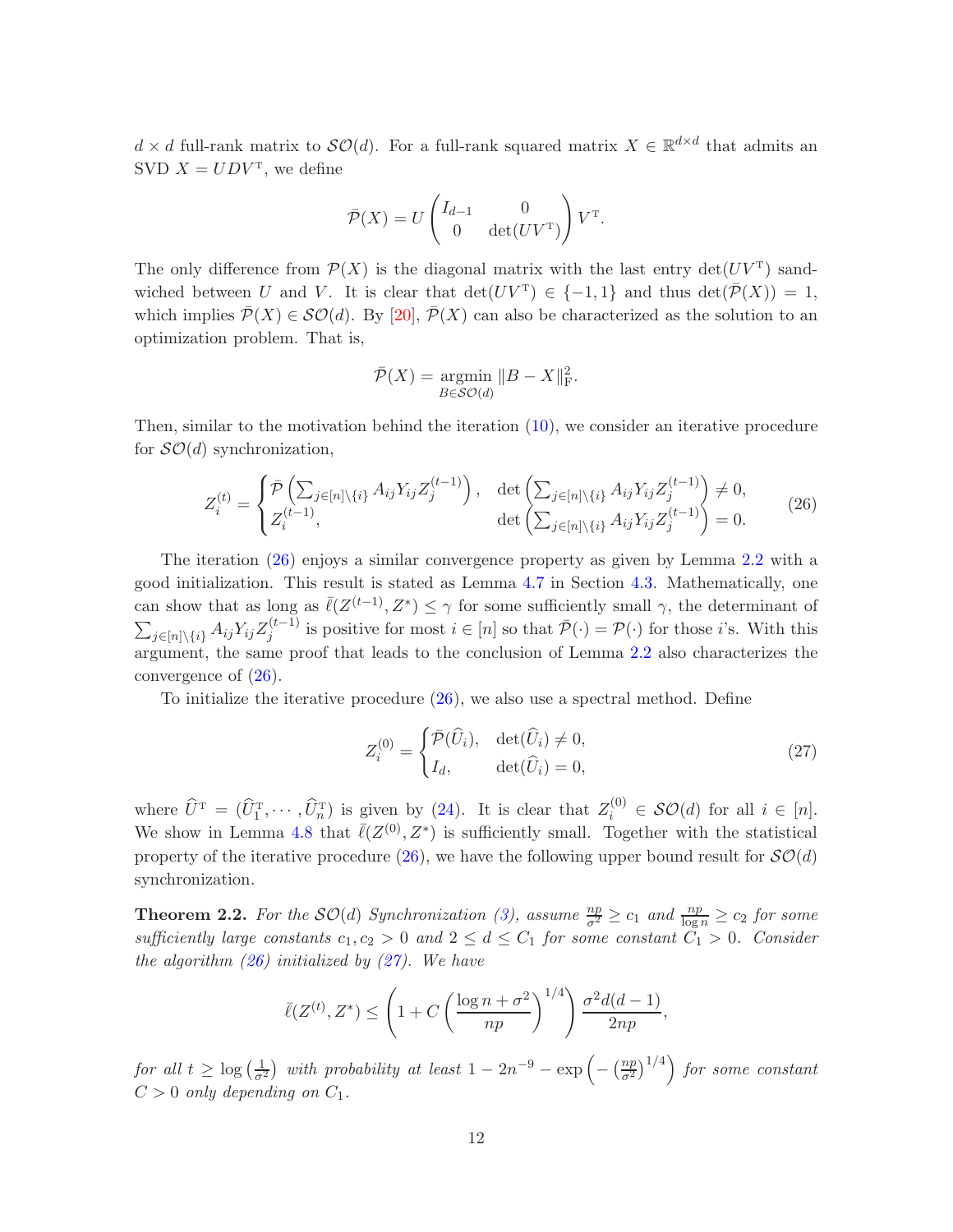# <span id="page-12-0"></span>3 Minimax Lower Bound

In this section, we derive the lower bound part of the main result. We first consider  $\mathcal{O}(d)$ synchronization, and the minimax risk is given by

$$
\inf_{\widehat{Z}\in\mathcal{O}(d)^n}\sup_{Z\in\mathcal{O}(d)^n}\mathbb{E}_Z\ell(\widehat{Z},Z) = \inf_{\widehat{Z}\in\mathcal{O}(d)^n}\sup_{Z\in\mathcal{O}(d)^n}\mathbb{E}_Z\left[\min_{B\in\mathcal{O}(d)}\frac{1}{n}\sum_{i=1}^n\|\widehat{Z}_i - Z_iB\|_{\mathrm{F}}^2\right].\tag{28}
$$

Our first step is to apply Lemma [4.6](#page-18-0) and lower bound the loss function  $\ell(\widehat{Z}, Z)$  by

<span id="page-12-1"></span>
$$
\ell(\widehat{Z}, Z) \ge \frac{1}{2n^2} \sum_{i=1}^n \sum_{j=1}^n \|\widehat{Z}_i \widehat{Z}_j^{\mathrm{T}} - Z_i Z_j^{\mathrm{T}}\|_{\mathrm{F}}^2.
$$
 (29)

Compared with  $\ell(\widehat{Z},Z)$ , the right hand side of [\(29\)](#page-12-1) is a loss that is decomposable across all pairs  $(i, j) \in [n]^2$ , and therefore it is sufficient to lower bound the estimation error of each individual  $Z_i Z_j^{\mathrm{T}}$  and then to aggregate the results. Following this strategy, we have

<span id="page-12-2"></span>
$$
\inf_{\widehat{Z}\in\mathcal{O}(d)^n} \sup_{Z\in\mathcal{O}(d)^n} \mathbb{E}_Z \ell(\widehat{Z}, Z)
$$
\n
$$
\geq \frac{1}{2n^2} \inf_{\widehat{Z}\in\mathcal{O}(d)^n} \sup_{Z\in\mathcal{O}(d)^n} \sum_{i=1}^n \sum_{j=1}^n \mathbb{E}_Z \|\widehat{Z}_i \widehat{Z}_j^T - Z_i Z_j^T\|_{\rm F}^2
$$
\n
$$
\geq \frac{1}{2n^2} \inf_{\widehat{Z}\in\mathcal{O}(d)^n} \sum_{1\leq i\neq j\leq n} \int \mathbb{E}_Z \|\widehat{Z}_i \widehat{Z}_j^T - Z_i Z_j^T\|_{\rm F}^2 \prod_{k=1}^n d\Pi(Z_k)
$$
\n
$$
> \frac{1}{n^2} \sum_{i=1}^n \int \left(\inf_{\widehat{Z}\in\mathcal{P}(d)^n} \int \mathbb{E}_Z \|\widehat{Z}_i - Z_i Z_j^T\|_{\rm F}^2 d\Pi(Z_i) d\Pi(Z_i) \right) \prod_{i=1}^n d\Pi(Z_i)
$$
\n(30)

$$
\geq \frac{1}{2n^2} \sum_{1 \leq i \neq j \leq n} \int \left( \inf_{\widehat{T}} \int \int \mathbb{E}_Z ||\widehat{T} - Z_i Z_j^{\mathrm{T}}||_{\mathrm{F}}^2 d\Pi(Z_i) d\Pi(Z_j) \right) \prod_{k \in [n] \setminus \{i, j\}} d\Pi(Z_k), \tag{31}
$$

where  $\Pi$  is some probability distribution supported on  $\mathcal{O}(d)$  to be specified later. The inequality [\(30\)](#page-12-2) lower bounds the minimax risk with a Bayes risk, and [\(31\)](#page-12-2) is lower bounding infimum of average by average of infimum. Now it suffices to lower bound

<span id="page-12-3"></span>
$$
\inf_{\widehat{T}} \int \int \mathbb{E}_Z \|\widehat{T} - Z_i Z_j^{\mathrm{T}}\|_{\mathrm{F}}^2 \mathrm{d}\Pi(Z_i) \mathrm{d}\Pi(Z_j),\tag{32}
$$

for each  $\{Z_k\}_{k\in[n]\setminus\{i,j\}}$  and each  $i \neq j$ . The quantity [\(32\)](#page-12-3) can be understood as the Bayes risk of estimating  $Z_i Z_j^T$  given the knowledge of  $\{Z_k\}_{k \in [n] \setminus \{i,j\}}$ .

To analyze [\(32\)](#page-12-3), we first need to construct a probability distribution  $\Pi$  on  $\mathcal{O}(d)$ . Given  ${r_{ab}}_{1\leq a < b \leq d}$  and  ${s_{ab}}_{1\leq b \leq a \leq d}$ , we can form the following  $d \times d$  matrix,

<span id="page-12-4"></span>
$$
Q = \begin{pmatrix} s_{11} & r_{12} & r_{13} & \cdots & r_{1d} \\ s_{21} & s_{22} & r_{23} & \cdots & r_{2d} \\ \vdots & \vdots & \vdots & \ddots & \vdots \\ s_{d-1,1} & s_{d-1,2} & s_{d-1,3} & \cdots & r_{d-1,d} \\ s_{d1} & s_{d2} & s_{d3} & \cdots & s_{dd} \end{pmatrix}.
$$
 (33)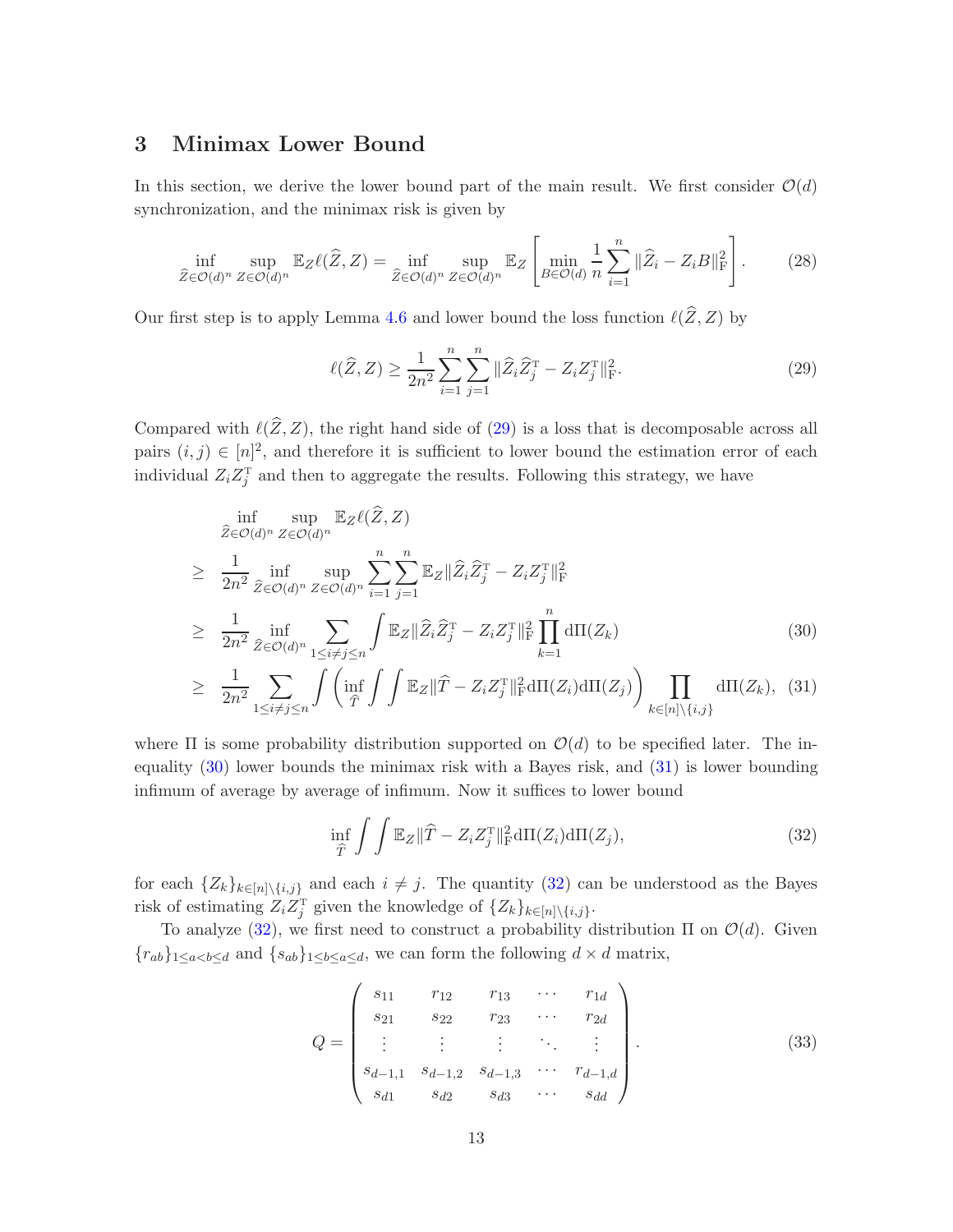In other words,  $\{r_{ab}\}_{1\leq a are the upper triangular elements of Q, and the lower triangular$ and the diagonal elements of Q are given by  $\{s_{ab}\}_{1\leq b\leq a\leq d}$ . We are going to specify the values of  $\{s_{ab}\}_{1\leq b\leq a\leq d}$  by  $\{r_{ab}\}_{1\leq a so that Q is a matrix of degrees of freedom  $\frac{1}{2}d(d-1)$ . To$ do this, let us introduce some new notation. For each integer  $a \geq 2$ ,  $Q_{a-1} \in \mathbb{R}^{(a-1)\times(a-1)}$  is the submatrix of  $Q$  collecting the first  $a - 1$  rows and columns. We also define

$$
S_{a-1} = \begin{pmatrix} s_{a1} \\ \vdots \\ s_{a,a-1} \end{pmatrix}, \quad R_{a-1} = \begin{pmatrix} r_{1a} \\ \vdots \\ r_{a-1,a} \end{pmatrix} \quad \text{and} \quad v_{a-1} = \begin{pmatrix} r_{1,a+1}r_{a,a+1} + \cdots + r_{1d}r_{ad} \\ \vdots \\ r_{a-1,a+1}r_{a,a+1} + \cdots + r_{a-1,d}r_{ad} \end{pmatrix}.
$$

All the three vectors above belong to  $\mathbb{R}^{a-1}$ . The construction of  $\{s_{ab}\}_{1\leq b\leq a\leq d}$  is given by the following procedure.

- 1. We first set  $s_{11} = \sqrt{1 (r_{12}^2 + \dots + r_{1d}^2)}$ .
- 2. Given the values of  $\{s_{ab}\}_{1\leq b\leq a\leq k-1}$ , we find  $s_{k1}, s_{k2}, \cdots, s_{kk}$  through the equations

<span id="page-13-1"></span>
$$
Q_{k-1}S_{k-1} + s_{kk}R_{k-1} = -v_{k-1}
$$
\n(34)

$$
||S_{k-1}||^2 + s_{kk}^2 = 1 - (r_{k,k+1}^2 + \dots + r_{kd}^2).
$$
 (35)

Note that the equations above have two sets of real solutions (under the assumption of Lemma [3.1\)](#page-13-0). We take the set of solutions with the larger value of  $s_{kk}$ .

After going through the above procedure, the matrix  $Q$  in the form of  $(33)$  is fully determined by its upper triangular elements  $\{r_{ab}\}_{1\leq a, and therefore we can write  $Q = Q(r)$ . The$ equation [\(34\)](#page-13-1) guarantees that the rows of  $Q(r)$  are orthogonal to each other and [\(35\)](#page-13-1) implies that each row of  $Q(r)$  is a unit vector. The following lemma characterizes a sufficient condition on  $\{r_{ab}\}_{1\leq a that implies the existence of  $Q(r)$ .$ 

<span id="page-13-0"></span>**Lemma 3.1.** Assume  $\max_{1 \le a < b \le d} |r_{ab}| \le \frac{1}{8d^{5/2}}$ . Then,  $Q(r)$  is well defined and the following properties are satisfied:

1.  $Q(r) \in \mathcal{SO}(d)$ ;

2. 
$$
\max_{1 \leq b < a \leq d} |s_{ab}| \leq \frac{1}{4d^2}
$$
 and  $\min_{a \in [d]} s_{aa} \geq \frac{7}{8}$ ;

3. max<sub>1≤a<br/> $\leq a < b \leq d$  max<sub>u∈[d]</sub></sub> <sup>1</sup>  $\sum_{v=1}^u$   $\partial s_{uv}$  $\partial r_{ab}$   $2^{2} \leq 5$ .

According to Lemma [3.1,](#page-13-0) the constructed  $Q(r)$  can also be used for deriving the minimax lower bound of  $\mathcal{SO}(d)$  synchronization. Moreover, its entries and the derivatives with respect to  ${r_{ab}}_{1\leq a\leq b\leq d}$  are well controlled, which means that the matrix  $Q(r)$  is smoothly parametrized by r. Let P be a distribution under which  $r_{ab} \sim \mu$  independently for all  $\sqrt{ }$  $1 \leq a < b \leq d$  with some  $\mu$  being a smooth probability density function supported on  $-\frac{1}{8d^5}$  $\frac{1}{8d^{5/2}}, \frac{1}{8d^5}$  $\frac{1}{8d^{5/2}}$ . To be specific, we can set  $\mu(t) \propto \exp\left(-\frac{1}{1-64}\right)$  $\frac{1}{1-64d^5t^2}\Big)\mathbb{I}\{|t|\leq 1/(8d^{5/2})\}.$  Then,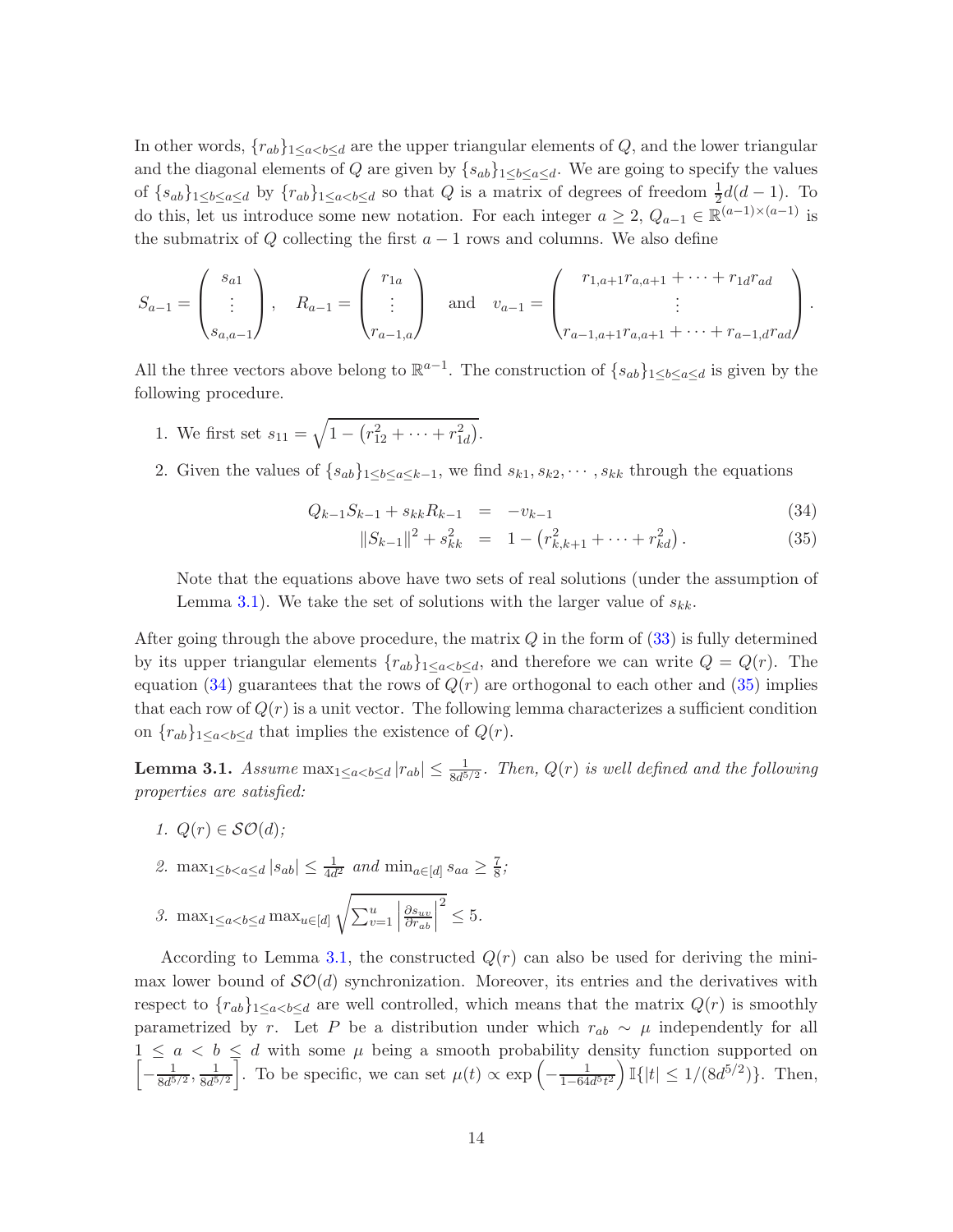by letting  $\Pi$  be the induced probability measure of  $Q(r)$  with  $\{r_{ab}\}_{1\leq a\leq b\leq d} \sim P$ , we can write [\(32\)](#page-12-3) as

<span id="page-14-3"></span>
$$
\inf_{\widehat{T}} \int \int \mathbb{E}_Z \|\widehat{T} - Z_i(r)Z_j(r')^{\mathrm{T}}\|_{\mathrm{F}}^2 \mathrm{d}P(r) \mathrm{d}P(r'),\tag{36}
$$

where we have some slight abuse of notation that  $Z_i = Z_i(r) = Q(r)$  and  $Z_j = Z_j(r') = Q(r')$ . Compared with [\(32\)](#page-12-3), the distribution P in [\(36\)](#page-14-3) is a standard probability measure on  $\mathbb{R}^{\frac{d(d-1)}{2}}$ . The Bayes risk [\(36\)](#page-14-3) can then be lower bounded via van Trees' inequality [\[17](#page-38-4)].

<span id="page-14-4"></span>**Lemma 3.2.** Assume  $\frac{np}{\sigma^2} \geq c$  for some sufficiently large constants  $c > 0$  and  $2 \leq d \leq C_1$  for some constant  $C_1 > 0$ . Then, we have

$$
\inf_{\widehat{T}} \int \int \mathbb{E}_Z ||\widehat{T} - Z_i(r)Z_j(r')^{\mathrm{T}}||^2_{\mathrm{F}} dP(r) dP(r') \ge \left(1 - C\left(\frac{1}{n} + \frac{\sigma^2}{np}\right)\right) \frac{\sigma^2 d(d-1)}{np},
$$

for some constant  $C > 0$  only depending on  $C_1$ .

The proof of Lemma [3.2,](#page-14-4) which verifies the technical conditions of [\[17](#page-38-4)], is given in Section [4.5.](#page-32-0) Note that these technical conditions are implied by the conclusion of Lemma [3.1.](#page-13-0) In view of the inequality [\(31\)](#page-12-2), we immediately have the following theorem.

<span id="page-14-0"></span>**Theorem 3.1.** Assume  $\frac{np}{\sigma^2} \geq c$  for some sufficiently large constants  $c > 0$  and  $2 \leq d \leq C_1$ for some constant  $C_1 > 0$ . Then, we have

$$
\inf_{\widehat{Z}\in\mathcal{O}(d)^n}\sup_{Z\in\mathcal{O}(d)^n}\mathbb{E}_Z\ell(\widehat{Z},Z)\geq \left(1-C\left(\frac{1}{n}+\frac{\sigma^2}{np}\right)\right)\frac{\sigma^2d(d-1)}{2np},
$$

for some constant  $C > 0$  only depending on  $C_1$ .

The derivation of the minimax lower bound for  $\mathcal{SO}(d)$  synchronization follows the same approach. According to Lemma [4.6,](#page-18-0) the inequality [\(29\)](#page-12-1) also holds for the loss  $\ell(Z, Z)$ . Moreover, by Lemma [3.1,](#page-13-0) the construction of  $Q(r)$  is already in  $\mathcal{SO}(d)$ . Then, an analogous result to Lemma [3.2](#page-14-4) also holds with some straightforward modification. This leads to the following theorem.

<span id="page-14-1"></span>**Theorem 3.2.** Assume  $\frac{np}{\sigma^2} \geq c$  for some sufficiently large constants  $c > 0$  and  $2 \leq d \leq C_1$ for some constant  $C_1 > 0$ . Then, we have

$$
\inf_{\widehat{Z}\in\mathcal{SO}(d)^n}\sup_{Z\in\mathcal{SO}(d)^n}\mathbb{E}_Z\overline{\ell}(\widehat{Z},Z)\geq \left(1-C\left(\frac{1}{n}+\frac{\sigma^2}{np}\right)\right)\frac{\sigma^2d(d-1)}{2np},
$$

<span id="page-14-2"></span>for some constant  $C > 0$  only depending on  $C_1$ .

## 4 Proofs

## 4.1 Some Auxiliary Lemmas

<span id="page-14-5"></span>**Lemma 4.1.** Assume  $\frac{np}{\log n} > c$  for some sufficiently large constant  $c > 0$ . Then, we have

$$
\max_{i \in [n]} \left( \sum_{j \in [n] \setminus \{i\}} (A_{ij} - p) \right)^2 \le Cnp \log n,
$$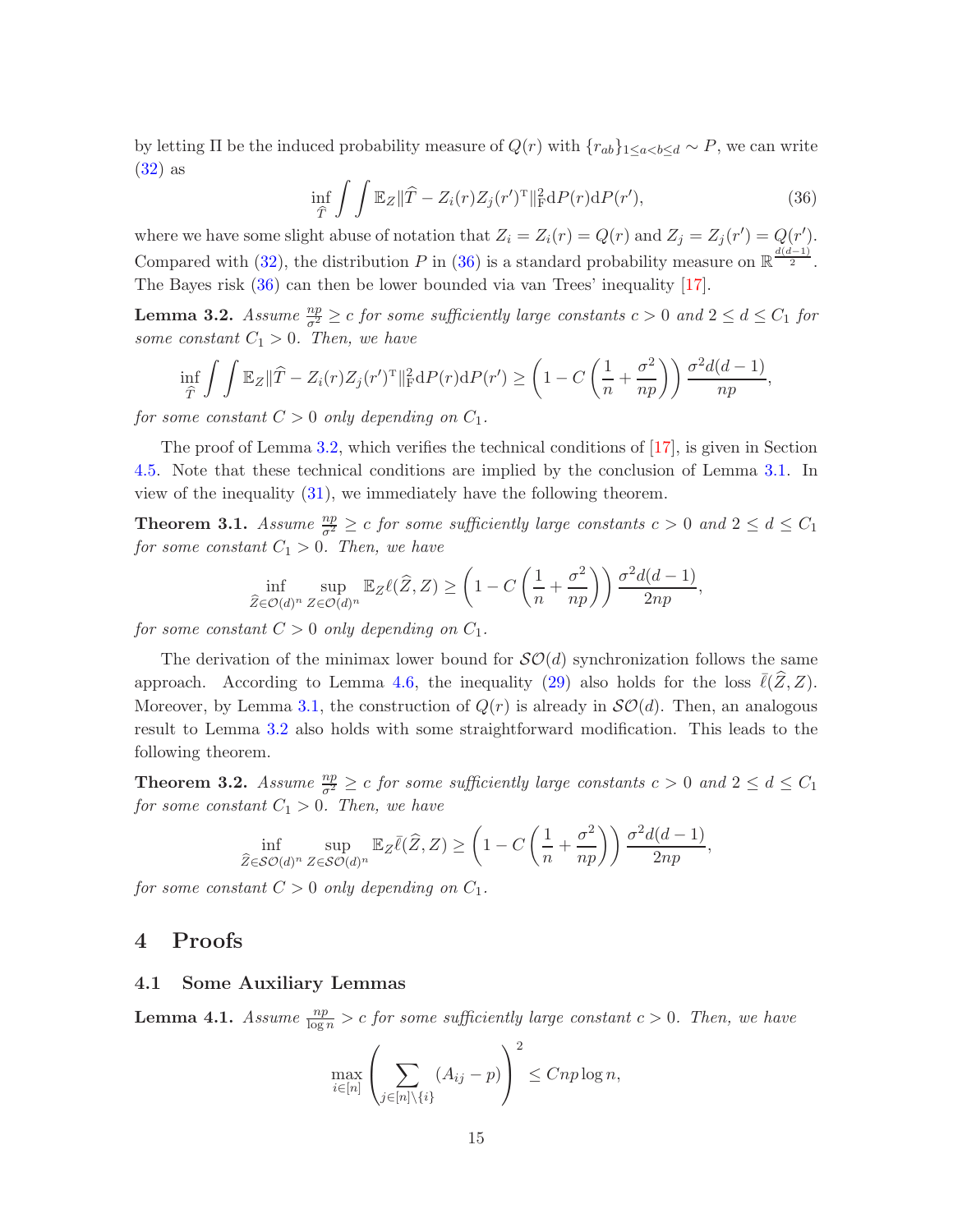and

$$
||A - \mathbb{E}A||_{\text{op}} \leq C\sqrt{np},
$$

with probability at least  $1 - n^{-10}$  for some constant  $C > 0$ .

Proof. The first result is a direct application of union bound and Bernstein's inequality. The second result is Theorem 5.2 of [\[21\]](#page-39-12).  $\Box$ 

<span id="page-15-0"></span>**Lemma 4.2.** Assume  $\frac{np}{\log n} > c$  for some sufficiently large constant  $c > 0$ . Then, we have

$$
\|(A \otimes \mathbb{1}_d \mathbb{1}_d^T) \circ W\|_{\text{op}} \le C\sqrt{dnp},
$$

with probability at least  $1 - n^{-10}$  for some constant  $C > 0$ .

*Proof.* We use  $\mathbb{P}_A$  for the conditional probability  $\mathbb{P}(\cdot|A)$ . Define the event

$$
\mathcal{A} = \left\{ \max_{i \in [n]} \sum_{j \in [n] \setminus \{i\}} A_{ij} \le 2np \right\}.
$$

Under the assumption  $\frac{np}{\log n} > c$ , we have  $\mathbb{P}(\mathcal{A}^c) \leq n^{-11}$  by Bernstein's inequality and a union bound argument. It is clear that the largest row  $\ell_2$  norm of  $A \otimes 1_d 1_d^T$  is bounded by  $\sqrt{2dnp}$ under the event  $\mathcal{A}$ . By Corollary 3.9 of [\[3](#page-37-4)], we have

$$
\sup_{A \in \mathcal{A}} \mathbb{P}_A \left( \| (A \otimes \mathbb{1}_d \mathbb{1}_d^T) \circ W \|_{\text{op}} > C_1 \sqrt{dnp} + t \right) \leq e^{-t^2/4},
$$

for some constant  $C_1 > 0$ . This implies that  $\sup_{A \in \mathcal{A}} \mathbb{P}_A \left( ||(A \otimes 1_d 1_d^T) \circ W||_{op} > C_2 \sqrt{dnp} \right) \le$  $n^{-11}$  for some constant  $C_2 > 0$ . Thus, we have

$$
\mathbb{P}\left(\|(A \otimes \mathbb{1}_d \mathbb{1}_d^T) \circ W\|_{\text{op}} > C_2 \sqrt{dnp}\right)
$$
\n
$$
\leq \mathbb{P}(\mathcal{A}^c) + \sup_{A \in \mathcal{A}} \mathbb{P}_A\left(\|(A \otimes \mathbb{1}_d \mathbb{1}_d^T) \circ W\|_{\text{op}} > C_2 \sqrt{dnp}\right)
$$
\n
$$
\leq 2n^{-11},
$$

which implies the desired result.

<span id="page-15-1"></span>**Lemma 4.3.** Assume  $\frac{np}{\log n} > c$  for some sufficiently large constant  $c > 0$ . Consider independent random matrices  $X_{ij} \sim \mathcal{MN}(0, I_d, I_d)$  for  $1 \leq i \leq j \leq n$ . Write  $X_{ji} = X_{ij}$  for  $1 \leq i < j \leq n$ . Then, we have

$$
\sum_{i=1}^n \|\sum_{j\in[n]\backslash\{i\}} A_{ij} (X_{ij} - X_{ji}) \|_{\mathcal{F}}^2 \le 2d(d-1)n(n-1)p + C\left(d^2\sqrt{n^2p\log n} + d\sqrt{n^3p^2\log n}\right),
$$

and

$$
\sum_{i=1}^n \|\sum_{j\in[n]\backslash\{i\}} A_{ij} X_{ij}\|_{\mathrm{F}}^2 \leq d^2 n(n-1)p + C\left(d^2 \sqrt{n^2 p \log n} + d \sqrt{n^3 p^2 \log n}\right),
$$

with probability at least  $1 - n^{-10}$  for some constant  $C > 0$ .

 $\Box$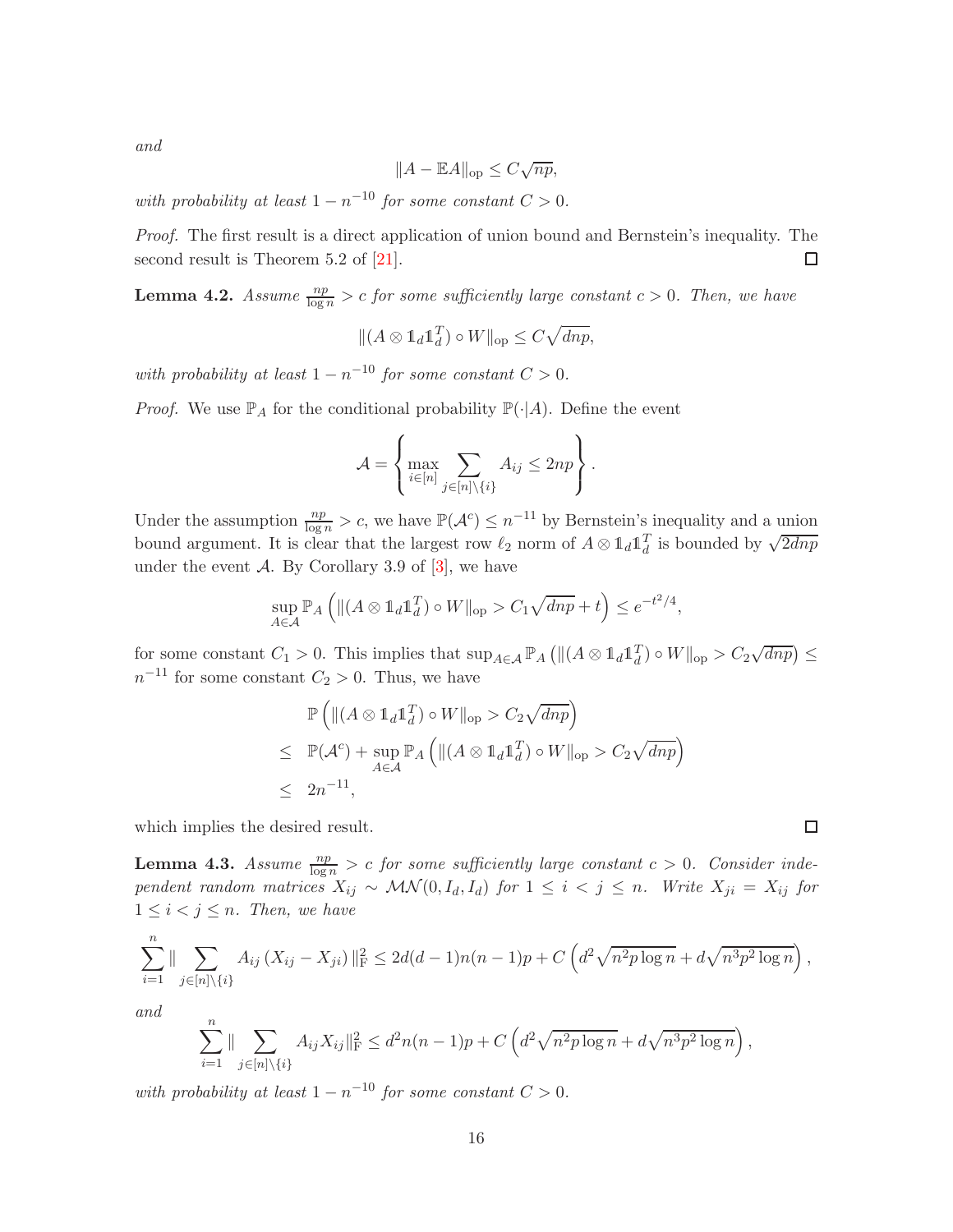*Proof.* We use  $\mathbb{P}_A$  for the conditional probability  $\mathbb{P}(\cdot|A)$ . Define the event

$$
\mathcal{A} = \left\{ \max_{i \in [n]} \sum_{j \in [n] \setminus \{i\}} A_{ij} \le 2np, \sum_{i=1}^n \sum_{j \in [n] \setminus \{i\}} A_{ij} \le n(n-1)p + 5\sqrt{n^2p \log n} \right\}.
$$

Under the assumption  $\frac{np}{\log n} > c$ , we have  $\mathbb{P}(\mathcal{A}^c) \leq n^{-11}$  by Bernstein's inequality and a union bound argument. Define

$$
g(X) = \sqrt{\sum_{i=1}^{n} || \sum_{j \in [n] \setminus \{i\}} A_{ij} (X_{ij} - X_{ji}) ||_{F}^{2}}.
$$

Then, for any  $A \in \mathcal{A}$  and any  $X'$  and  $X''$ , we have

<span id="page-16-0"></span>
$$
|g(X') - g(X'')| \leq \sqrt{\sum_{i=1}^{n} \|\sum_{j \in [n] \setminus \{i\}} A_{ij} \left(X'_{ij} - X''_{ij} - X'_{ji} + X''_{ji}\right)\|_{\mathrm{F}}^{2}}
$$
\n
$$
\leq \sqrt{\sum_{i=1}^{n} \left(\sum_{j \in [n] \setminus \{i\}} A_{ij}\right) \left(\sum_{j \in [n] \setminus \{i\}} \|X'_{ij} - X''_{ij} - X'_{ji} + X''_{ji}\|_{\mathrm{F}}^{2}\right)}
$$
\n
$$
\leq \sqrt{2np} \sqrt{\sum_{i=1}^{n} \sum_{j \in [n] \setminus \{i\}} \|X'_{ij} - X''_{ij} - X'_{ji} + X''_{ji}\|_{\mathrm{F}}^{2}}
$$
\n
$$
\leq 2\sqrt{2np} \sqrt{\sum_{i=1}^{n} \sum_{j \in [n] \setminus \{i\}} \|X'_{ij} - X''_{ij}\|_{\mathrm{F}}^{2}}
$$
\n
$$
= 4\sqrt{np} \sqrt{\sum_{i=1}^{n} \sum_{j \in [n] \setminus j>i} \|X'_{ij} - X''_{ij}\|_{\mathrm{F}}^{2}}.
$$
\n(39)

The bounds [\(37\)](#page-16-0) and [\(39\)](#page-16-0) are due to triangle inequality. The inequality [\(38\)](#page-16-0) can be viewed as a generalization of Cauchy-Schwarz, since

$$
\| \sum_{j \in [n] \setminus \{i\}} A_{ij} (X'_{ij} - X''_{ij} - X'_{ji} + X''_{ji}) \|_{\mathrm{F}}^2
$$
\n
$$
= \sup_{K \in \mathbb{R}^{d \times d} : \|K\|_{\mathrm{F}} = 1} \left| \left\langle K, \sum_{j \in [n] \setminus \{i\}} A_{ij} (X'_{ij} - X''_{ij} - X'_{ji} + X''_{ji}) \right\rangle \right|^2
$$
\n
$$
= \sup_{K \in \mathbb{R}^{d \times d} : \|K\|_{\mathrm{F}} = 1} \left| \sum_{j \in [n] \setminus \{i\}} A_{ij} \left\langle K, X'_{ij} - X''_{ij} - X'_{ji} + X''_{ji} \right\rangle \right|^2
$$
\n
$$
\leq \sup_{K \in \mathbb{R}^{d \times d} : \|K\|_{\mathrm{F}} = 1} \left( \sum_{j \in [n] \setminus \{i\}} A_{ij} \right) \left( \sum_{j \in [n] \setminus \{i\}} \left\langle K, X'_{ij} - X''_{ij} - X'_{ji} + X''_{ji} \right\rangle^2 \right)
$$
\n
$$
\leq \left( \sum_{j \in [n] \setminus \{i\}} A_{ij} \right) \left( \sum_{j \in [n] \setminus \{i\}} \|X'_{ij} - X''_{ij} - X'_{ji} + X''_{ji}\|_{\mathrm{F}}^2 \right).
$$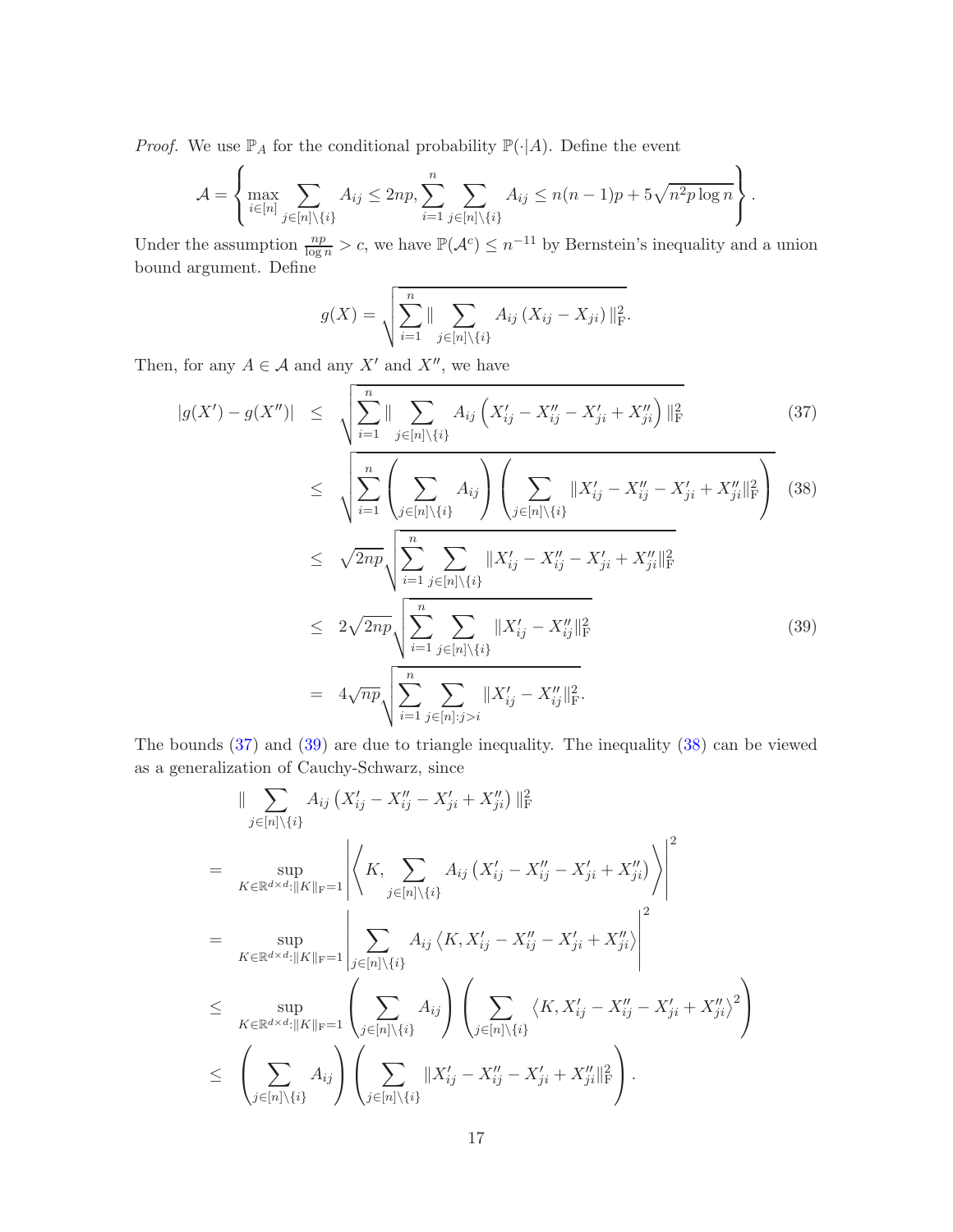To summarize, we have shown that  $g(X)$  is Lipschitz with respect to  $\{X_{ij}\}_{1\leq i < j \leq n}$ , and the Lipschitz constant is bounded by  $4\sqrt{np}$ . By a standard Gaussian concentration inequality for Lipschitz functions [\[33](#page-39-13)], we have

$$
\mathbb{P}(|g(X) - \mathbb{E}(g(X)|A)| > t\sqrt{np})
$$
  
\n
$$
\leq \mathbb{P}(\mathcal{A}^c) + \sup_{A \in \mathcal{A}} \mathbb{P}_A (|g(X) - \mathbb{E}(g(X)|A)| > t\sqrt{np})
$$
  
\n
$$
\leq n^{-11} + 2\exp(-C_1t^2),
$$

for some constant  $C_1 > 0$ . Therefore, by choosing  $t = C_2 \sqrt{\log n}$  for some constant  $C_2 > 0$ , we have

$$
g(X) \le \mathbb{E}(g(X)|A) + C_2 \sqrt{np \log n},
$$

with probability at least  $1 - 2n^{-11}$ . In addition, we have

$$
\mathbb{E}(g(X)|A) \leq \sqrt{\sum_{i=1}^{n} \mathbb{E}\left(\|\sum_{j\in[n]\backslash\{i\}} A_{ij} (X_{ij} - X_{ji})\|_{\mathcal{F}}^{2}\middle|A\right)}
$$
\n
$$
= \sqrt{2d(d-1)\sum_{i=1}^{n} \sum_{j\in[n]\backslash\{i\}} A_{ij}}
$$
\n
$$
\leq \sqrt{2d(d-1)\left(n(n-1)p + 5\sqrt{n^{2}p\log n}\right)},
$$

for any  $A \in \mathcal{A}$ . Thus,

$$
g(X) \le \sqrt{2d(d-1)\left(n(n-1)p + 5\sqrt{n^2p\log n}\right)} + C_2\sqrt{np\log n},
$$

with probability at least  $1 - 3n^{-11}$ , and the first desired bound is implied by squaring both sides of the above inequality. The second bound can be proved by a similar argument, and we omit the details.  $\Box$ 

<span id="page-17-0"></span>**Lemma 4.4.** Consider independent  $X_j \sim \mathcal{MN}(0, I_d, I_d)$  and  $E_j \sim \text{Bernoulli}(p)$ . Then,

$$
\mathbb{P}\left(\|\sum_{j=1}^n E_j X_j\|_{\text{op}}/p > t\right) \leq 81^d \exp\left(-\min\left(\frac{pt^2}{144n}, \frac{pt}{6}\right)\right),
$$

for any  $t > 0$ .

*Proof.* Apply a standard discretization trick [\[34](#page-40-2)], and there exists a subset  $\mathcal{U} \subset \{u \in \mathbb{R}^d :$  $||u|| = 1$  with cardinality bound  $|U| \leq 9^d$  that satisfies

$$
\|\sum_{j=1}^{n} E_j X_j\|_{\text{op}} \leq 3 \max_{u,v \in \mathcal{U}} \sum_{j=1}^{n} E_j u^T X_j v.
$$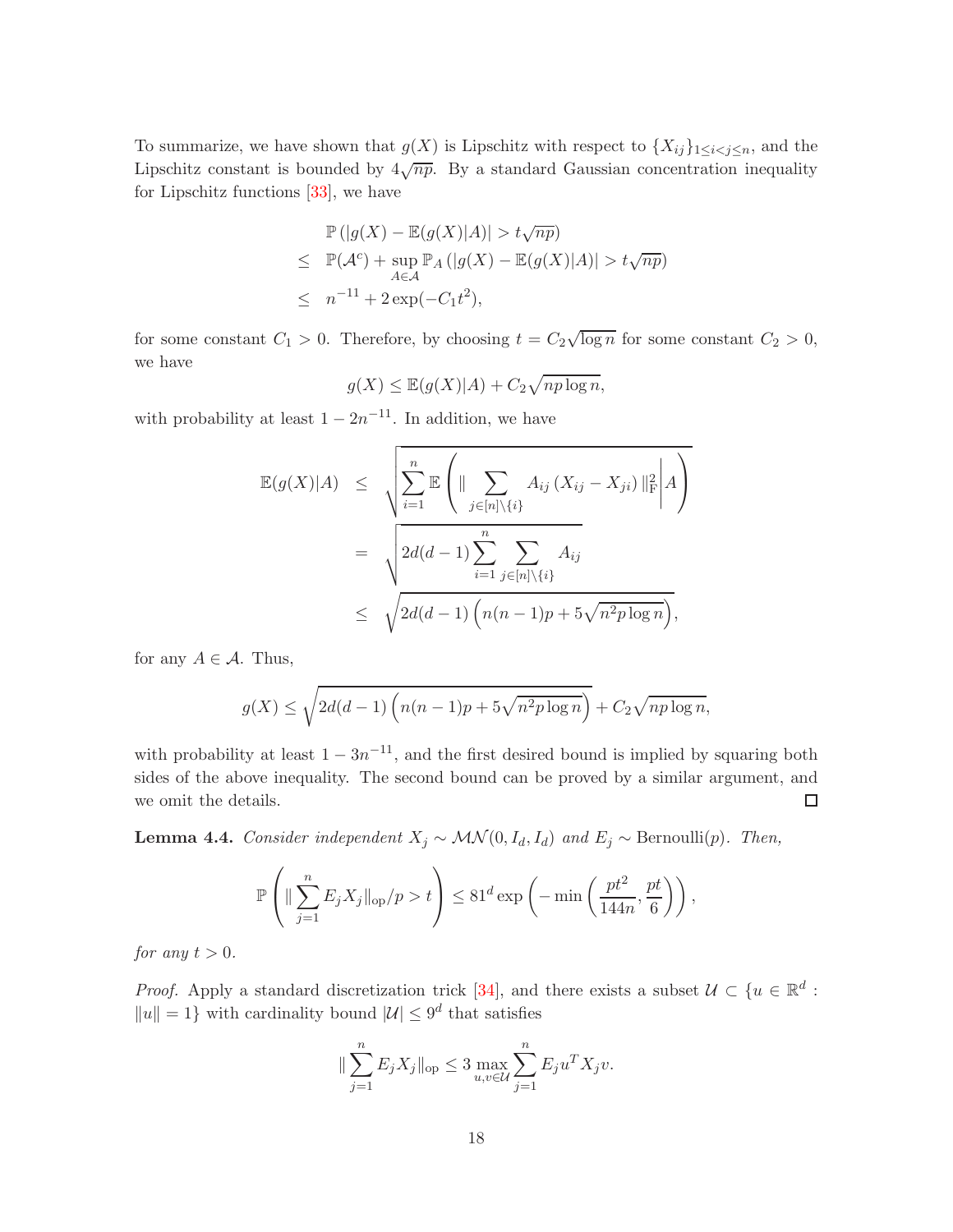Note that for any  $u, v \in \mathcal{U}$ , we have  $u^T X_j v \sim \mathcal{N}(0, 1)$ . By Lemma 13 of [\[13\]](#page-38-12), we have

$$
\mathbb{P}\left(3\sum_{j=1}^n E_j u^T X_j v / p > t\right) \le \exp\left(-\min\left(\frac{pt^2}{144n}, \frac{pt}{6}\right)\right).
$$

Hence,

$$
\mathbb{P}\left(\|\sum_{j=1}^{n} E_j X_j\|_{\text{op}}/p > t\right) \leq \mathbb{P}\left(3 \max_{u,v \in \mathcal{U}} \sum_{j=1}^{n} E_j u^T X_j v/p > t\right)
$$
  

$$
\leq \sum_{u,v \in \mathcal{U}} \mathbb{P}\left(3 \sum_{j=1}^{n} E_j u^T X_j v/p > t\right)
$$
  

$$
\leq 81^d \exp\left(-\min\left(\frac{pt^2}{144n}, \frac{pt}{6}\right)\right),
$$

which is the desired bound.

<span id="page-18-4"></span>**Lemma 4.5** (Corollary 2.14 of [\[19\]](#page-38-13)). Consider  $X, \tilde{X} \in \mathbb{R}^{d \times d}$  with X being full rank. Then,

$$
\frac{|\det(X) - \det(\widetilde{X})|}{|\det(X)|} \le \left( \|X^{-1}\|_{\text{op}} \|X - \widetilde{X}\|_{\text{op}} + 1 \right)^d - 1.
$$

<span id="page-18-0"></span>**Lemma 4.6.** For any  $Z, Z^* \in \mathcal{O}(d)^n$ , we have

<span id="page-18-1"></span>
$$
\frac{1}{n^2} \sum_{i=1}^n \sum_{j=1}^n \|Z_i Z_j^{\mathrm{T}} - Z_i^* Z_j^{*\mathrm{T}}\|_{\mathrm{F}}^2 \le 2\ell(Z, Z^*). \tag{40}
$$

For any  $Z, Z^* \in \mathcal{SO}(d)^n$ , we have

<span id="page-18-2"></span>
$$
\frac{1}{n^2} \sum_{i=1}^n \sum_{j=1}^n \|Z_i Z_j^{\mathrm{T}} - Z_i^* Z_j^{*\mathrm{T}}\|_{\mathrm{F}}^2 \le 2\bar{\ell}(Z, Z^*). \tag{41}
$$

For any  $Z, Z^* \in \mathbb{R}^{nd \times d}$  such that  $Z/\sqrt{n}, Z^*/\sqrt{n} \in \mathcal{O}(nd, d)$ , we have

<span id="page-18-3"></span>
$$
\min_{B \in \mathcal{O}(d)} \frac{1}{n} \sum_{i=1}^{n} \|Z_i - Z_i^* B\|_{\mathrm{F}}^2 \le \frac{1}{n^2} \sum_{i=1}^{n} \sum_{j=1}^{n} \|Z_i Z_j^{\mathrm{T}} - Z_i^* Z_j^{*\mathrm{T}}\|_{\mathrm{F}}^2.
$$
\n(42)

In all inequalities above, we have  $Z^T = (Z_1^T, \dots, Z_n^T)$  and  $Z^{*T} = (Z_1^{*T}, \dots, Z_n^{*T})$ , where  $Z_i$ and  $Z_i^*$  are the ith block sub-matrices of size  $d \times d$  of Z and  $Z^*$ , respectively.

*Proof.* Consider any  $Z, Z^* \in \mathcal{O}(d)^n$ . By direct expansion, we can write

$$
\ell(Z, Z^*) = 2\left(d - \max_{B \in \mathcal{O}(d)} \text{Tr}\left(\frac{1}{n} \sum_{i=1}^n Z_i^{\text{T}} Z_i^* B\right)\right),
$$

 $\Box$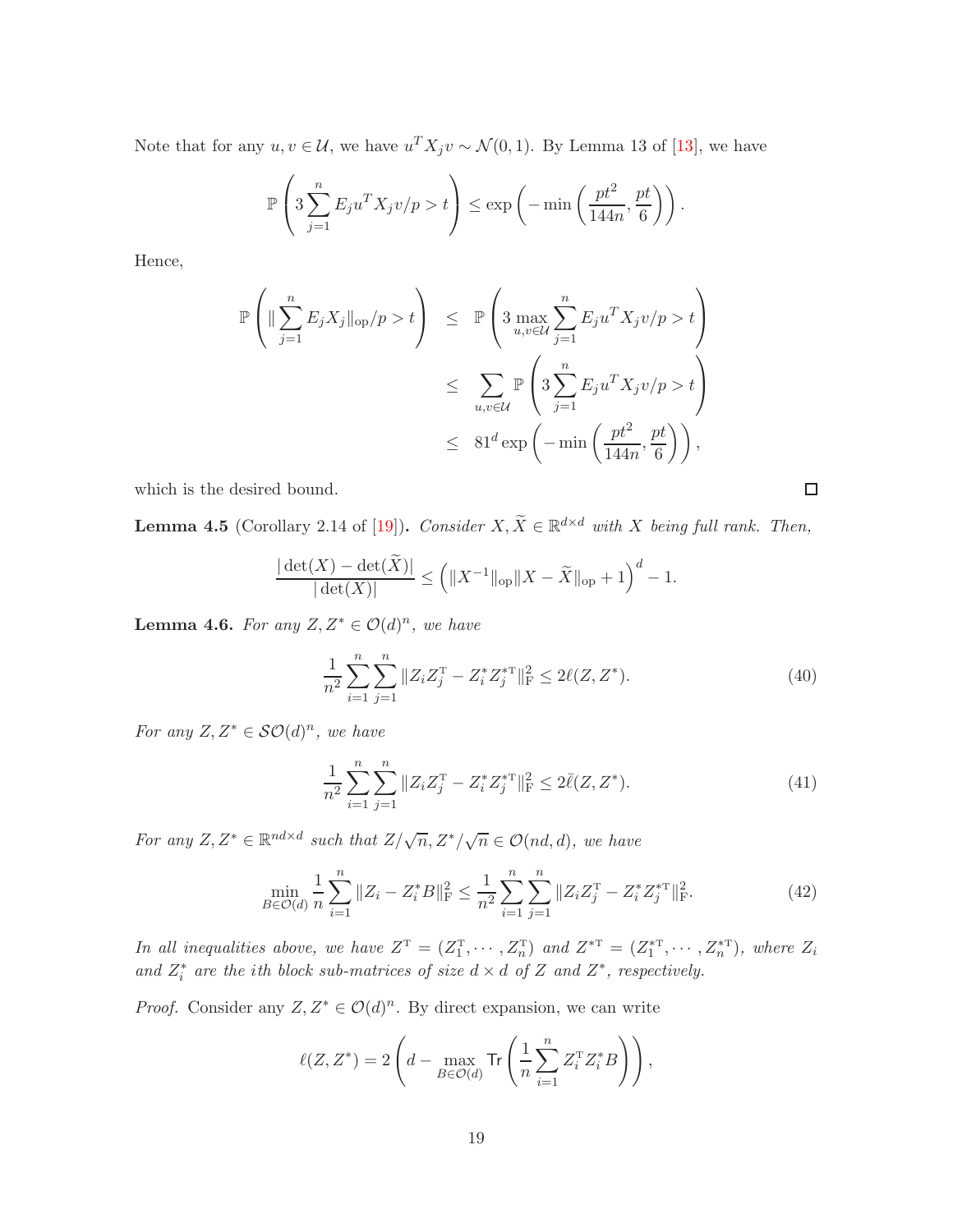and

<span id="page-19-0"></span>
$$
\frac{1}{n^2} \sum_{i=1}^n \sum_{j=1}^n \|Z_i Z_j^{\mathrm{T}} - Z_i^* Z_j^{*\mathrm{T}}\|_{\mathrm{F}}^2 = 2 \left(d - \|\frac{1}{n} \sum_{i=1}^n Z_i^{\mathrm{T}} Z_i^*\|_{\mathrm{F}}^2\right).
$$
 (43)

Since

$$
\max_{B\in\mathcal{O}(d)}\text{Tr}\left(\frac{1}{n}\sum_{i=1}^nZ_i^{\sf T}Z_i^*B\right)\leq\max_{B\in\mathbb{R}^{d\times d}:\|B\|_{\rm F}^2=d}\text{Tr}\left(\frac{1}{n}\sum_{i=1}^nZ_i^{\sf T}Z_i^*B\right)\leq\sqrt{d}\|\frac{1}{n}\sum_{i=1}^nZ_i^{\sf T}Z_i^*\|_{\rm F},
$$

we have

$$
\frac{1}{n^2} \sum_{i=1}^n \sum_{j=1}^n \|Z_i Z_j^{\mathrm{T}} - Z_i^* Z_j^{*\mathrm{T}}\|_{\mathrm{F}}^2 = 2 \left(\sqrt{d} + \|\frac{1}{n} \sum_{i=1}^n Z_i^{\mathrm{T}} Z_i^*\|_{\mathrm{F}}\right) \left(\sqrt{d} - \|\frac{1}{n} \sum_{i=1}^n Z_i^{\mathrm{T}} Z_i^*\|_{\mathrm{F}}\right)
$$
  
\n
$$
\leq 4\sqrt{d} \left(\sqrt{d} - \|\frac{1}{n} \sum_{i=1}^n Z_i^{\mathrm{T}} Z_i^*\|_{\mathrm{F}}\right)
$$
  
\n
$$
\leq 2\ell(Z, Z^*).
$$

The proof of [\(40\)](#page-18-1) is complete. The inequality [\(41\)](#page-18-2) can be proved with the same argument.

Finally, we prove [\(42\)](#page-18-3). For any  $Z, Z^* \in \mathbb{R}^{nd \times d}$  such that  $Z/\sqrt{n}, Z^*/\sqrt{n} \in \mathcal{O}(nd, d)$ , we have  $\min_{B \in \mathcal{O}(d)} \frac{1}{n}$  $\frac{1}{n} \sum_{i=1}^{n} \|Z_i - Z_i^*B\|_{\rm F}^2 = 2\left(d - \max_{B \in \mathcal{O}(d)} \mathsf{Tr}\left(\frac{1}{n}\right)\right)$  $\frac{1}{n} \sum_{i=1}^{n} Z_i^{\mathrm{T}} Z_i^* B)$  and the iden-tity [\(43\)](#page-19-0) continues to hold. Suppose the matrix  $\frac{1}{n} \sum_{i=1}^{n} Z_i^T Z_i^*$  admits an SVD  $\frac{1}{n} \sum_{i=1}^{n} Z_i^T Z_i^*$  $UDV<sup>T</sup>$ . Then,

$$
\max_{B \in \mathcal{O}(d)} \text{Tr}\left(\frac{1}{n} \sum_{i=1}^n Z_i^{\text{T}} Z_i^* B\right) \ge \text{Tr}(UDV^{\text{T}} V U^{\text{T}}) = \text{Tr}(D) \ge \frac{\|\frac{1}{n} \sum_{i=1}^n Z_i^{\text{T}} Z_i^* \|^2_{\text{F}}}{\|\frac{1}{n} \sum_{i=1}^n Z_i^{\text{T}} Z_i^* \|^2_{\text{op}}}.
$$

This implies

$$
\min_{B \in \mathcal{O}(d)} \frac{1}{n} \sum_{i=1}^{n} \|Z_i - Z_i^* B\|_{\mathrm{F}}^2 \le 2 \left( d - \frac{\|\frac{1}{n} \sum_{i=1}^{n} Z_i^{\mathrm{T}} Z_i^* \|_{\mathrm{F}}^2}{\|\frac{1}{n} \sum_{i=1}^{n} Z_i^{\mathrm{T}} Z_i^* \|_{\mathrm{op}}^2} \right) \n\le 2 \left( d - \frac{\|\frac{1}{n} \sum_{i=1}^{n} Z_i^{\mathrm{T}} Z_i^* \|_{\mathrm{F}}^2}{\|Z / \sqrt{n} \|_{\mathrm{op}} \|Z^* / \sqrt{n} \|_{\mathrm{op}}} \right) \n\le 2 \left( d - \|\frac{1}{n} \sum_{i=1}^{n} Z_i^{\mathrm{T}} Z_i^* \|_{\mathrm{F}}^2 \right) \n= \frac{1}{n^2} \sum_{i=1}^{n} \sum_{j=1}^{n} \|Z_i Z_j^{\mathrm{T}} - Z_i^* Z_j^{*\mathrm{T}} \|_{\mathrm{F}}^2.
$$

The proof is complete.

## 4.2 Proof of Lemma [2.2](#page-8-0)

For any  $Z \in \mathcal{O}(d)^n$  such that  $\ell(Z, Z^*) \leq \gamma$ , we define

<span id="page-19-1"></span>
$$
\widetilde{Z}_i = \frac{\sum_{j \in [n] \setminus \{i\}} A_{ij} Y_{ij} Z_j}{\sum_{j \in [n] \setminus \{i\}} A_{ij}},\tag{44}
$$

 $\Box$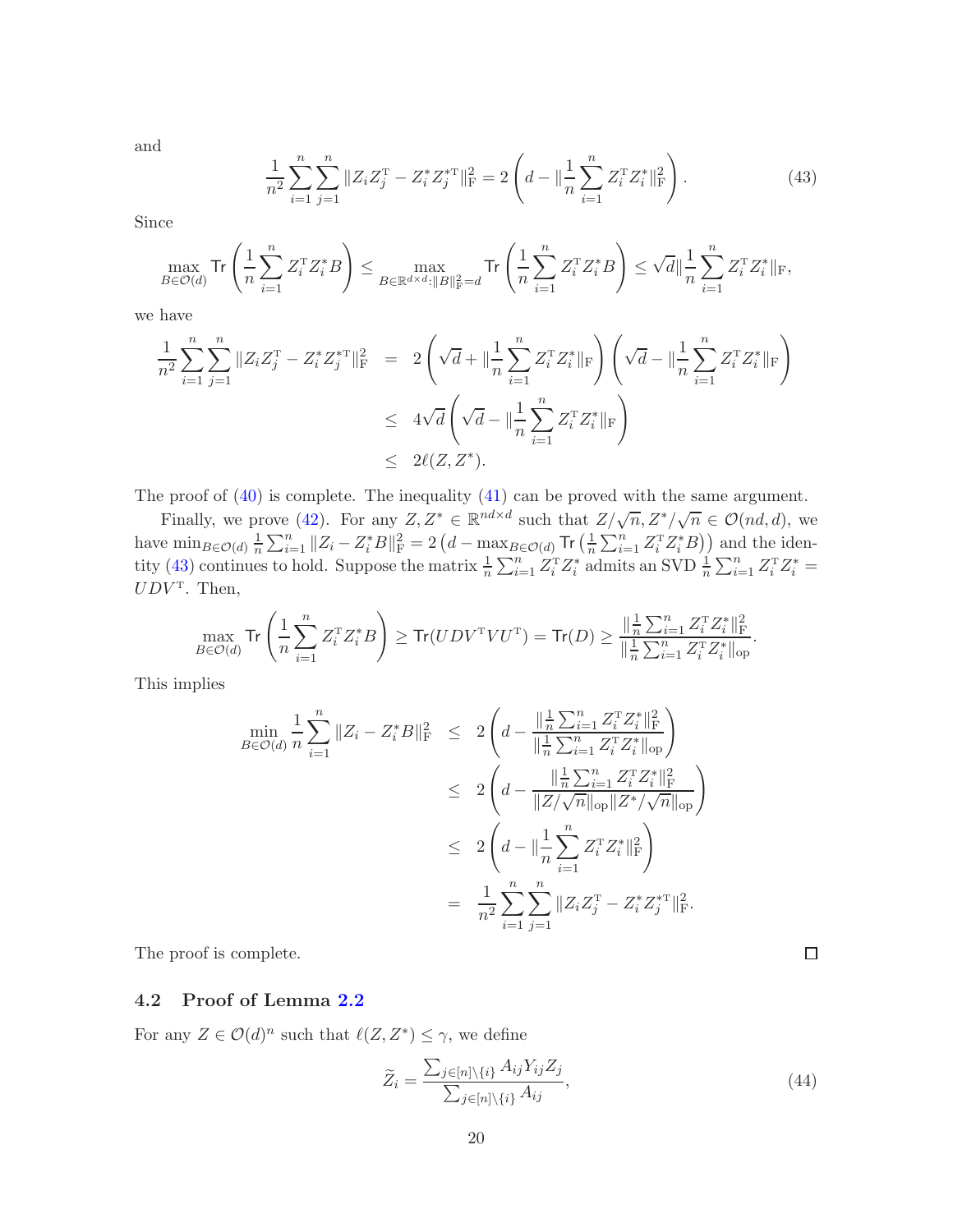for each  $i \in [n]$ . Then, write  $Z = f(Z)$ . It is clear that  $Z_i = \mathcal{P}(Z_i)$  for i such that  $Z_i$  is full rank. The condition  $\ell(Z, Z^*) \leq \gamma$  implies that there exists some  $B \in \mathcal{O}(d)$  such that  $\ell(Z, Z^*) = \frac{1}{n} \sum_{i=1}^n \|Z_i - Z_i^* B\|_{\text{F}}^2 \leq \gamma$ . With  $Y_{ij} = Z_i^* Z_j^{*\text{T}} + \sigma W_{ij}$ , we obtain the following expansion,

$$
Z_{i}^{*T} \widetilde{Z}_{i} B^{T} = I_{d} + \frac{\sum_{j \in [n] \setminus \{i\}} A_{ij} Z_{j}^{*T} (Z_{j} - Z_{j}^{*} B) B^{T}}{\sum_{j \in [n] \setminus \{i\}} A_{ij}} + \frac{\sigma \sum_{j \in [n] \setminus \{i\}} A_{ij} Z_{i}^{*T} W_{ij} (Z_{j} - Z_{j}^{*} B) B^{T}}{\sum_{j \in [n] \setminus \{i\}} A_{ij}} + \frac{\sigma \sum_{j \in [n] \setminus \{i\}} A_{ij} Z_{i}^{*T} W_{ij} Z_{j}^{*}}{\sum_{j \in [n] \setminus \{i\}} A_{ij}}}{I_{d} + \frac{1}{n-1} \sum_{j=1}^{n} Z_{j}^{*T} (Z_{j} - Z_{j}^{*} B) B^{T} - \frac{1}{n-1} Z_{i}^{*T} (Z_{i} - Z_{i}^{*} B) B^{T}}{n-1} + \frac{\sum_{j \in [n] \setminus \{i\}} A_{ij} Z_{j}^{*T} (Z_{j} - Z_{j}^{*} B) B^{T}}{\sum_{j \in [n] \setminus \{i\}} A_{ij}} - \frac{1}{n-1} \sum_{j \in [n] \setminus \{i\}} Z_{j}^{*T} (Z_{j} - Z_{j}^{*} B) B^{T}}{n-1} + \frac{\sigma \sum_{j \in [n] \setminus \{i\}} A_{ij} Z_{i}^{*T} W_{ij} (Z_{j} - Z_{j}^{*} B) B^{T}}{\sum_{j \in [n] \setminus \{i\}} A_{ij} Z_{i}^{*T} W_{ij} Z_{j}^{*}}}{\sum_{j \in [n] \setminus \{i\}} A_{ij}} + \frac{\sigma \sum_{j \in [n] \setminus \{i\}} A_{ij} Z_{i}^{*T} W_{ij} Z_{j}^{*}}{\sum_{j \in [n] \setminus \{i\}} A_{ij}}
$$

Next, we define

<span id="page-20-2"></span>
$$
\widetilde{Q} = I_d + \frac{1}{n-1} \sum_{j=1}^{n} Z_j^{*T} (Z_j - Z_j^* B) B^T.
$$
\n(45)

It is clear that

<span id="page-20-1"></span>
$$
\|\widetilde{Q} - I_d\|_{\rm F} \le \frac{1}{n-1} \sum_{j=1}^n \|Z_j - Z_j^* B\|_{\rm F} \le \frac{n}{n-1} \sqrt{\frac{1}{n} \sum_{j=1}^n \|Z_j - Z_j^* B\|_{\rm F}^2} \le 2\sqrt{\gamma},\qquad(46)
$$

and therefore  $\tilde{Q}$  is full rank and we can define  $Q = \mathcal{P}(\tilde{Q})$ . With these definitions and the above expansion of  $Z_i^{*T} Z_i B^T$ , we can write

<span id="page-20-0"></span>
$$
Z_i^{*\mathrm{T}} \widetilde{Z}_i B^\mathrm{T} Q^\mathrm{T} = \widetilde{Q} Q^\mathrm{T} + S_i,\tag{47}
$$

where  $S_i = -\frac{1}{n-1}Z_i^{*T}(Z_i - Z_i^*B)B^TQ^T + F_i + G_i + H_i$ , with

$$
F_i = \frac{\sum_{j \in [n] \setminus \{i\}} A_{ij} Z_j^{*T} (Z_j - Z_j^* B) B^T Q^T}{\sum_{j \in [n] \setminus \{i\}} A_{ij}} - \frac{1}{n-1} \sum_{j \in [n] \setminus \{i\}} Z_j^{*T} (Z_j - Z_j^* B) B^T Q^T,
$$
  
\n
$$
G_i = \frac{\sigma \sum_{j \in [n] \setminus \{i\}} A_{ij} Z_i^{*T} W_{ij} (Z_j - Z_j^* B) B^T Q^T}{\sum_{j \in [n] \setminus \{i\}} A_{ij}},
$$
  
\n
$$
H_i = \frac{\sigma \sum_{j \in [n] \setminus \{i\}} A_{ij} Z_i^{*T} W_{ij} Z_j^* Q^T}{\sum_{j \in [n] \setminus \{i\}} A_{ij}}.
$$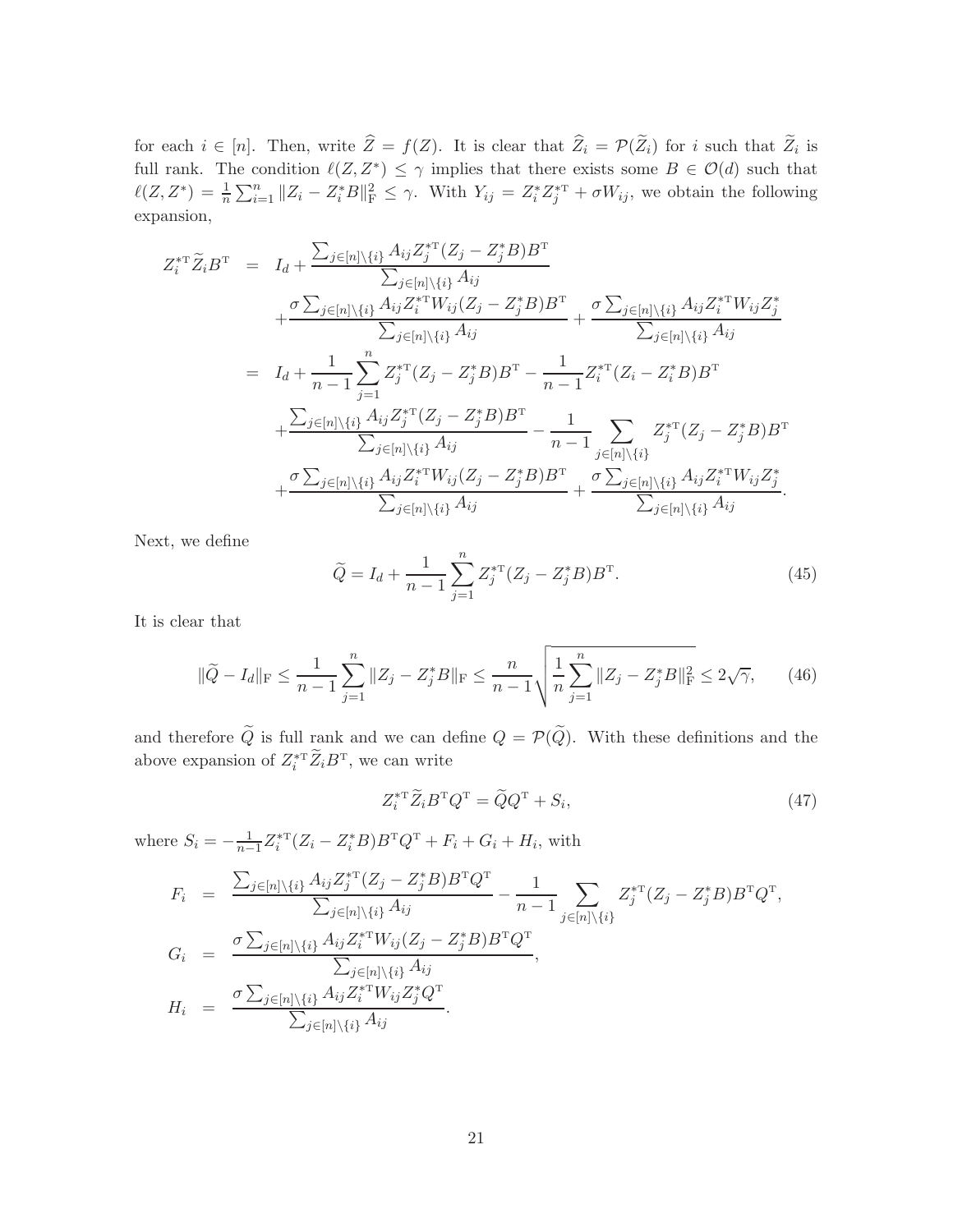For the first term of [\(47\)](#page-20-0), it is clear that  $QQ^T$  is a symmetric matrix by the definition of  $\mathcal{P}(\cdot)$ given in  $(8)$ . We also have

<span id="page-21-0"></span>
$$
\|\frac{1}{n-1}Z_i^{*T}(Z_i - Z_i^*B)B^TQ^T\|_F = \frac{1}{n-1}||Z_i - Z_i^*B||_F \le \frac{\sqrt{n}}{n-1}\sqrt{\frac{1}{n}\sum_{i=1}^n ||Z_i - Z_i^*B||_F^2} \le \sqrt{\gamma}.
$$
\n(48)

As long as  $||F_i||_{op} \vee ||G_i||_{op} \vee ||H_i||_{op} \le \rho$ , by [\(46\)](#page-20-1), [\(47\)](#page-20-0) and [\(48\)](#page-21-0), we have

<span id="page-21-2"></span>
$$
s_{\min}(Z_i^{*T}\widetilde{Z}_i B^T Q^T) \ge s_{\min}(\widetilde{Q}) - \|S_i\|_{\text{op}} \ge 1 - 3(\rho + \sqrt{\gamma}).\tag{49}
$$

When  $3(\rho + \sqrt{\gamma}) < 1$ ,  $Z_i^{*T} \widetilde{Z}_i B^{T} Q^{T}$  has full rank, and so does  $\widetilde{Z}_i$ , and thus we have  $\widehat{Z}_i = \mathcal{P}(\widetilde{Z}_i)$ . Now we can apply a perturbation analysis to [\(47\)](#page-20-0),

<span id="page-21-1"></span>
$$
\|\hat{Z}_i - Z_i^* QB\|_{\mathcal{F}}^2 = \|\mathcal{P}(\tilde{Z}_i) - Z_i^*QB\|_{\mathcal{F}}^2
$$
  
= 
$$
\|\mathcal{P}(Z_i^{*T}\tilde{Z}_iB^TQ^T) - I_d\|_{\mathcal{F}}^2
$$
(50)

$$
= \|\mathcal{P}(\tilde{Q}Q^{T} + S_{i}) - \mathcal{P}\left(\tilde{Q}Q^{T} + \frac{1}{2}S_{i} + \frac{1}{2}S_{i}^{T}\right)\|_{\text{F}}^{2}
$$
(51)

$$
\leq \frac{1}{[1 - 3(\rho + \sqrt{\gamma})]^2} \|\frac{1}{2}S_i - \frac{1}{2}S_i^{\mathrm{T}}\|_{\mathrm{F}}^2.
$$
\n(52)

The equality [\(50\)](#page-21-1) is by the properties of  $\mathcal{P}(\cdot)$  listed in Section [2.1.](#page-4-1) We then used the fact that  $\widetilde{Q}Q^{\scriptscriptstyle{\mathrm{T}}} + \frac{1}{2}$  $\frac{1}{2}S_i + \frac{1}{2}$  $\frac{1}{2}S_i^{\mathrm{T}}$  is symmetric and positive definite so that  $\mathcal{P}(\widetilde{Q}Q^{\mathrm{T}}+\frac{1}{2})$  $\frac{1}{2}S_i + \frac{1}{2}$  $\frac{1}{2}S_i^{\mathrm{T}}$  $= I_d$ which leads to [\(51\)](#page-21-1). The inequality [\(52\)](#page-21-1) is by Lemma [2.1,](#page-6-0) with  $s_{\min}(\tilde{Q}Q^{T}+S_{i})$  lower bounded by [\(49\)](#page-21-2) and  $s_{\text{min}}\left(\widetilde{Q}Q^{\text{T}}+\frac{1}{2}\right)$  $\frac{1}{2}S_i + \frac{1}{2}$  $\frac{1}{2}S_i^{\mathrm{T}}$  $\int$  is lower bounded similarly (which also implies that  $\widetilde{Q}Q^{\rm T} + \frac{1}{2}$  $\frac{1}{2}S_i + \frac{1}{2}$  $\frac{1}{2}S_i^T$  is positive definite required by  $(51)$ ). The perturbation analysis has been done under the condition  $||F_i||_{op} \vee ||G_i||_{op} \vee ||H_i||_{op} \leq \rho$ . Without this condition, we have

<span id="page-21-3"></span>
$$
\|\widehat{Z}_{i} - Z_{i}^{*}QB\|_{\mathrm{F}}^{2} \leq \frac{1}{[1 - 3(\rho + \sqrt{\gamma})]^{2}} \|\frac{1}{2}S_{i} - \frac{1}{2}S_{i}^{\mathrm{T}}\|_{\mathrm{F}}^{2}\mathbb{I}\{\|F_{i}\|_{\mathrm{op}} \vee \|G_{i}\|_{\mathrm{op}} \vee \|H_{i}\|_{\mathrm{op}} \leq \rho\} + 4d\mathbb{I}\{\|F_{i}\|_{\mathrm{op}} \vee \|G_{i}\|_{\mathrm{op}} \vee \|H_{i}\|_{\mathrm{op}} > \rho\} \leq \frac{1 + \eta}{[1 - 3(\rho + \sqrt{\gamma})]^{2}} \|\frac{1}{2}H_{i} - \frac{1}{2}H_{i}^{\mathrm{T}}\|_{\mathrm{F}}^{2} + \frac{3(1 + \eta^{-1})}{[1 - 3(\rho + \sqrt{\gamma})]^{2}} \left(\|F_{i}\|_{\mathrm{F}}^{2} + \|G_{i}\|_{\mathrm{F}}^{2}\right) + \frac{3(1 + \eta^{-1})}{[1 - 3(\rho + \sqrt{\gamma})]^{2}} \|\frac{1}{n - 1}Z_{i}^{* \mathrm{T}}(Z_{i} - Z_{i}^{*}B)B^{\mathrm{T}}Q^{\mathrm{T}}\|_{\mathrm{F}}^{2} + 4d\mathbb{I}\{\|F_{i}\|_{\mathrm{op}} > \rho\} + 4d\mathbb{I}\{\|G_{i}\|_{\mathrm{op}} > \rho\} + 4d\mathbb{I}\{\|H_{i}\|_{\mathrm{op}} > \rho\}, \qquad (53)
$$

where we have used the inequality  $||X + X'||_F^2 \le (1 + \eta) ||X||_F^2 + (1 + \eta^{-1}) ||X'||_F^2$  for any matrices  $X, X' \in \mathbb{R}^{d \times d}$ . The above bound holds deterministically for any  $\eta \in (0, 1)$  and any  $\rho > 0$  that satisfies  $3(\rho + \sqrt{\gamma}) < 1$ . The specific values of  $\eta$  and  $\rho$  will be determined later.

In the next step of the proof, we will need to analyze  $F_i$ ,  $G_i$  and  $H_i$ . This requires a few high probability events. First, by Lemma [4.4,](#page-17-0) we have

$$
\sum_{i=1}^n \mathbb{P}\left(\frac{2\sigma}{np} \|\sum_{j\in[n]\setminus\{i\}} A_{ij}W_{ij}Z_j^*\|_{\text{op}} > \rho\right) \leq 81^d n \exp\left(-\min\left(\frac{\rho^2 np}{576\sigma^2}, \frac{pnp}{12\sigma}\right)\right).
$$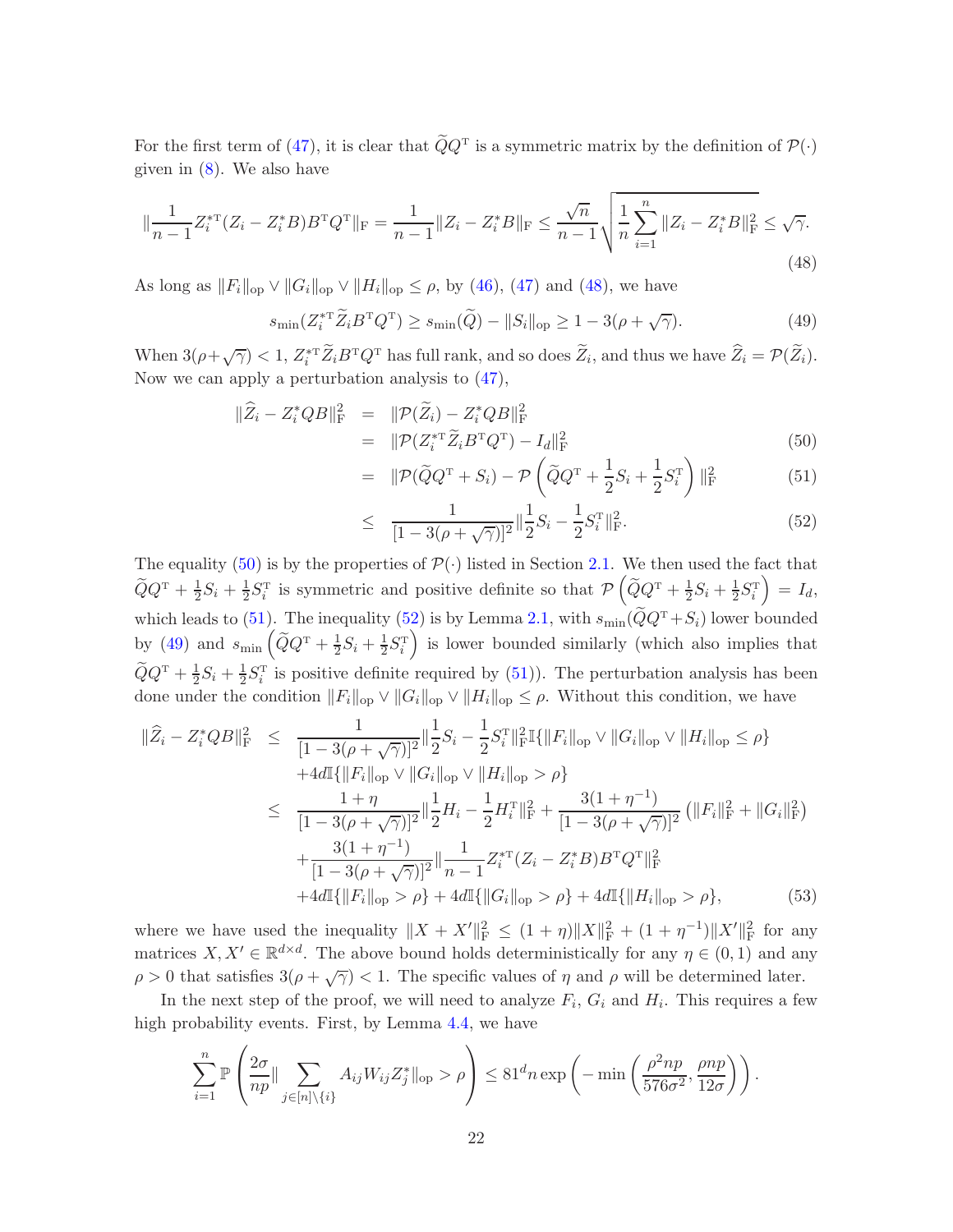By Markov inequality, we have

<span id="page-22-0"></span>
$$
\sum_{i=1}^{n} \mathbb{I} \left\{ \frac{2\sigma}{np} \|\sum_{j \in [n] \setminus \{i\}} A_{ij} W_{ij} Z_{j}^{*} \|_{\text{op}} > \rho \right\} \leq \frac{\sigma^{2}}{\rho^{2} p} \exp\left(-\sqrt{\frac{\rho^{2} np}{\sigma^{2}}}\right),\tag{54}
$$

with probability at least

 $\boldsymbol{n}$ 

$$
1 - 81^d \frac{\rho^2 np}{\sigma^2} \left[ \exp\left( -\frac{\rho^2 np}{576\sigma^2} + \sqrt{\frac{\rho^2 np}{\sigma^2}} \right) + \exp\left( -\frac{pnp}{\sigma^2} + \sqrt{\frac{\rho^2 np}{\sigma^2}} \right) \right]
$$
  
\n
$$
\geq 1 - 81^d \frac{2\rho^2 np}{\sigma^2} \exp\left( -3\sqrt{\frac{\rho^2 np}{\sigma^2}} \right)
$$
  
\n
$$
\geq 1 - 81^d \exp\left( -2\sqrt{\frac{\rho^2 np}{\sigma^2}} \right)
$$
  
\n
$$
\geq 1 - \exp\left( -\sqrt{\frac{\rho^2 np}{\sigma^2}} \right).
$$

The above set of inequalities requires that  $\rho$  satisfies  $\sqrt{\frac{\rho^2 np}{\sigma^2}} > 2304 + 5d$ . Then, by Lemma [4.1,](#page-14-5) Lemma [4.2](#page-15-0) and Lemma [4.3,](#page-15-1) we know that

<span id="page-22-1"></span>
$$
\min_{i \in [n]} \sum_{j \in [n] \setminus \{i\}} A_{ij} \ge (n-1)p - C\sqrt{np \log n}, \tag{55}
$$

$$
\max_{i \in [n]} \sum_{j \in [n] \setminus \{i\}} A_{ij} \le (n-1)p + C\sqrt{np \log n}, \tag{56}
$$

$$
||A - \mathbb{E}A||_{op} \le C\sqrt{np},
$$
  
\n
$$
\mathbb{E}[\mathbf{A} \mathbf{I}] \le T
$$
\n
$$
\mathbb{E}[\mathbf{A} \mathbf{I}] \le T
$$
\n
$$
\mathbb{E}[\mathbf{A} \mathbf{I}] \le T
$$
\n
$$
\mathbb{E}[\mathbf{A} \mathbf{I}] \le T
$$
\n
$$
\mathbb{E}[\mathbf{A} \mathbf{I}] \le T
$$
\n
$$
\mathbb{E}[\mathbf{A} \mathbf{I}] \le T
$$
\n
$$
\mathbb{E}[\mathbf{A} \mathbf{I}] \le T
$$
\n
$$
\mathbb{E}[\mathbf{A} \mathbf{I}] \le T
$$
\n
$$
\mathbb{E}[\mathbf{A} \mathbf{I}] \le T
$$
\n
$$
\mathbb{E}[\mathbf{A} \mathbf{I}] \le T
$$
\n
$$
\mathbb{E}[\mathbf{A} \mathbf{I}] \le T
$$
\n
$$
\mathbb{E}[\mathbf{A} \mathbf{I}] \le T
$$
\n
$$
\mathbb{E}[\mathbf{A} \mathbf{I}] \le T
$$
\n
$$
\mathbb{E}[\mathbf{A} \mathbf{I}] \le T
$$
\n
$$
\mathbb{E}[\mathbf{A} \mathbf{I}] \le T
$$
\n
$$
\mathbb{E}[\mathbf{A} \mathbf{I}] \le T
$$
\n
$$
\mathbb{E}[\mathbf{A} \mathbf{I}] \le T
$$
\n
$$
\mathbb{E}[\mathbf{A} \mathbf{I}] \le T
$$
\n
$$
\mathbb{E}[\mathbf{A} \mathbf{I}] \le T
$$
\n
$$
\mathbb{E}[\mathbf{A} \mathbf{I}] \le T
$$
\n
$$
\mathbb{E}[\mathbf{A} \mathbf{I}] \le T
$$
\n
$$
\mathbb{E}[\mathbf{A} \mathbf{I}] \le T
$$
\n
$$
\mathbb{E}[\mathbf{A} \mathbf{I}] \le T
$$
\n
$$
\mathbb{E}[\mathbf{A} \mathbf{I}] \le T
$$
\n
$$
\mathbb{E}
$$

$$
||(A \otimes 1_d 1_d^T) \circ W||_{op} \leq C\sqrt{dnp},
$$
\n
$$
(58)
$$
\n
$$
(59)
$$
\n
$$
(7^* \text{THV} \quad 7^* \quad 7^* \text{THV} \quad 7^* \quad 1^2 \leq 2d(d-1) \cdot 2 \cdot \left(1 + C\sqrt{\log n}\right)
$$

$$
\sum_{i=1}^{n} \|\sum_{j\in[n]\backslash\{i\}} A_{ij} \left( Z_i^{*T} W_{ij} Z_j^* - Z_j^{*T} W_{ji} Z_i^* \right) \|_{\mathcal{F}}^2 \le 2d(d-1)n^2 p \left( 1 + C \sqrt{\frac{\log n}{n}} \right), (59)
$$

$$
\sum_{i=1}^{n} \|\sum_{j\in[n]\setminus\{i\}} A_{ij} W_{ij} Z_j^* \|_{\mathcal{F}}^2 \leq d^2 n^2 p \left( 1 + C \sqrt{\frac{\log n}{n}} \right), \tag{60}
$$

all hold with probability at least  $1 - n^{-9}$  for some constant  $C > 0$ . We conclude that the events  $(54)$ ,  $(55)$ ,  $(56)$ ,  $(57)$ ,  $(58)$ ,  $(59)$  and  $(60)$  hold simultaneously with probability at least  $1 - n^{-9} - \exp( \sqrt{\rho^2 np}$  $\sigma^2$  $\setminus$ . These events will be assumed from now on.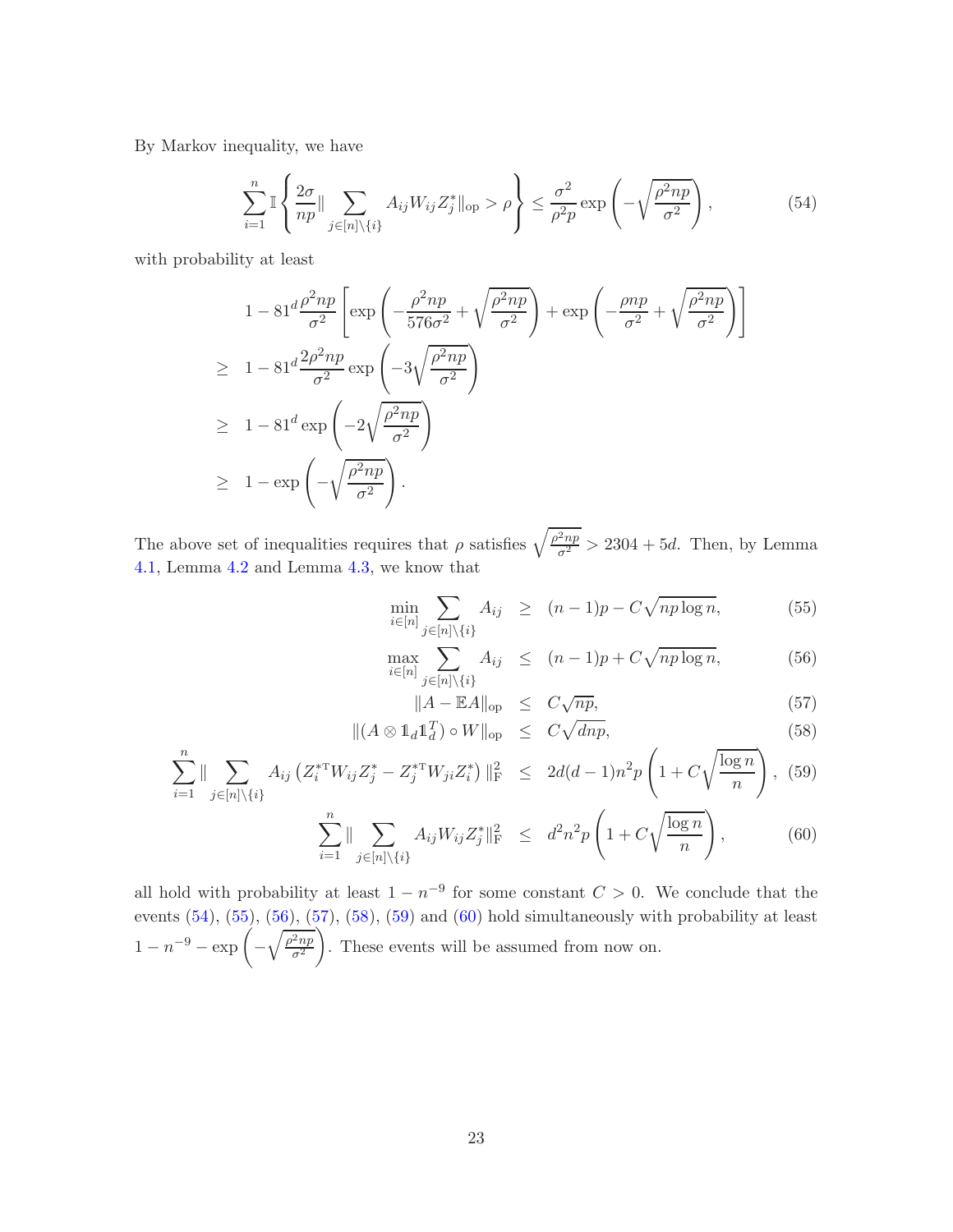Analysis of  $F_i$ . By triangle inequality,  $(55)$  and  $(56)$ , we have

$$
||F_{i}||_{F} \leq \frac{||\sum_{j\in[n]\backslash\{i\}}(A_{ij}-p)Z_{j}^{*T}(Z_{j}-Z_{j}^{*}B)||_{F}}{\sum_{j\in[n]\backslash\{i\}}A_{ij}} + \frac{p}{\sum_{j\in[n]\backslash\{i\}}A_{ij}} - \frac{1}{n-1} \Big| ||\sum_{j\in[n]\backslash\{i\}}Z_{j}^{*T}(Z_{j}-Z_{j}^{*}B)||_{F}
$$
  

$$
\leq \frac{2}{np} || \sum_{j\in[n]\backslash\{i\}}(A_{ij}-p)Z_{j}^{*T}(Z_{j}-Z_{j}^{*}B)||_{F}
$$
  

$$
+ \frac{2|\sum_{j\in[n]\backslash\{i\}}(A_{ij}-p)|}{n^{2}p} \sum_{j\in[n]\backslash\{i\}} ||Z_{j}-Z_{j}^{*}B||_{F}
$$
  

$$
\leq \frac{2}{np} || \sum_{j\in[n]\backslash\{i\}}(A_{ij}-p)Z_{j}^{*T}(Z_{j}-Z_{j}^{*}B)||_{F} + \frac{C_{1}\sqrt{p\log n}}{np} \sqrt{\sum_{i=1}^{n} ||Z_{i}-Z_{i}^{*}B||_{F}^{2}}.
$$

Using  $(57)$ , we have

<span id="page-23-0"></span>
$$
\frac{1}{n} \sum_{i=1}^{n} \|F_{i}\|_{\mathrm{F}}^{2} \leq \frac{8}{n^{3} p^{2}} \sum_{i=1}^{n} \| \sum_{j \in [n] \setminus \{i\}} (A_{ij} - p) Z_{j}^{* \mathrm{T}}(Z_{j} - Z_{j}^{*} B) \|_{\mathrm{F}}^{2} + 2C_{1}^{2} \frac{\log n}{np} \ell(Z, Z^{*})
$$
\n
$$
\leq \frac{8}{n^{3} p^{2}} \|A - \mathbb{E}A\|_{\mathrm{op}}^{2} \sum_{i=1}^{n} \|Z_{i} - Z_{i}^{*} B\|_{\mathrm{F}}^{2} + 2C_{1}^{2} \frac{\log n}{np} \ell(Z, Z^{*})
$$
\n
$$
\leq C_{2} \frac{\log n}{np} \ell(Z, Z^{*}). \tag{61}
$$

This bound also implies

<span id="page-23-1"></span>
$$
\frac{1}{n}\sum_{i=1}^{n}\mathbb{I}\{\|F_{i}\|_{\text{op}} > \rho\} \le \frac{1}{n\rho^{2}}\sum_{i=1}^{n}\|F_{i}\|_{\text{F}}^{2} \le C_{2}\frac{\log n}{\rho^{2}np}\ell(Z, Z^{*}).\tag{62}
$$

Analysis of  $G_i$ . By  $(55)$  and  $(58)$ , we have

<span id="page-23-2"></span>
$$
\frac{1}{n} \sum_{i=1}^{n} \|G_{i}\|_{\mathrm{F}}^{2} \leq \frac{2\sigma^{2}}{n^{3}p^{2}} \sum_{i=1}^{n} \| \sum_{j \in [n] \setminus \{i\}} A_{ij} W_{ij} (Z_{j} - Z_{j}^{*} B) \|_{\mathrm{F}}^{2}
$$
\n
$$
\leq \frac{2\sigma^{2}}{n^{3}p^{2}} \| (A \otimes \mathbb{1}_{d} \mathbb{1}_{d}^{T}) \circ W \|_{\mathrm{op}}^{2} \sum_{i=1}^{n} \| Z_{i} - Z_{i}^{*} B \|_{\mathrm{F}}^{2}
$$
\n
$$
\leq C_{3} \frac{\sigma^{2} d}{np} \ell(Z, Z^{*}), \tag{63}
$$

and thus

<span id="page-23-3"></span>
$$
\frac{1}{n}\sum_{i=1}^{n}\mathbb{I}\{\|G_i\|_{\text{op}} > \rho\} \le \frac{1}{n\rho^2}\sum_{i=1}^{n}\|G_i\|_{\text{F}}^2 \le C_3 \frac{\sigma^2 d}{\rho^2 n p} \ell(Z, Z^*). \tag{64}
$$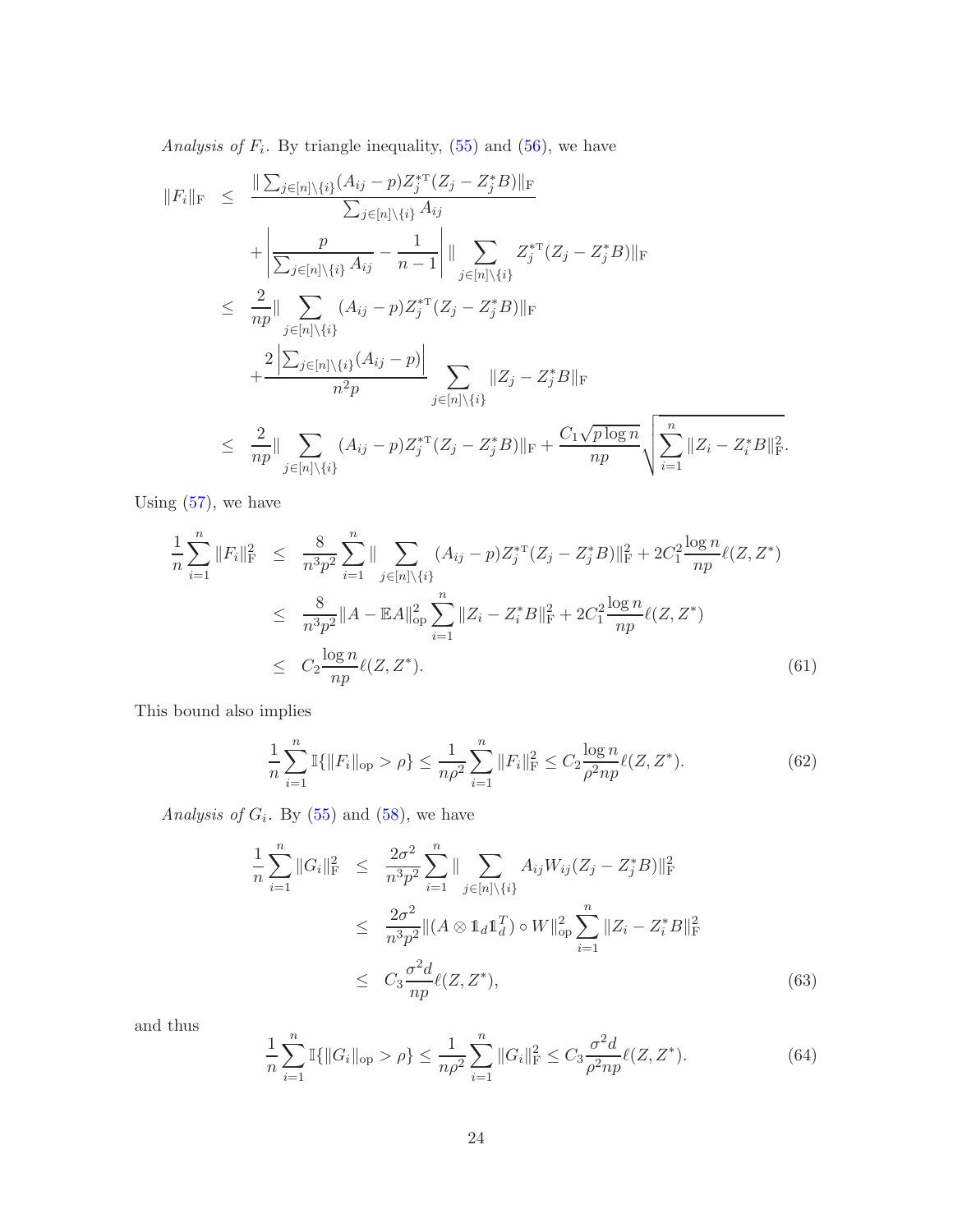Analysis of  $H_i$ . First, by  $(54)$  and  $(55)$ , we have

<span id="page-24-0"></span>
$$
\frac{1}{n} \sum_{i=1}^{n} \mathbb{I}\{\|H_i\|_{\text{op}} > \rho\} \leq \frac{1}{n} \sum_{i=1}^{n} \mathbb{I}\left\{\frac{2\sigma}{np} \|\sum_{j \in [n] \setminus \{i\}} A_{ij} W_{ij} Z_j^* \|_{\text{op}} > \rho\right\}
$$
\n
$$
\leq \frac{\sigma^2}{\rho^2 np} \exp\left(-\sqrt{\frac{\rho^2 np}{\sigma^2}}\right)
$$
\n
$$
\leq \exp\left(-\frac{1}{2}\sqrt{\frac{\rho^2 np}{\sigma^2}}\right). \tag{65}
$$

Next, to bound  $\|\frac{1}{2}H_i - \frac{1}{2}H_i^{\mathrm{T}}\|_{\mathrm{F}}^2$ , we introduce the notation  $E_i = \frac{\sigma \sum_{j\in[n]\backslash\{i\}} A_{ij} Z_i^{* \mathrm{T}} W_{ij} Z_j^{*}}{\sum_{j\in[n]\backslash\{i\}} A_{ij}}$  and thus we can write  $H_i = E_i Q^T$ . We then have

$$
\frac{1}{n}\sum_{i=1}^{n}\|\frac{1}{2}H_{i}-\frac{1}{2}H_{i}^{T}\|_{\mathrm{F}}^{2} = \frac{1}{n}\sum_{i=1}^{n}\|\frac{1}{2}E_{i}-\frac{1}{2}E_{i}^{T}+\frac{1}{2}E_{i}(Q^{T}-I_{d})-\frac{1}{2}(Q-I_{d})E_{i}^{T}\|_{\mathrm{F}}^{2}
$$
\n
$$
\leq (1+\eta)\frac{1}{n}\sum_{i=1}^{n}\|\frac{1}{2}E_{i}-\frac{1}{2}E_{i}^{T}\|_{\mathrm{F}}^{2}+(1+\eta^{-1})\frac{1}{n}\sum_{i=1}^{n}\|E_{i}(Q^{T}-I_{d})\|_{\mathrm{F}}^{2}
$$
\n
$$
\leq (1+\eta)\frac{1}{n}\sum_{i=1}^{n}\|\frac{1}{2}E_{i}-\frac{1}{2}E_{i}^{T}\|_{\mathrm{F}}^{2}+(1+\eta^{-1})\|Q-I_{d}\|_{\mathrm{F}}^{2}\frac{1}{n}\sum_{i=1}^{n}\|E_{i}\|_{\mathrm{F}}^{2}.
$$

By  $(55)$  and  $(59)$ , we have

$$
\frac{1}{n} \sum_{i=1}^{n} \|\frac{1}{2}E_i - \frac{1}{2}E_i^{\mathrm{T}}\|_{\mathrm{F}}^2
$$
\n
$$
\leq \frac{\sigma^2}{4\left(np - 2C\sqrt{np\log n}\right)^2} \frac{1}{n} \sum_{i=1}^{n} \|\sum_{j \in [n] \setminus \{i\}} A_{ij} \left(Z_i^{*\mathrm{T}} W_{ij} Z_j^* - Z_j^{*\mathrm{T}} W_{ji} Z_i^*\right)\|_{\mathrm{F}}^2
$$
\n
$$
\leq \left(1 + C_5 \sqrt{\frac{\log n}{np}}\right) \frac{\sigma^2 d(d-1)}{2np}.
$$

By Lemma [2.1](#page-6-0) and  $(46)$ , we have

$$
||Q - I_d||_{\mathcal{F}} \le 2||\widetilde{Q} - I_d||_{\mathcal{F}} \le 4\sqrt{\gamma}.
$$

By  $(55)$  and  $(60)$ , we have

$$
\frac{1}{n} \sum_{i=1}^{n} \|E_i\|_{\mathrm{F}}^2 \leq \frac{\sigma^2}{(np - 2C\sqrt{np \log n})^2} \frac{1}{n} \sum_{i=1}^{n} \| \sum_{j \in [n] \setminus \{i\}} A_{ij} Z_i^{* \mathrm{T}} W_{ij} Z_j^* \|_{\mathrm{F}}^2
$$

$$
\leq \frac{2\sigma^2 d^2}{np}.
$$

We combine the three bounds above and obtain

<span id="page-24-1"></span>
$$
\frac{1}{n}\sum_{i=1}^{n} \|\frac{1}{2}H_i - \frac{1}{2}H_i^{\mathrm{T}}\|_{\mathrm{F}}^2 \le (1+\eta) \left(1 + C_5 \sqrt{\frac{\log n}{np}}\right) \frac{\sigma^2 d(d-1)}{2np} + (1+\eta^{-1}) \frac{16\gamma \sigma^2 d^2}{np}.\tag{66}
$$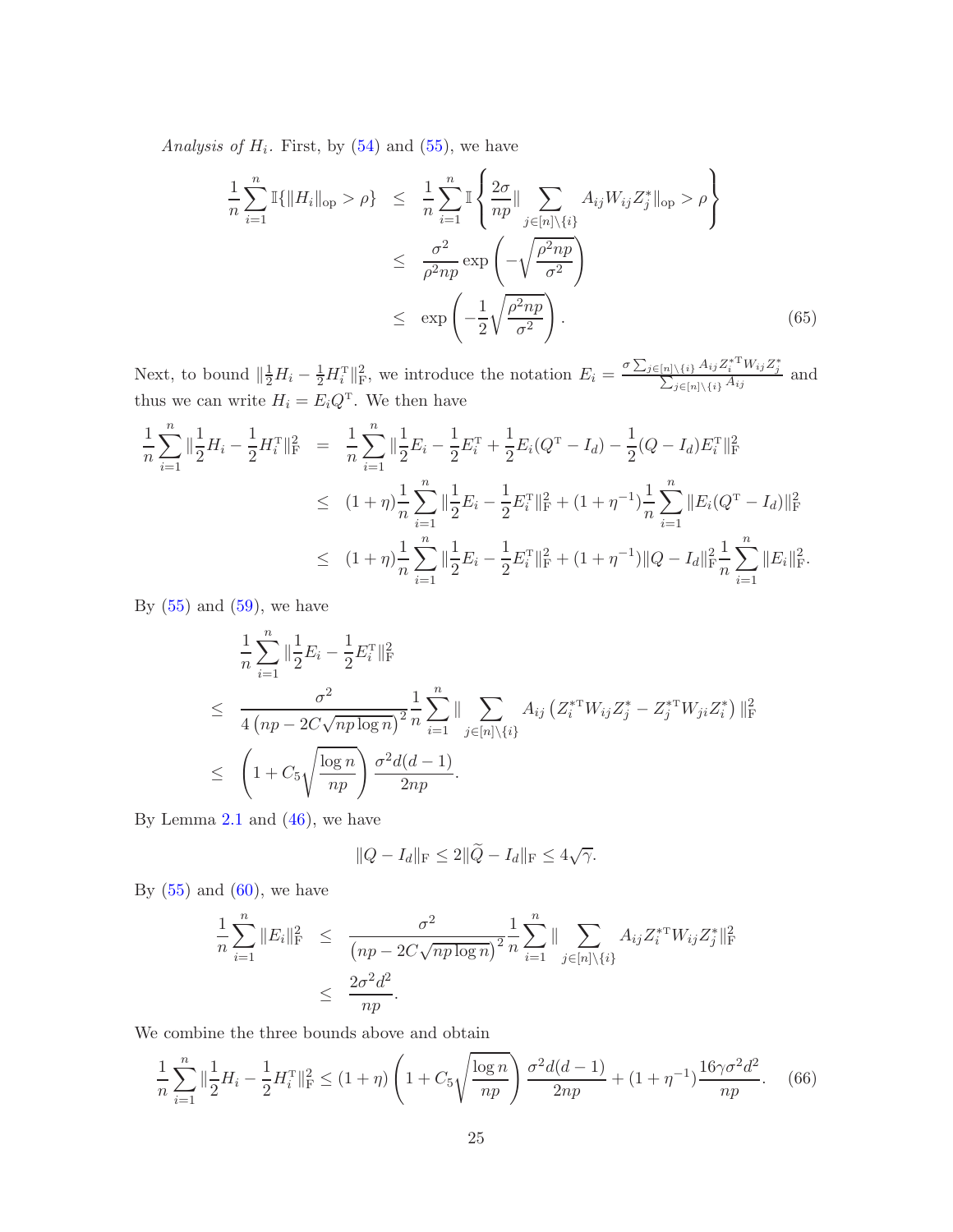Finally, we also have the bound

<span id="page-25-2"></span>
$$
\frac{1}{n}\sum_{i=1}^{n} \|\frac{1}{n-1}Z_i^{*\mathrm{T}}(Z_i - Z_i^*B)B^{\mathrm{T}}Q^{\mathrm{T}}\|_{\mathrm{F}}^2 \le \frac{1}{(n-1)^2} \ell(Z, Z^*). \tag{67}
$$

Now we can plug the bounds  $(61)$ ,  $(62)$ ,  $(63)$ ,  $(64)$ ,  $(65)$ ,  $(66)$  and  $(67)$  into  $(53)$ , and we have

$$
\ell(\widehat{Z}, Z^*) \leq \frac{1}{n} \sum_{i=1}^n \|\widehat{Z}_i - Z_i^* QB\|_{\rm F}^2
$$
  
\$\leq \left(1 + C\_6 \left(\rho + \sqrt{\gamma} + \eta + \eta^{-1}\gamma + \sqrt{\frac{\log n}{np}}\right)\right) \frac{\sigma^2 d(d-1)}{2np}\$  
 
$$
+ 4d \exp\left(-\frac{1}{2}\sqrt{\frac{\rho^2 np}{\sigma^2}}\right) + C_6 \left(\eta^{-1} + d\rho^{-2}\right) \frac{\log n + \sigma^2 d}{np} \ell(Z, Z^*).
$$

So far we have required  $\eta \in (0,1)$ ,  $\rho > 0$ ,  $3(\rho + \sqrt{\gamma}) < 1$  and  $\sqrt{\frac{\rho^2 np}{\sigma^2}} > 2304 + 5d$ . Set

$$
\eta = \sqrt{\gamma + \frac{\log n + \sigma^2 d}{np}} \quad \text{and} \quad \rho^2 = \sqrt{\frac{d \log n + \sigma^2 d^2}{np}}.
$$

Under the conditions that  $\gamma < 16^{-1}$ ,  $\frac{d \log n + \sigma^2 d^2}{n}$  $\frac{n+1}{np}$  upper bounded by a sufficiently small constant, all the requirements are satisfied. With this choice, we have

$$
\ell(Z, Z^*) \le \left(1 + C_7 \left(\gamma^2 + \frac{\log n + \sigma^2 d}{np}\right)^{1/4}\right) \frac{\sigma^2 d(d-1)}{2np} + C_7 \sqrt{\frac{d \log n + \sigma^2 d^2}{np}} \ell(Z, Z^*).
$$

Note that this inequality has been derived from the events  $(54)$ ,  $(55)$ ,  $(56)$ ,  $(57)$ ,  $(58)$ , [\(59\)](#page-22-1) and [\(60\)](#page-22-1) and  $\ell(Z, Z^*) \leq \gamma$ . Thus, it holds uniformly over all  $Z \in \mathcal{O}(d)^n$  such that  $\ell(Z, Z^*) \leq \gamma$  with probability at least  $1 - n^{-9} - \exp\left(-\left(\frac{np}{\sigma^2}\right)\right)$  $\left(\frac{np}{\sigma^2}\right)^{1/4}$ . The proof is complete.

#### <span id="page-25-1"></span>4.3 Proof of Theorem [2.2](#page-11-0)

We first characterize the evolution of  $\bar{\ell}(Z^{(t)}, Z^*)$  through the map

$$
Z^{(t)} = \bar{f}(Z^{(t-1)}),
$$

where  $\bar{f}: \mathcal{SO}(d)^n \to \mathcal{SO}(d)^n$  is defined by [\(26\)](#page-11-1).

<span id="page-25-0"></span>**Lemma 4.7.** For the  $SO(d)$  Synchronization [\(3\)](#page-0-4), assume  $\frac{np}{\sigma^2} \ge c_1$  and  $\frac{np}{\log n} \ge c_2$  for some sufficiently large constants  $c_1, c_2 > 0$  and  $d \leq C$  for some constant  $C > 0$ . Then, for any  $\gamma \in [0, 1/(32d^2))$ , we have

$$
\mathbb{P}\left(\bar{\ell}(\bar{f}(Z), Z^*) \le \delta_1 \bar{\ell}(Z, Z^*) + (1 + \delta_2) \frac{\sigma^2 d(d-1)}{2np} \text{ for all } Z \in \mathcal{SO}(d)^n \text{ such that } \bar{\ell}(Z, Z^*) \le \gamma\right)
$$
  
\n
$$
\ge 1 - n^{-9} - \exp\left(-\left(\frac{np}{\sigma^2}\right)^{1/4}\right),
$$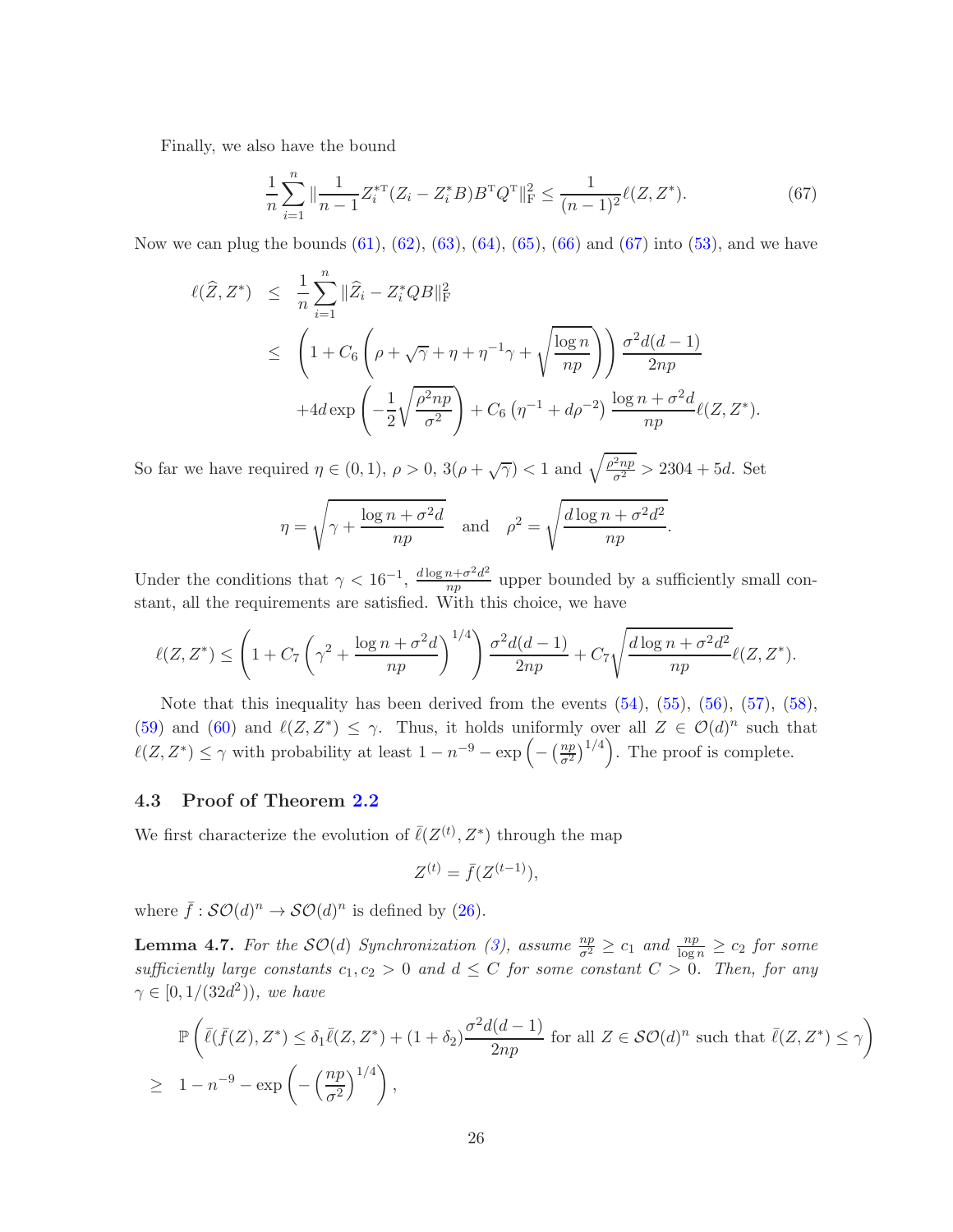where  $\delta_1 = C_1 \sqrt{\frac{\log n + \sigma^2}{np}}$  $\frac{\overline{n+\sigma^2}}{np}$  and  $\delta_2 = C_2 \left(\gamma^2 + \frac{\log n + \sigma^2}{np}\right)^{1/4}$  for some constants  $C_1, C_2 > 0$  that only depend on C.

Proof. The proof follows the same argument as that of Lemma [2.2,](#page-8-0) and we only point out the difference. For any  $Z \in \mathcal{SO}(d)^n$  such that  $\overline{\ell}(Z, Z^*) \leq \gamma$ , define  $\widetilde{Z}$  according to [\(44\)](#page-19-1). The condition  $\bar{\ell}(Z, Z^*) \leq \gamma$  implies that there exists some  $B \in \mathcal{SO}(d)$  such that  $\bar{\ell}(Z, Z^*) =$ 1  $\frac{1}{n}\sum_{i=1}^{n}||Z_i - Z_i^*B||_{\text{F}}^2 \leq \gamma$ . Recall the definition of  $\widetilde{Q}$  in [\(45\)](#page-20-2) and the bound  $\|\widehat{Q} - I_d\|_{\text{F}} \leq 2\sqrt{\gamma}$ that it satisfies according to  $(46)$ . By Lemma [4.5,](#page-18-4) we have

$$
|\det(\widetilde{Q}) - 1| \le \left( \|\widetilde{Q} - I_d\|_{\mathrm{F}} + 1 \right)^d - 1 \le (2\sqrt{\gamma} + 1)^d - 1 < 1.
$$

The last inequality is by the condition  $2\sqrt{\gamma} \leq e^{d^{-1}\log 2} - 1$ . Then, we can conclude that  $\det(\widetilde{Q}) > 0$ . By the definition of  $\overline{\mathcal{P}}(\cdot)$ , we then have  $Q = \mathcal{P}(\widetilde{Q}) = \overline{\mathcal{P}}(\widetilde{Q}) \in \mathcal{SO}(d)$ . Recall the definitions of  $S_1$ ,  $F_i$ ,  $G_i$  and  $H_i$  in the proof of Lemma [2.2.](#page-8-0) By [\(47\)](#page-20-0), we have

$$
||Z_i^{*\mathrm{T}} \widetilde{Z}_i B^{\mathrm{T}} - I_d||_{\mathrm{op}} \leq ||Z_i^{*\mathrm{T}} \widetilde{Z}_i B^{\mathrm{T}} Q^{\mathrm{T}} - \widetilde{Q} Q^{\mathrm{T}}||_{\mathrm{op}} + ||\widetilde{Q} - I_d||_{\mathrm{op}} \leq 3(\rho + \sqrt{\gamma}),
$$

as long as  $||F_i||_{op} \vee ||G_i||_{op} \vee ||H_i||_{op} \leq \rho$ . By Lemma [4.5,](#page-18-4) we have

$$
|\det(Z_i^{*\mathrm{T}} \widetilde{Z}_i B^{\mathrm{T}}) - 1| \le \left( \|Z_i^{*\mathrm{T}} \widetilde{Z}_i B^{\mathrm{T}} - I_d\|_{\mathrm{op}} + 1 \right)^d - 1 \le \left( 3(\rho + \sqrt{\gamma}) + 1 \right)^d - 1 < 1.
$$

The last inequality requires  $3(\rho + \sqrt{\gamma}) < e^{d^{-1}\log 2} - 1$ . We then have  $\det(Z_i^{*\mathrm{T}} \widetilde{Z}_i B^{\mathrm{T}}) > 0$ , which implies  $\det(\widetilde{Z}_i) > 0$ . Thus,  $\overline{P}(\widetilde{Z}_i) = P(\widetilde{Z}_i)$ . Together with the fact  $Q \in \mathcal{SO}(d)$  that we have just established, the remaining arguments in the proof of Lemma [2.2](#page-8-0) can be directly applied to obtain the desired conclusion. The only subtle difference is that here we require  $3(\rho + \sqrt{\gamma}) < e^{d^{-1}\log 2} - 1$  compared with  $3(\rho + \sqrt{\gamma}) < 1$  in the proof of Lemma [2.2.](#page-8-0) As a result, a sufficient condition for  $\gamma$  is  $\gamma < 1/(32d^2)$  compared with  $\gamma < 1/16$  in Lemma [2.2.](#page-8-0) This detail does not affect the result given the assumption that  $d \leq C$ .  $\Box$ 

Then, we establish the error bound for the initialization procedure.

<span id="page-26-0"></span>**Lemma 4.8.** For the  $SO(d)$  Synchronization [\(3\)](#page-0-4), assume  $\frac{np}{\log n} \geq c$  for some sufficiently large constants  $c > 0$  and  $d \leq C_1$  for some constant  $C_1 > 0$ . Then, for  $Z^{(0)}$  defined in [\(27\)](#page-11-2), we have

$$
\bar{\ell}(Z^{(0)}, Z^*) \le C \frac{\sigma^2 + 1}{np},
$$

with probability at least  $1 - n^{-9}$  for some constant  $C > 0$  only depending on  $C_1$ .

The proof of Lemma [4.8](#page-26-0) will be given in Section [4.4.](#page-27-0)

Proof of Theorem [2.2.](#page-11-0) By Lemma [4.7](#page-25-0) and the same argument that leads to [\(22\)](#page-8-2), we have

$$
\bar{\ell}(Z^{(t)}, Z^*) \le \delta_1^t \bar{\ell}(Z^{(0)}, Z^*) + \frac{1 + \delta_2}{1 - \delta_1} \frac{\sigma^2 d(d - 1)}{2np},
$$

for all  $t \geq 1$ , as long as  $\bar{\ell}(Z^{(0)}, Z^*)$  is sufficiently small. The initial error  $\bar{\ell}(Z^{(0)}, Z^*)$  is controlled by Lemma [4.8,](#page-26-0) and thus the desired result follows.  $\Box$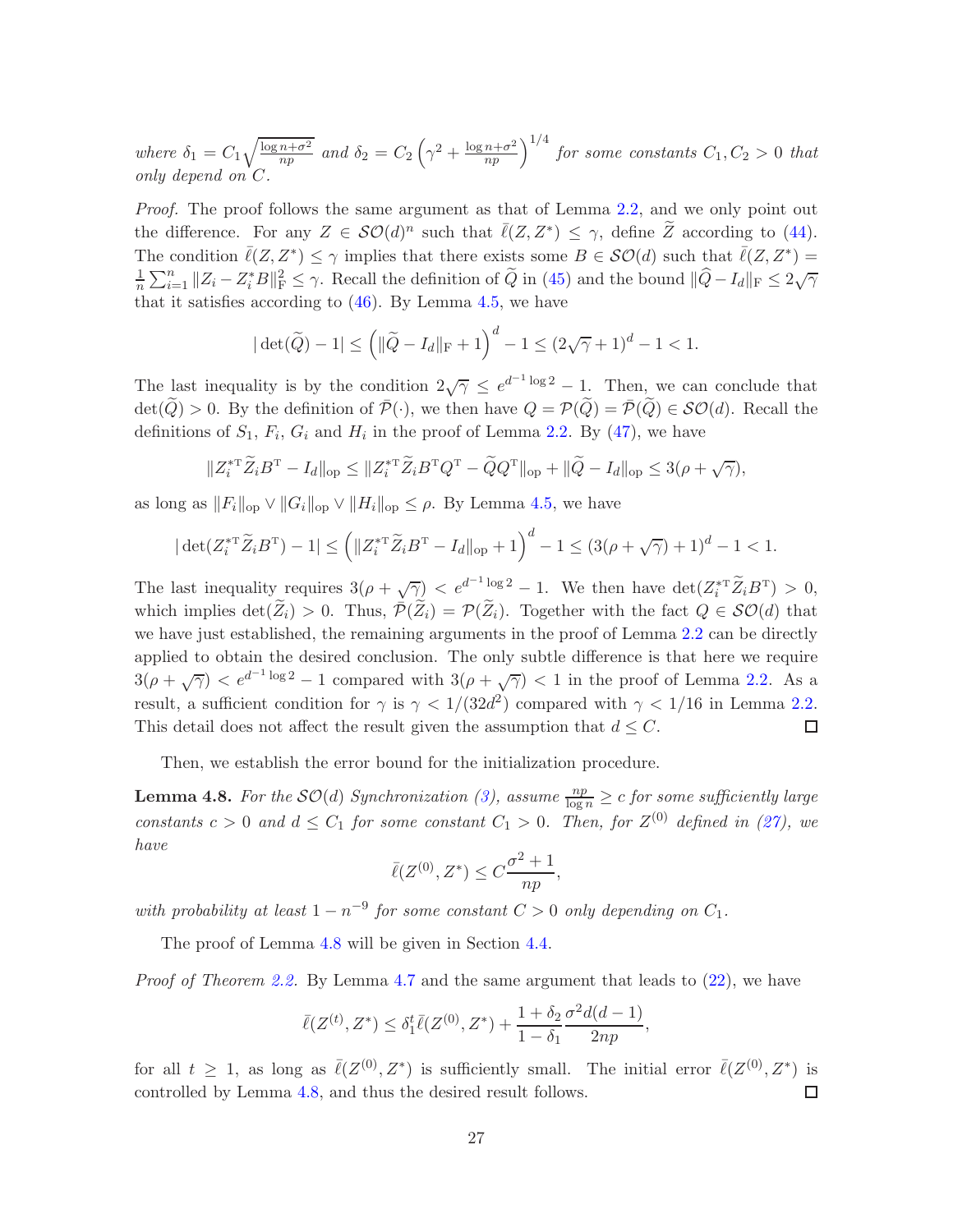## <span id="page-27-0"></span>4.4 Proofs of Lemma [2.3](#page-9-2) and Lemma [4.8](#page-26-0)

We first state a property of the operator  $\bar{\mathcal{P}}(\cdot)$ .

<span id="page-27-1"></span>**Lemma 4.9.** Consider a full-rank  $X = (X_1, \dots, X_d) \in \mathbb{R}^{d \times d}$ , where  $X_a \in \mathbb{R}^d$  is the ath column of X. Define  $\widetilde{X} = (X_1, \cdots, X_{d-1}, -X_d)$  by changing the sign of the last column of *X*. Then, we have  $\overline{\mathcal{P}}(X) = \overline{\mathcal{P}}(\widetilde{X})$ .

*Proof.* Suppose X admits an SVD  $X = UDV^T$ . Define  $V^T$  by changing the sign of the last column of  $V^{\mathrm{T}}$ . Then, the SVD of X is  $X = UDV^{\mathrm{T}}$ , and we have

$$
\bar{\mathcal{P}}(X) = U \begin{pmatrix} 1 & & & & \\ & \ddots & & & \\ & & 1 & & \\ & & & \mathrm{det}(UV^{\mathrm{T}}) \end{pmatrix} V^{\mathrm{T}} = U \begin{pmatrix} 1 & & & & \\ & \ddots & & & \\ & & 1 & & \\ & & & -\mathrm{det}(UV^{\mathrm{T}}) \end{pmatrix} \widetilde{V}^{\mathrm{T}} = \bar{\mathcal{P}}(\widetilde{X}),
$$

where the last equality is by  $-\det(UV^T) = \det(UV^T)$ .

Z

*Proofs of Lemma [2.3](#page-9-2) and Lemma [4.8.](#page-26-0)* For any  $Z \in \mathbb{R}^{nd \times d}$  such that  $Z/\sqrt{n} \in \mathcal{O}(nd,d)$ , we have

$$
||p^{-1}(A\otimes \mathbb{1}_d\mathbb{1}_d^T)\circ Y - ZZ^{\mathrm{T}}||_F^2 = ||p^{-1}(A\otimes \mathbb{1}_d\mathbb{1}_d^T)\circ Y||_F^2 + n^2d - 2\operatorname{Tr}\left((p^{-1}(A\otimes \mathbb{1}_d\mathbb{1}_d^T)\circ Y)ZZ^{\mathrm{T}}\right).
$$

Therefore, minimizing  $||p^{-1}(A\otimes 1_d 1_d^T)\circ Y - ZZ^T||_F^2$  is equivalent to maximizing  $\textsf{Tr}\left((p^{-1}(A\otimes 1_d 1_d^T)\circ Y)ZZ^T\right)$ . For  $\mathcal{O}(d)$  synchronization, we can thus write  $Z^{(0)}$  as

$$
Z_i^{(0)} = \begin{cases} \mathcal{P}(\widehat{Z}_i), & \det(\widehat{Z}_i) \neq 0, \\ I_d, & \det(Z_i) = 0, \end{cases}
$$

where

$$
\widehat{Z} = \underset{Z \in \mathbb{R}^{nd \times d}: Z/\sqrt{n} \in \mathcal{O}(nd,d)}{\operatorname{argmin}} \|p^{-1}(A \otimes \mathbb{1}_d \mathbb{1}_d^T) \circ Y - ZZ^{\mathrm{T}}\|_{\mathrm{F}}^2.
$$

For  $\mathcal{SO}(d)$  synchronization,  $Z^{(0)}$  is

$$
Z_i^{(0)} = \begin{cases} \bar{\mathcal{P}}(\widehat{Z}_i), & \det(\widehat{Z}_i) \neq 0, \\ I_d, & \det(Z_i) = 0, \end{cases}
$$

where  $\widehat{Z}$  has the same definition.

Our first step is to derive a bound for  $\widehat{Z}$ . For both  $\mathcal{O}(d)$  synchronization and  $\mathcal{SO}(d)$ synchronization, it is clear that  $Z^*/\sqrt{n} \in \mathcal{O}(nd, d)$ . By the definition of  $\widehat{Z}$ , we have

$$
||p^{-1}(A \otimes 1_d 1_d^T) \circ Y - \widehat{Z} \widehat{Z}^T||_F^2 \le ||p^{-1}(A \otimes 1_d 1_d^T) \circ Y - Z^* Z^{*T}||_F^2.
$$

After rearrangement, we obtain

$$
\|\widehat{Z}\widehat{Z}^{\scriptscriptstyle{\text{T}}}-Z^*Z^{*\scriptscriptstyle{\text{T}}}\|_{\rm F}^2\leq 2\left|\text{Tr}\left((\widehat{Z}\widehat{Z}^{\scriptscriptstyle{\text{T}}}-Z^*Z^{*\scriptscriptstyle{\text{T}}})(p^{-1}(A\otimes 1_d1_d^T)\circ Y-Z^*Z^{*\scriptscriptstyle{\text{T}}})\right)\right|.
$$

 $\Box$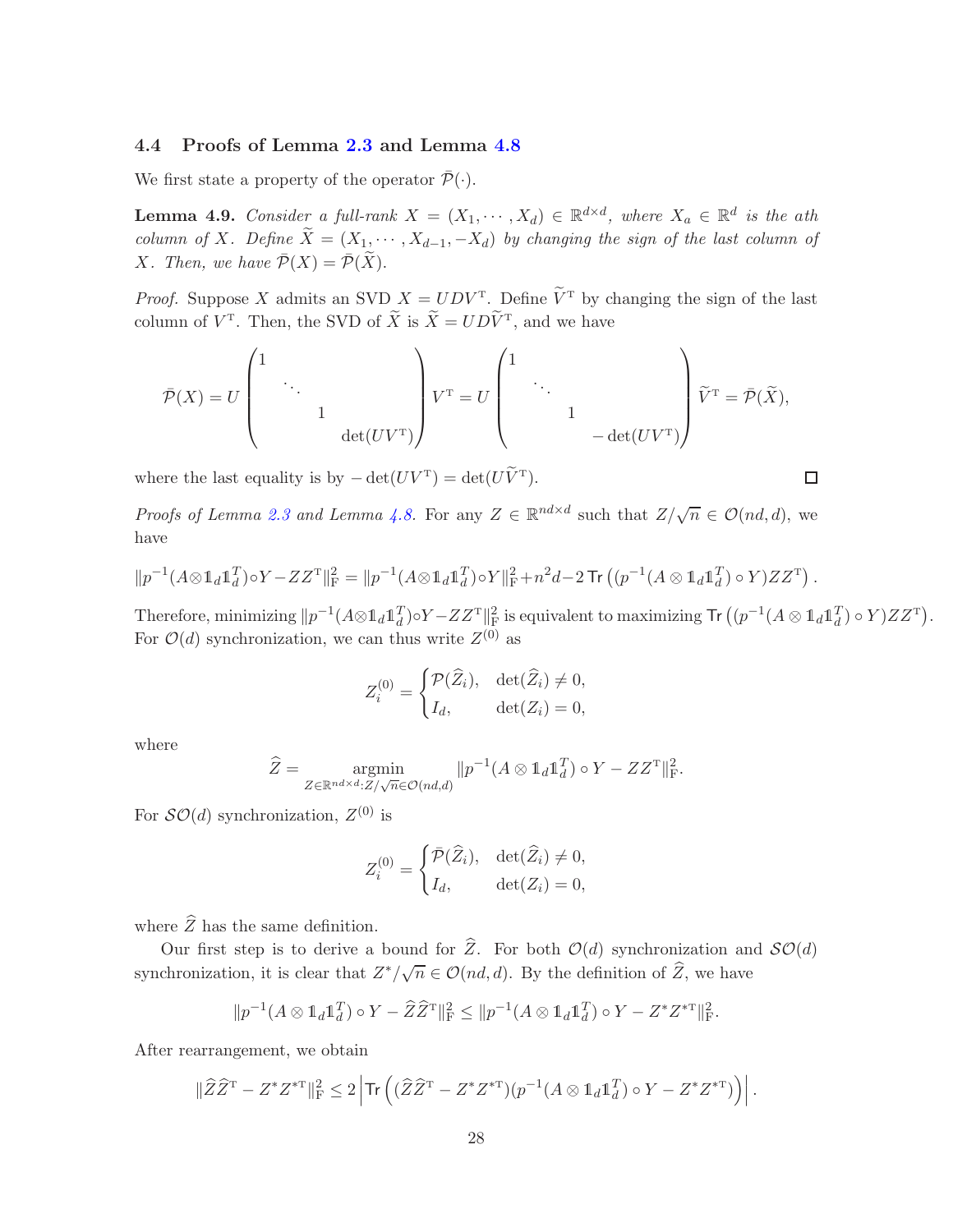This implies

$$
\|\widehat{Z}\widehat{Z}^{\rm T} - Z^*Z^{*\rm T}\|_{\rm F} \leq 2\left|\text{Tr}\left(\frac{\widehat{Z}\widehat{Z}^{\rm T} - Z^*Z^{*\rm T}}{\|\widehat{Z}\widehat{Z}^{\rm T} - Z^*Z^{*\rm T}\|_{\rm F}}(p^{-1}(A\otimes 1_d1_d^T)\circ Y - Z^*Z^{*\rm T})\right)\right|.
$$

Note that  $\frac{\widehat{Z}\widehat{Z}^{T}-Z^{*}Z^{*}^{T}}{\sqrt{\widehat{Z}}\widehat{Z}^{T}-Z^{*}Z^{*}^{T}}$  $\frac{ZZ^{-1}-Z^*Z^{*T}}{\sqrt{ZZ^{-1}-Z^*Z^{*T}}\Vert_F}$  is a matrix of rank at most 2d, and thus it admits an eigendecomposition  $\frac{\widehat{Z}\widehat{Z}^{T}-Z^{*}Z^{*}^{T}}{\sum_{i=1}^{n}Z^{*}Z^{*}^{T}}$  $\frac{ZZ^T - Z^*Z^{*T}}{\|\widehat{Z}\widehat{Z}^T - Z^*Z^{*T}\|_F} = \sum_{j=1}^{2d} \lambda_j u u_j^T$  with the eigenvalues satisfying  $\sum_{j=1}^{2d} \lambda_j^2 = 1$ . Then, we have

$$
\left| \text{Tr} \left( \frac{\widehat{Z}\widehat{Z}^{\text{T}} - Z^* Z^{*\text{T}}}{\|\widehat{Z}\widehat{Z}^{\text{T}} - Z^* Z^{*\text{T}}\|_{\text{F}}} (p^{-1}(A \otimes \mathbb{1}_d \mathbb{1}_d^{\text{T}}) \circ Y - Z^* Z^{*\text{T}}) \right) \right|
$$
  
\n
$$
\leq \sum_{j=1}^{2d} |\lambda_j| |u_j^{\text{T}}(p^{-1}(A \otimes \mathbb{1}_d \mathbb{1}_d^{\text{T}}) \circ Y - Z^* Z^{*\text{T}})u_j|
$$
  
\n
$$
\leq ||p^{-1}(A \otimes \mathbb{1}_d \mathbb{1}_d^{\text{T}}) \circ Y - Z^* Z^{*\text{T}}||_{\text{op}} \sum_{j=1}^{2d} |\lambda_j|
$$
  
\n
$$
\leq \sqrt{2d} ||p^{-1}(A \otimes \mathbb{1}_d \mathbb{1}_d^{\text{T}}) \circ Y - Z^* Z^{*\text{T}}||_{\text{op}}.
$$

Hence,

$$
\|\widehat{Z}\widehat{Z}^{\mathrm{T}} - Z^* Z^{*\mathrm{T}}\|_{\mathrm{F}}
$$
  
\n
$$
\leq 2\sqrt{2d} \|p^{-1}(A \otimes \mathbf{1}_d \mathbf{1}_d^T) \circ Y - Z^* Z^{*\mathrm{T}}\|_{\mathrm{op}}
$$
  
\n
$$
\leq 2\sqrt{2d} \frac{1}{p} \|((A - \mathbb{E}A) \otimes \mathbf{1}_d \mathbf{1}_d^T) \circ Z^* Z^{*\mathrm{T}}\|_{\mathrm{op}} + 2\sqrt{2d} \frac{\sigma}{p} \|(A \otimes \mathbf{1}_d \mathbf{1}_d^T) \circ W\|_{\mathrm{op}}.
$$

 $\begin{array}{c} \hline \end{array}$  $\overline{\phantom{a}}$ I  $\overline{\phantom{a}}$ 

For the first term, we have

$$
\|((A - \mathbb{E}A) \otimes \mathbb{1}_d \mathbb{1}_d^T) \circ Z^* Z^{*\mathrm{T}}\|_{\mathrm{op}}
$$
\n
$$
= \max_{u^{\mathrm{T}} = (u_1^{\mathrm{T}}, \dots, u_n^{\mathrm{T}}): \sum_{i=1}^n \|u_i\|^2 = 1} \left| \sum_{i=1}^n \sum_{j=1}^n (A_{ij} - \mathbb{E}A_{ij}) u_i^{\mathrm{T}} Z_i Z_j^{\mathrm{T}} u_j \right|
$$
\n
$$
\leq \max_{u^{\mathrm{T}} = (u_1^{\mathrm{T}}, \dots, u_n^{\mathrm{T}}): \sum_{i=1}^n \|u_i\|^2 = 1} \left| \sum_{i=1}^n \sum_{j=1}^n (A_{ij} - \mathbb{E}A_{ij}) u_i^{\mathrm{T}} u_j \right|
$$
\n
$$
\leq \| (A - \mathbb{E}A) \otimes I_d \|_{\mathrm{op}}
$$
\n
$$
\leq (A - \mathbb{E}A)_{\mathrm{op}}
$$
\n
$$
\leq C_1 \sqrt{np},
$$

with probability at least  $1-n^{-10}$  by Lemma [4.1.](#page-14-5) The second term can be bounded by Lemma [4.2.](#page-15-0) That is,

$$
\|(A \otimes \mathbb{1}_d \mathbb{1}_d^T) \circ W\|_{\text{op}} \leq C_2 \sqrt{npd},
$$

with probability at least  $1 - n^{-10}$ . Combining the above bounds, we have

$$
\frac{1}{n^2} \|\widehat{Z}\widehat{Z}^{\mathrm{T}} - Z^* Z^{*\mathrm{T}}\|_{\mathrm{F}}^2 \leq C_3 \frac{d\left(1 + \sigma^2 d\right)}{np},
$$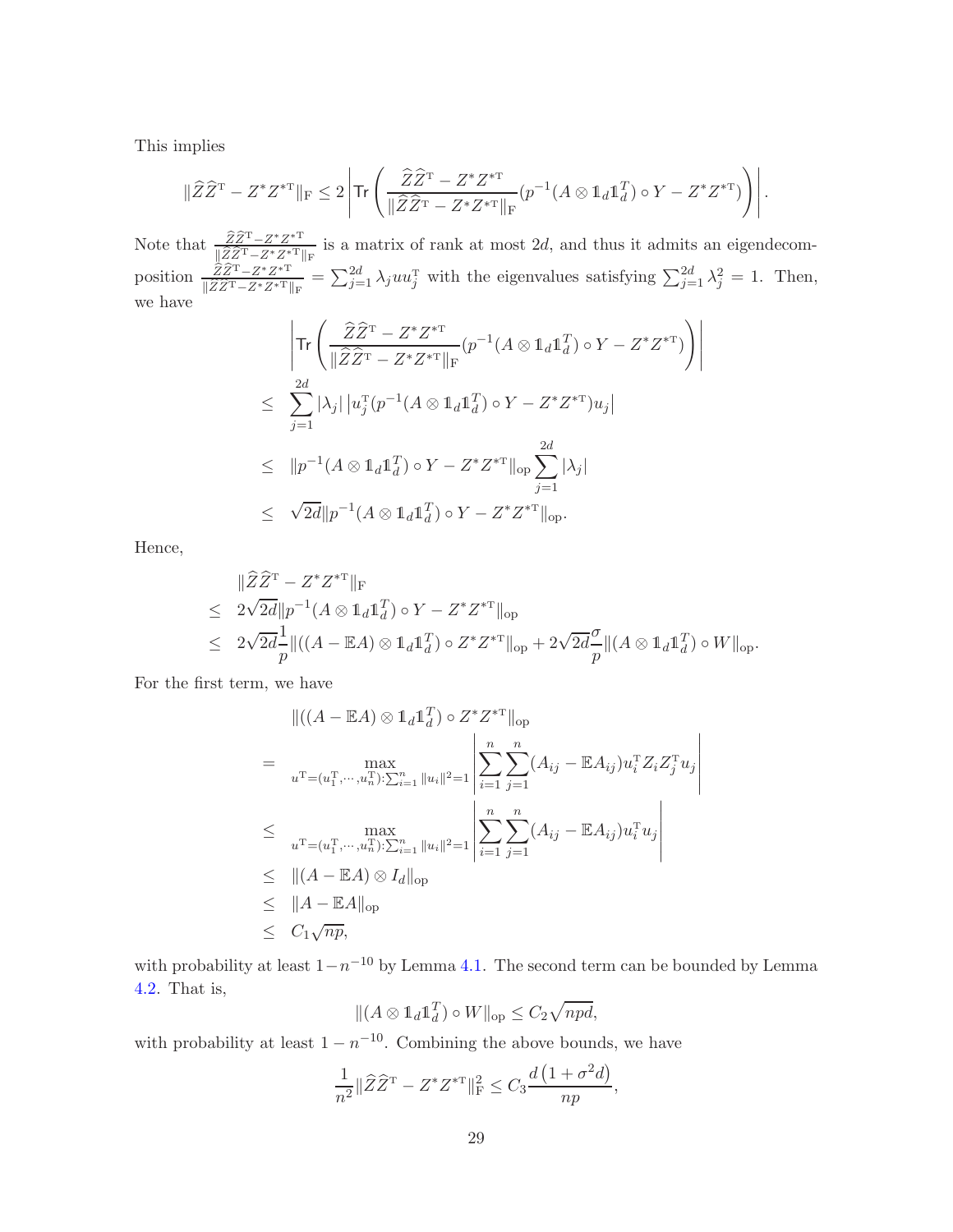with probability at least  $1 - 2n^{-10}$ . Apply Lemma [4.6,](#page-18-0) and we have

<span id="page-29-1"></span>
$$
\min_{B \in \mathcal{O}(d)} \frac{1}{n} \sum_{i=1}^{n} \|\widehat{Z}_i - Z_i^* B\|_{\mathrm{F}}^2 \le C_3 \frac{d\left(1 + \sigma^2 d\right)}{np}.\tag{68}
$$

Next, let us consider the setting of  $\mathcal{O}(d)$  synchronization. For any  $B \in \mathcal{O}(d)$ , we have

<span id="page-29-0"></span>
$$
\frac{1}{n} \sum_{i=1}^{n} \|Z_i^{(0)} - Z_i^* B\|_{\mathrm{F}}^2
$$
\n
$$
= \frac{1}{n} \sum_{i=1}^{n} \|Z_i^{(0)} - Z_i^* B\|_{\mathrm{F}}^2 \mathbb{I} \{ \det(\widehat{Z}_i) \neq 0 \} + \frac{1}{n} \sum_{i=1}^{n} \|Z_i^{(0)} - Z_i^* B\|_{\mathrm{F}}^2 \mathbb{I} \{ \det(\widehat{Z}_i) = 0 \}
$$
\n
$$
\leq \frac{1}{n} \sum_{i=1}^{n} \|\mathcal{P}(\widehat{Z}_i) - Z_i^* B\|_{\mathrm{F}}^2 \mathbb{I} \{ \det(\widehat{Z}_i) \neq 0 \}
$$
\n
$$
+ \frac{1}{n} \sum_{i=1}^{n} \|Z_i^{(0)} - Z_i^* B\|_{\mathrm{F}}^2 \mathbb{I} \{ \|\widehat{Z}_i - Z_i^* B\|_{\mathrm{F}} \ge e^{d^{-1} \log 2} - 1 \}
$$
\n
$$
+ \frac{1}{n} \sum_{i=1}^{n} \|Z_i^{(0)} - Z_i^* B\|_{\mathrm{F}}^2 \mathbb{I} \{ \|\widehat{Z}_i - Z_i^* B\|_{\mathrm{F}} \ge e^{d^{-1} \log 2} - 1 \}
$$
\n
$$
(69)
$$

$$
\leq \frac{4}{n} \sum_{i=1}^{n} \|\widehat{Z}_i - Z_i^* B\|_{\mathrm{F}}^2 + \frac{4d}{n} \sum_{i=1}^{n} \frac{\|\widehat{Z}_i - Z_i^* B\|_{\mathrm{F}}^2}{\left(e^{d-1} \log 2 - 1\right)^2} \leq C_4 d^3 \frac{1}{n} \sum_{i=1}^{n} \|\widehat{Z}_i - Z_i^* B\|_{\mathrm{F}}^2,
$$
\n(70)

where [\(69\)](#page-29-0) is because  $\|\widehat{Z}_i - Z_i^*B\|_{\mathcal{F}} < e^{d^{-1}\log 2} - 1$  implies  $\det(\widehat{Z}_i) \neq 0$  by Lemma [4.5,](#page-18-4) and [\(70\)](#page-29-0) is by Lemma [2.1](#page-6-0) and Markov inequality. Taking minimum on both sides and applying  $(68)$ , we have

$$
\min_{B \in \mathcal{O}(d)} \frac{1}{n} \sum_{i=1}^{n} \|Z_i^{(0)} - Z_i^* B\|_{\mathrm{F}}^2 \le C_5 \frac{d^4 \left(1 + \sigma^2 d\right)}{np},
$$

with probability at least  $1 - 2n^{-10}$ .

Finally, we consider the setting of  $\mathcal{SO}(d)$  synchronization. We know that  $Z_i^* \in \mathcal{SO}(d)$  for all  $i \in [n]$ . For any  $B \in \mathcal{SO}(d)$ , it is clear that we also have  $Z_i^*B \in \mathcal{SO}(d)$ , which implies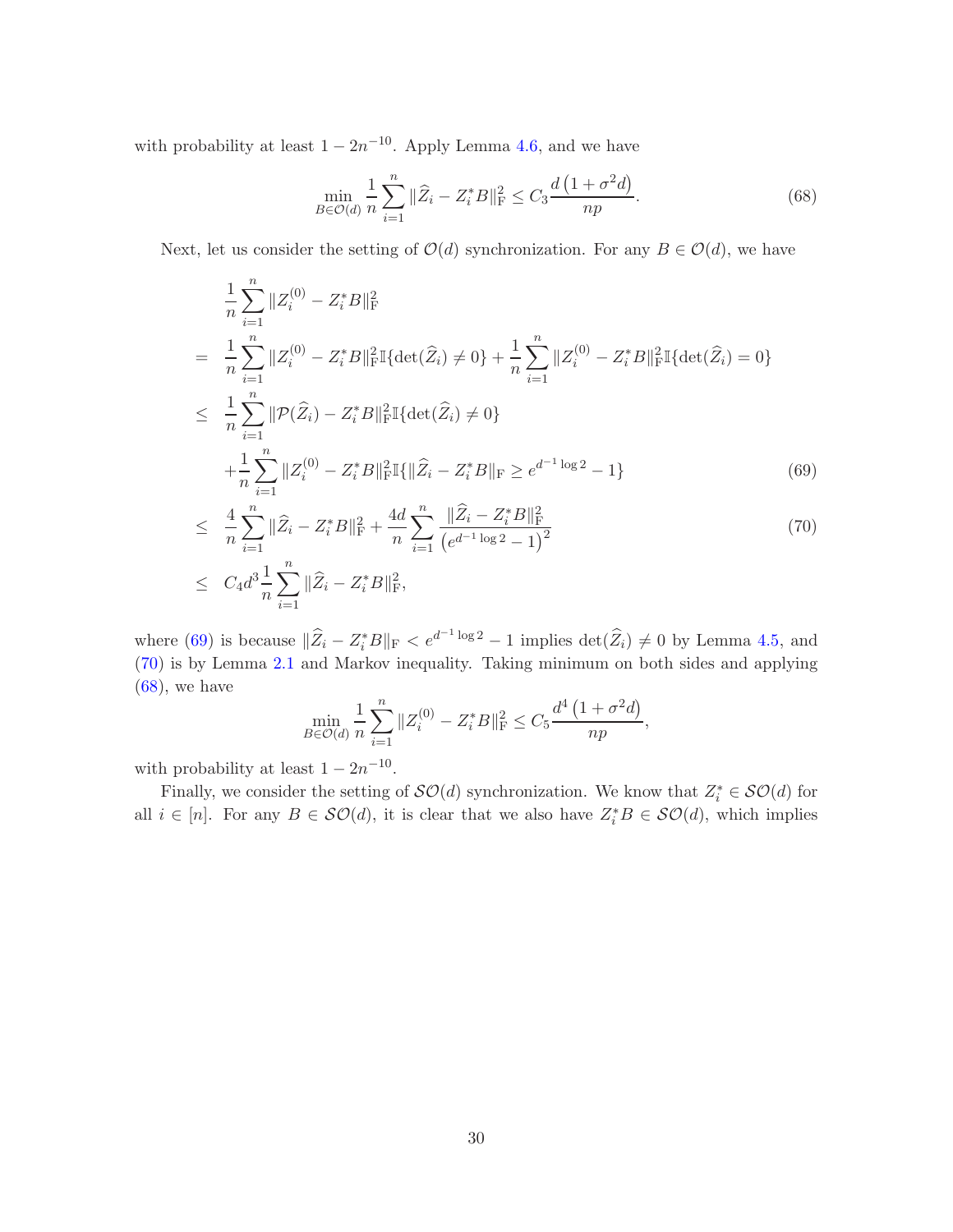$\det(Z_i^*B) > 0$ . Then,

<span id="page-30-0"></span>
$$
\frac{1}{n} \sum_{i=1}^{n} \|Z_{i}^{(0)} - Z_{i}^{*}B\|_{\mathrm{F}}^{2}
$$
\n
$$
= \frac{1}{n} \sum_{i=1}^{n} \|Z_{i}^{(0)} - Z_{i}^{*}B\|_{\mathrm{F}}^{2} \mathbb{I} \{\det(\widehat{Z}_{i}) > 0\} + \frac{1}{n} \sum_{i=1}^{n} \|Z_{i}^{(0)} - Z_{i}^{*}B\|_{\mathrm{F}}^{2} \mathbb{I} \{\det(\widehat{Z}_{i}) \le 0\}
$$
\n
$$
\leq \frac{1}{n} \sum_{i=1}^{n} \|\mathcal{P}(\widehat{Z}_{i}) - Z_{i}^{*}B\|_{\mathrm{F}}^{2} \mathbb{I} \{\det(\widehat{Z}_{i}) > 0\}
$$
\n
$$
+ \frac{1}{n} \sum_{i=1}^{n} \|Z_{i}^{(0)} - Z_{i}^{*}B\|_{\mathrm{F}}^{2} \mathbb{I} \{ \|\widehat{Z}_{i} - Z_{i}^{*}B\|_{\mathrm{F}} \ge e^{d^{-1} \log 2} - 1 \}
$$
\n
$$
\leq \frac{4}{n} \sum_{i=1}^{n} \|\widehat{Z}_{i} - Z_{i}^{*}B\|_{\mathrm{F}}^{2} + \frac{4d}{n} \sum_{i=1}^{n} \frac{\|\widehat{Z}_{i} - Z_{i}^{*}B\|_{\mathrm{F}}^{2}}{(e^{d^{-1} \log 2} - 1)^{2}}
$$
\n
$$
\leq C_{4} d^{3} \frac{1}{n} \sum_{i=1}^{n} \|\widehat{Z}_{i} - Z_{i}^{*}B\|_{\mathrm{F}}^{2}.
$$
\n(72)

In [\(71\)](#page-30-0) we have used the fact that  $Z_i^{(0)} = \overline{\mathcal{P}}(\widehat{Z}_i) = \mathcal{P}(\widehat{Z}_i)$  when  $\det(\widehat{Z}_i) > 0$ , and [\(72\)](#page-30-0) is because  $\|\widehat{Z}_i - Z_i^*B\|_{\mathcal{F}} < e^{d^{-1}\log 2} - 1$  implies  $\det(\widehat{Z}_i) > 0$  by Lemma [4.5](#page-18-4) and we know the fact that  $\det(Z_i^*B) > 0$ . Taking minimum on both sides of the inequality, we have

<span id="page-30-1"></span>
$$
\min_{B \in \mathcal{SO}(d)} \frac{1}{n} \sum_{i=1}^{n} \|Z_i^{(0)} - Z_i^* B\|_{\mathcal{F}}^2 \le C_4 d^3 \min_{B \in \mathcal{SO}(d)} \frac{1}{n} \sum_{i=1}^{n} \|\widehat{Z}_i - Z_i^* B\|_{\mathcal{F}}^2.
$$
\n(73)

For any  $B \in \mathcal{O}(d) \backslash \mathcal{SO}(d)$ , we can define  $\widetilde{B}$  by changing the sign of the last column of B, and then we have  $B \in \mathcal{SO}(d)$ . We also define  $Z_i$  by changing the sign of the last column of  $Z_i$ .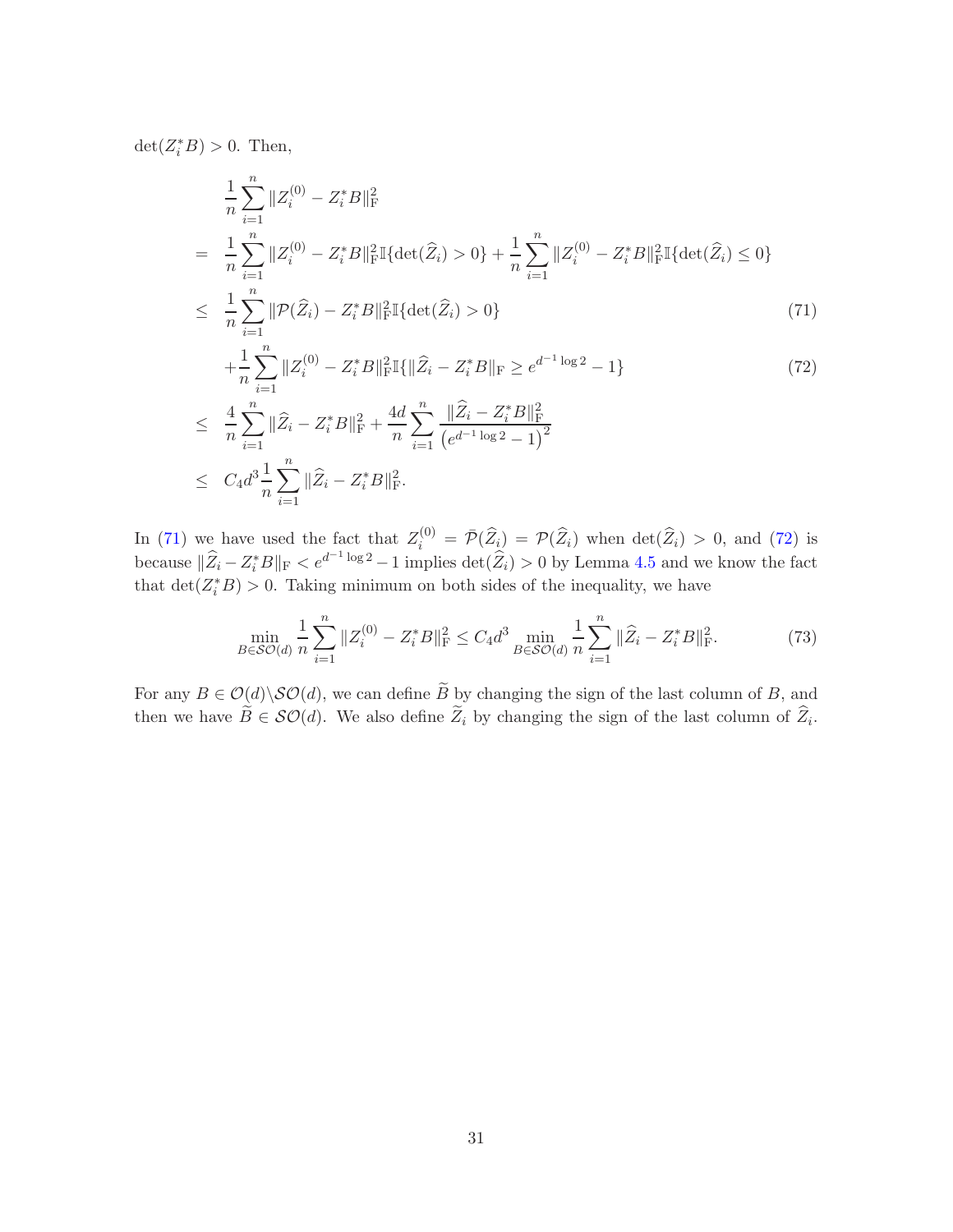Note that  $\det(Z_i^*B) > 0$ , and thus

<span id="page-31-0"></span>
$$
\frac{1}{n} \sum_{i=1}^{n} \|Z_{i}^{(0)} - Z_{i}^{*} \tilde{B}\|_{\mathrm{F}}^{2}
$$
\n
$$
= \frac{1}{n} \sum_{i=1}^{n} \|Z_{i}^{(0)} - Z_{i}^{*} \tilde{B}\|_{\mathrm{F}}^{2} \mathbb{I} \{\det(\tilde{Z}_{i}) > 0\} + \frac{1}{n} \sum_{i=1}^{n} \|Z_{i}^{(0)} - Z_{i}^{*} \tilde{B}\|_{\mathrm{F}}^{2} \mathbb{I} \{\det(\tilde{Z}_{i}) \le 0\}
$$
\n
$$
\leq \frac{1}{n} \sum_{i=1}^{n} \|\mathcal{P}(\tilde{Z}_{i}) - Z_{i}^{*} \tilde{B}\|_{\mathrm{F}}^{2} \mathbb{I} \{\det(\tilde{Z}_{i}) > 0\}
$$
\n
$$
+ \frac{1}{n} \sum_{i=1}^{n} \|Z_{i}^{(0)} - Z_{i}^{*} \tilde{B}\|_{\mathrm{F}}^{2} \mathbb{I} \{\|\tilde{Z}_{i} - Z_{i}^{*} \tilde{B}\|_{\mathrm{F}} \ge e^{d^{-1} \log 2} - 1\}
$$
\n
$$
\leq \frac{4}{n} \sum_{i=1}^{n} \|\tilde{Z}_{i} - Z_{i}^{*} \tilde{B}\|_{\mathrm{F}}^{2} + \frac{4d}{n} \sum_{i=1}^{n} \frac{\|\tilde{Z}_{i} - Z_{i}^{*} \tilde{B}\|_{\mathrm{F}}^{2}}{(e^{d^{-1} \log 2} - 1)^{2}}
$$
\n
$$
\leq C_{4} d^{3} \frac{1}{n} \sum_{i=1}^{n} \|\tilde{Z}_{i} - Z_{i}^{*} \tilde{B}\|_{\mathrm{F}}^{2}
$$
\n
$$
= C_{4} d^{3} \frac{1}{n} \sum_{i=1}^{n} \|\widehat{Z}_{i} - Z_{i}^{*} B\|_{\mathrm{F}}^{2}.
$$
\n
$$
(76)
$$

To see [\(74\)](#page-31-0), we first apply Lemma [4.9](#page-27-1) to obtain  $Z_i^{(0)} = \bar{\mathcal{P}}(\widehat{Z}_i) = \bar{\mathcal{P}}(\widetilde{Z}_i)$ , and then we have  $\overline{\mathcal{P}}(\widetilde{Z}_i) = \mathcal{P}(\widetilde{Z}_i)$  when  $\det(\widetilde{Z}_i) > 0$ . The bound [\(75\)](#page-31-0) is obtained because  $\|\widetilde{Z}_i - Z_i^*\widetilde{B}\|_{\text{F}} <$  $e^{d^{-1}\log 2} - 1$  implies  $\det(\widetilde{Z}_i) > 0$  by Lemma [4.5](#page-18-4) and we also know the fact that  $\det(Z_i^*\widetilde{B}) > 0$ . The last equality [\(76\)](#page-31-0) is a direct consequence of the definitions of  $\widetilde{Z}_i$  and  $\widetilde{B}$ . Taking minimum on both sides of the inequality, we have

<span id="page-31-1"></span>
$$
\min_{B \in \mathcal{SO}(d)} \frac{1}{n} \sum_{i=1}^{n} \|Z_i^{(0)} - Z_i^* B\|_{\mathcal{F}}^2 \le C_4 d^3 \min_{B \in \mathcal{O}(d) \setminus \mathcal{SO}(d)} \frac{1}{n} \sum_{i=1}^{n} \|\widehat{Z}_i - Z_i^* B\|_{\mathcal{F}}^2. \tag{77}
$$

Combining  $(73)$ ,  $(77)$  and  $(68)$ , we have

$$
\min_{B \in \mathcal{SO}(d)} \frac{1}{n} \sum_{i=1}^{n} \|Z_i^{(0)} - Z_i^* B\|_{\mathrm{F}}^2
$$
\n
$$
\leq \min \left( C_4 d^3 \min_{B \in \mathcal{SO}(d)} \frac{1}{n} \sum_{i=1}^{n} \|\widehat{Z}_i - Z_i^* B\|_{\mathrm{F}}^2, C_4 d^3 \min_{B \in \mathcal{O}(d) \setminus \mathcal{SO}(d)} \frac{1}{n} \sum_{i=1}^{n} \|\widehat{Z}_i - Z_i^* B\|_{\mathrm{F}}^2 \right)
$$
\n
$$
= C_4 d^3 \min_{B \in \mathcal{O}(d)} \frac{1}{n} \sum_{i=1}^{n} \|\widehat{Z}_i - Z_i^* B\|_{\mathrm{F}}^2
$$
\n
$$
\leq C_4 \frac{d^4 \left(1 + \sigma^2 d\right)}{np},
$$

with probability at least  $1 - 2n^{-10}$ . The proof is complete.

 $\Box$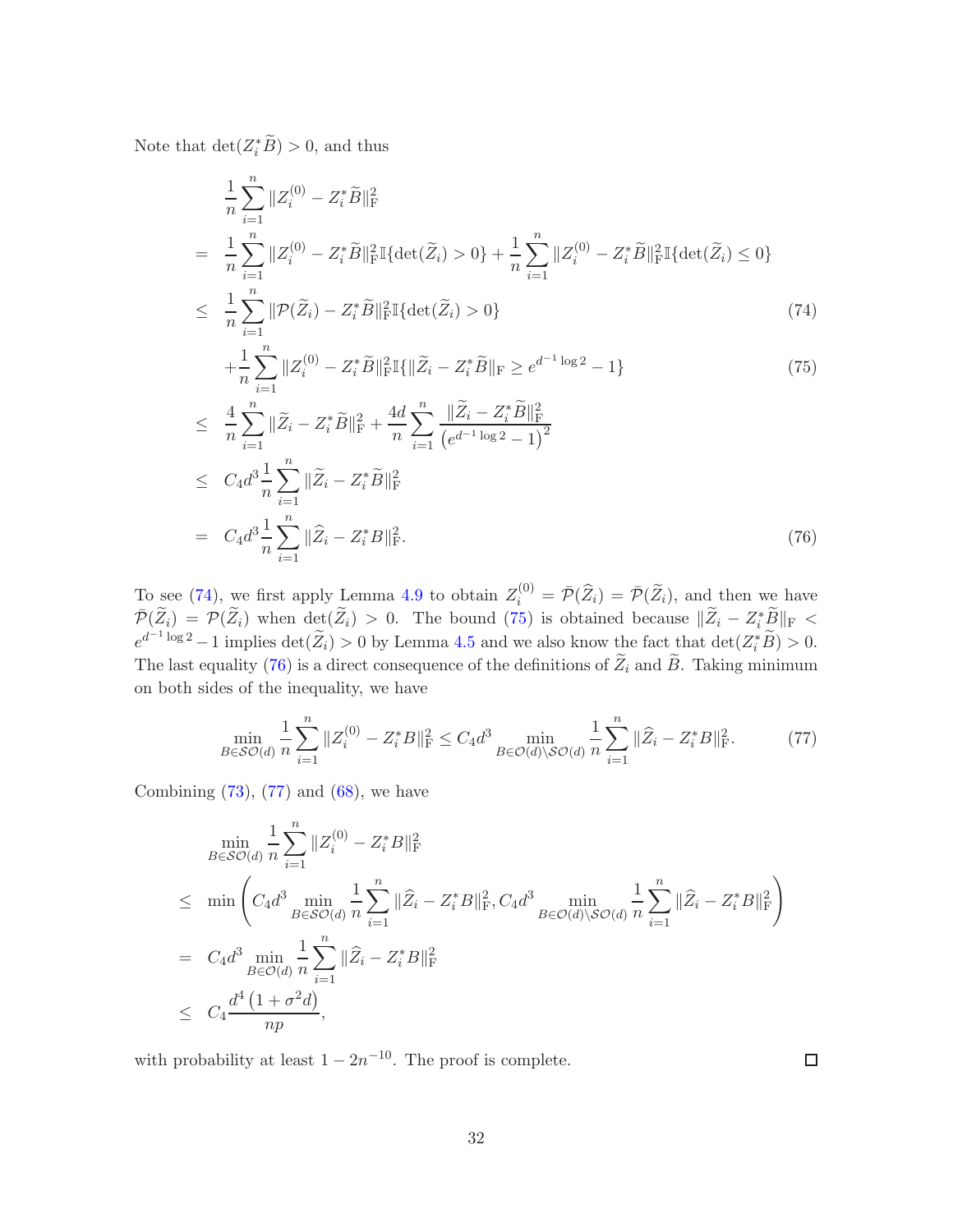## <span id="page-32-0"></span>4.5 Proofs of Lemma [3.1,](#page-13-0) Lemma [3.2](#page-14-4) and Theorem [3.2](#page-14-1)

Proof of Lemma [3.1.](#page-13-0) We use a mathematical induction argument. First, since

$$
1 - (r_{12}^2 + \dots + r_{1d}^2) \ge 1 - \frac{1}{64d^4},
$$

it is clear that  $s_{11}$  is well defined and satisfies  $s_{11} \geq \frac{7}{8}$  $\frac{7}{8}$ . Next, we study  $s_{21}$  and  $s_{22}$ . The equation [\(34\)](#page-13-1) can be written as

<span id="page-32-1"></span>
$$
s_{21} = -\frac{r_{13}r_{23} + \dots + r_{1d}r_{2d}}{s_{11}} - \frac{r_{12}}{s_{11}}s_{22}.
$$
 (78)

We plug  $(78)$  into  $(35)$  and obtain a quadratic equation of  $s_{22}$ . A sufficient condition for a quadratic equation  $ax^2 + bx + c = 0$  to have two real solutions is  $ac < 0$ . For the quadratic equation of  $s_{22}$ , this condition is

<span id="page-32-2"></span>
$$
1 - (r_{23}^2 + \dots + r_{2d}^2) - \frac{(r_{13}r_{23} + \dots + r_{1d}r_{2d})^2}{s_{11}^2} > 0.
$$
 (79)

Since  $s_{11} \geq \frac{7}{8}$  and  $\max_{1 \leq a < b \leq d} |r_{ab}| \leq \frac{1}{8d^{5/2}}$ , [\(79\)](#page-32-2) clearly holds, and thus  $s_{22}$  is well defined. By [\(78\)](#page-32-1),  $s_{21}$  is also well defined. We know from [\(35\)](#page-13-1) that  $|s_{22}| \leq 1$ , and therefore, by (78), we have the bound

$$
|s_{21}|\leq \frac{|r_{13}r_{23}+\cdots+r_{1d}r_{2d}|+|r_{12}|}{7/8}\leq \frac{1}{56d^4}+\frac{1}{7d^{5/2}}\leq \frac{1}{4d^2},
$$

and thus

$$
s_{22}^2 = 1 - s_{21}^2 - (r_{23}^2 + \dots + r_{2d}^2) \ge 1 - \frac{1}{16d^3}
$$

which implies  $s_{22} \geq \frac{7}{8}$ .

Suppose  $\max_{1 \leq b < a \leq k-1} |s_{ab}| \leq \frac{1}{4d^2}$  and  $\min_{a \in [k-1]} s_{aa} \geq \frac{7}{8}$  $\frac{7}{8}$ , now we study  $s_{k1}, s_{k2}, \cdots, s_{kk}$ . Define  $\widetilde{Q}_{k-1} \in \mathbb{R}^{(k-1)\times (k-1)}$  to be a diagonal matrix with the same diagonal elements as  $Q_{k-1}$ . Then, we have

$$
||Q_{k-1} - \widetilde{Q}_{k-1}||_{\text{op}} \le ||Q_{k-1} - \widetilde{Q}_{k-1}||_{\ell_{\infty}} \le \frac{1}{4d},
$$

which implies

<span id="page-32-4"></span>
$$
s_{\min}(Q_{k-1}) \ge s_{\min}(\widetilde{Q}_{k-1}) - ||Q_{k-1} - \widetilde{Q}_{k-1}||_{\text{op}} \ge \frac{7}{8} - \frac{1}{4d} \ge \frac{3}{4}.
$$
 (80)

Thus,  $Q_{k-1}$  is invertible and we can write [\(34\)](#page-13-1) as

<span id="page-32-3"></span>
$$
S_{k-1} = -s_{kk} Q_{k-1}^{-1} R_{k-1} - Q_{k-1}^{-1} v_{k-1}.
$$
\n(81)

,

We plug [\(81\)](#page-32-3) into [\(35\)](#page-13-1) and obtain a quadratic equation of  $s_{kk}$ . Similar to [\(79\)](#page-32-2), a sufficient condition for the quadratic equation to have two real solutions is

<span id="page-32-5"></span>
$$
1 - \|Q_{k-1}^{-1}v_{k-1}\|^2 - \left(r_{k,k+1}^2 + \dots + r_{kd}^2\right) > 0. \tag{82}
$$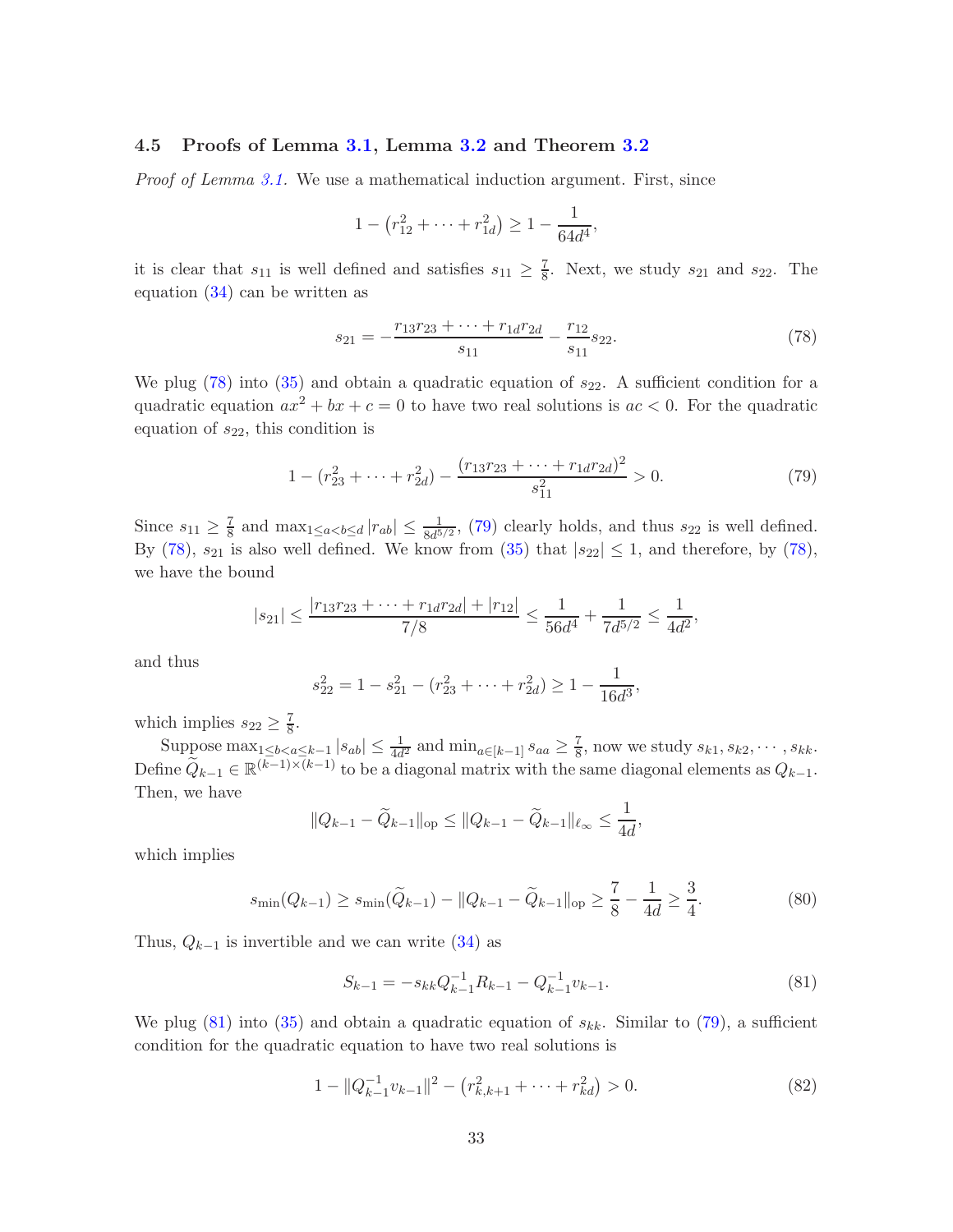By [\(80\)](#page-32-4) and  $\max_{1 \leq a < b \leq d} |r_{ab}| \leq \frac{1}{8d^{5/2}}$ , we have  $||Q_{k-}^{-1}|$  $\frac{-1}{k-1}v_{k-1}\|^2 \leq (16/9)\|v_{k-1}\|^2 \leq \frac{16/9}{64^2d^6}$  $rac{10/9}{64^2 d^7}$  and  $r_{k,k+1}^2 + \cdots + r_{kd}^2 \leq \frac{1}{64d}$  $\frac{1}{64d^4}$ , and therefore [\(82\)](#page-32-5) holds. Thus,  $s_{kk}$  is well defined. By [\(81\)](#page-32-3),  $s_{k1}, \dots, s_{k,k-1}$  are also well defined. We know from [\(35\)](#page-13-1) that  $|s_{kk}| \leq 1$ , and therefore, by [\(81\)](#page-32-3), we have the bound

$$
||S_{k-1}|| \le ||Q_{k-1}^{-1}R_{k-1}|| + ||Q_{k-1}^{-1}v_{k-1}|| \le \frac{4}{3} \left( ||R_{k-1}|| + ||v_{k-1}|| \right) \le \frac{1}{6d^2} + \frac{1}{48d^{7/2}} \le \frac{1}{4d^2}.
$$

We also have

$$
s_{kk}^2 = 1 - ||S_{k-1}||^2 - (r_{k,k+1}^2 + \dots + r_{kd}^2) \ge 1 - \frac{1}{16d^4} - \frac{1}{64d^4},
$$

which implies  $s_{kk} \geq \frac{7}{8}$  $\frac{7}{8}$ . To summarize, we have shown that  $s_{k1}, s_{k2}, \cdots, s_{kk}$  are well defined. Moreover, we have  $\max_{1 \leq b < a \leq k} |s_{ab}| \leq \frac{1}{4d^2}$  and  $\min_{a \in [k]} s_{aa} \geq \frac{7}{8}$  $\frac{7}{8}$ . Hence, we conclude that  $Q(r)$  is well defined,  $Q(r) \in \mathcal{O}(d)$  and  $\max_{1 \leq b < a \leq d} |s_{ab}| \leq \frac{1}{4d^2}$  and  $\min_{a \in [d]} s_{aa} \geq \frac{7}{8}$  $\frac{7}{8}$ .

To prove  $Q(r) \in \mathcal{SO}(d)$ , it suffices to show  $\det(Q(r)) > 0$ . We define a diagonal matrix  $\widetilde{Q}(r) \in \mathbb{R}^{d \times d}$  that has the same diagonal elements as  $Q(r)$ . We know that  $\det(\widetilde{Q}(r)) \geq \left(\frac{7}{8}\right)^{d}$  $\left(\frac{7}{8}\right)^d$ 0. Since  $\max_{1 \leq b < a \leq d} |s_{ab}| \leq \frac{1}{4d^2}$  and  $\max_{1 \leq a < b \leq d} |r_{ab}| \leq \frac{1}{8d^{5/2}}$ , we have  $||Q(r) - \widetilde{Q}(r)||_{\text{op}} \leq$  $(4d)^{-1}$ . By Lemma [4.5](#page-18-4) and, we have

$$
\frac{|\det(Q(r)) - \det(\widetilde{Q}(r))|}{|\det(\widetilde{Q}(r))|} \le \left(\frac{8}{7}||Q(r) - \widetilde{Q}(r)||_{\text{op}} + 1\right)^d - 1 \le \left(\frac{8}{7}\frac{1}{4d} + 1\right)^d - 1 < 1,
$$

and therefore, we have  $\det(Q(r)) > 0$ , which implies  $Q(r) \in \mathcal{SO}(d)$ .

Finally, we analyze the derivative of  $Q(r)$  with respect to each  $r_{ab}$ . This is also done via a mathematical induction argument. First, by the formula of  $s_{11}$ , we have  $\partial s_{11}$  $\partial r_{ab}$  $\left| \right. \leq \frac{1}{7d^5}$  $\frac{1}{7d^{5/2}}$ . Suppose  $\sqrt{\Big\|}$  $\partial S_{l-1}$  $\partial r_{ab}$   $\left| \begin{array}{c} 2 \\ + \end{array} \right|$  $\partial s_{ll}$  $\partial r_{ab}$  <sup>2</sup> ≤ 5 for all  $l \in [k-1]$ , now we study  $\frac{\partial S_{k-1}}{\partial r_{ab}}$  and  $\frac{\partial s_{kk}}{\partial r_{ab}}$ . We take derivatives of both sides of  $(34)$  and  $(35)$  with respect to  $r_{ab}$ , and obtain

<span id="page-33-0"></span>
$$
Q_k \left( \frac{\frac{\partial S_{k-1}}{\partial r_{ab}}}{\frac{\partial S_{k}}{\partial r_{ab}}} \right) = \left( \frac{-\frac{\partial v_{k-1}}{\partial r_{ab}} - \frac{\partial Q_{k-1}}{\partial r_{ab}} S_{k-1} - s_{kk} \frac{\partial R_{k-1}}{\partial r_{ab}}}{-\frac{1}{2} \frac{\partial (r_{k,k+1}^2 + \dots + r_{kd}^2)}{\partial r_{ab}}} \right). \tag{83}
$$

By the definitions of  $v_{k-1}$  and  $R_{k-1}$ , we have  $\parallel$  $\partial v_{k-1}$  $\partial r_{ab}$  $\Big\| \leq \frac{1}{8d^5}$  $rac{1}{8d^{5/2}}$  and  $||s_{kk} \frac{\partial R_{k-1}}{\partial r_{ab}}$  $\partial r_{ab}$  $\Big\| \leq 1$ . By the condition  $\sqrt{\Big\|}$  $\partial S_{l-1}$  $\partial r_{ab}$   $\left| \begin{array}{c} 2 \\ + \end{array} \right|$  $\partial s_{ll}$  $\partial r_{ab}$  <sup>2</sup>  $\leq$  5 for all  $l \in [k-1]$ , we have

$$
\|\frac{\partial Q_{k-1}}{\partial r_{ab}}\|_{\text{op}} \leq \left\|\frac{\partial Q_{k-1}}{\partial r_{ab}}\right\|_{\ell_{\infty}} \leq \sqrt{d} \max_{1 \leq l \leq k-1} \sqrt{\left\|\frac{\partial S_{l-1}}{\partial r_{ab}}\right\|^{2} + \left|\frac{\partial s_{ll}}{\partial r_{ab}}\right|^{2}} + 1 \leq 5\sqrt{d} + 1,
$$

which implies

$$
\left\|\frac{\partial Q_{k-1}}{\partial r_{ab}}S_{k-1}\right\| \le \|\frac{\partial Q_{k-1}}{\partial r_{ab}}\|_{\text{op}}\|S_{k-1}\| \le (5\sqrt{d}+1)\sqrt{\frac{1}{4d}}.
$$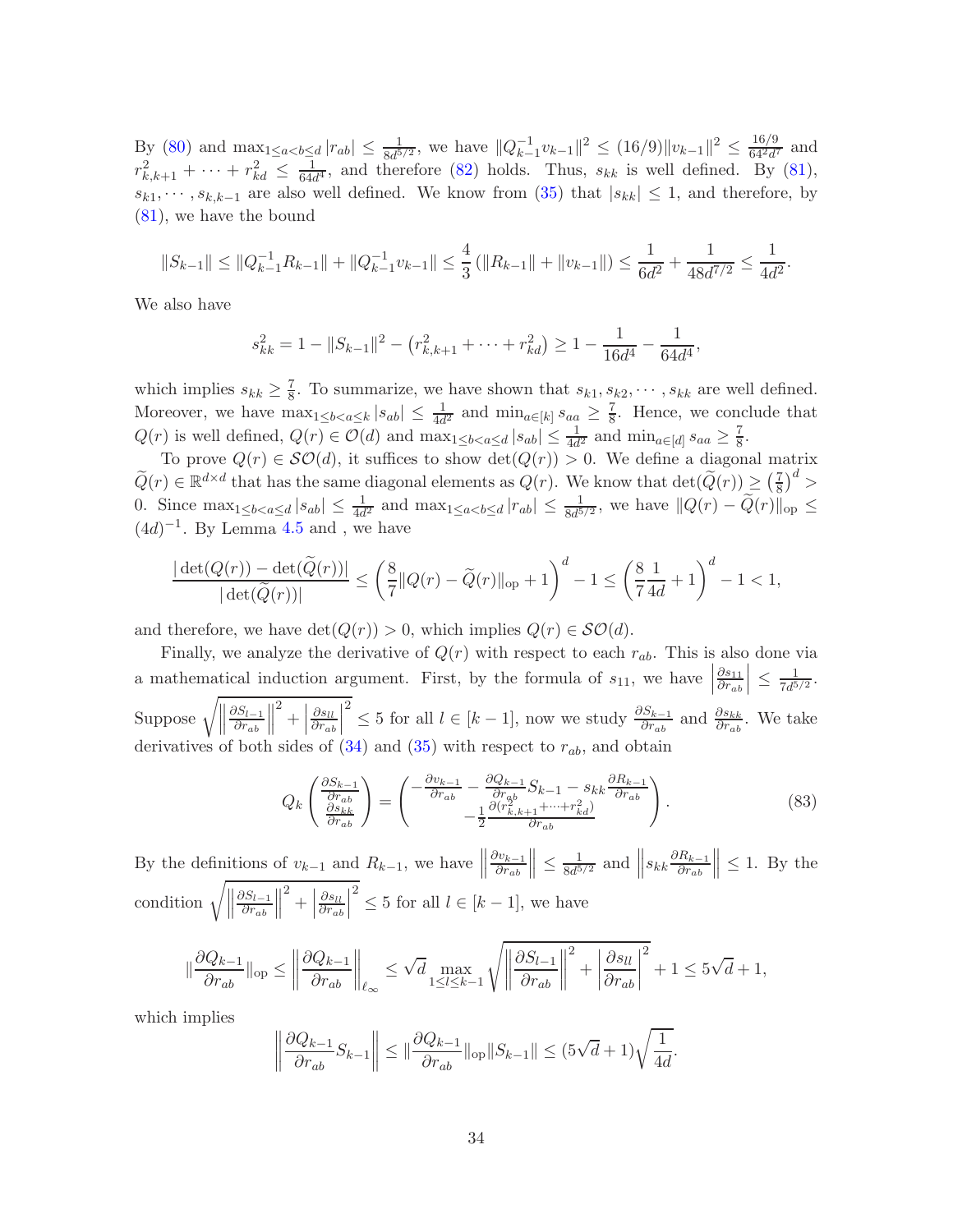We also have 1 2  $\partial(r_{k,k+1}^2 + \cdots + r_{kd}^2)$  $\partial r_{ab}$  $\leq \frac{1}{8d^5}$  $\frac{1}{8d^{5/2}}$ . By [\(80\)](#page-32-4) and [\(83\)](#page-33-0), we have

$$
\left\| \left( \frac{\frac{\partial S_{k-1}}{\partial r_{ab}}}{\frac{\partial S_{kk}}{\partial r_{ab}}} \right) \right\|^2 \leq \frac{16}{9} \left\| \left( \frac{-\frac{\partial v_{k-1}}{\partial r_{ab}} - \frac{\partial Q_{k-1}}{\partial r_{ab}} S_{k-1} - S_{kk} \frac{\partial R_{k-1}}{\partial r_{ab}}}{-\frac{1}{2} \frac{\partial (r_{k,k+1}^2 + \dots + r_{kd}^2)}{\partial r_{ab}}} - \frac{1}{2} \frac{\partial (r_{k,k+1}^2 + \dots + r_{kd}^2)}{\partial r_{ab}} \right)^2 \right\|^2 \leq 25,
$$

and therefore  $\sqrt{\mathcal{L}}$  $\partial S_{l-1}$  $\partial r_{ab}$  $\parallel^2 + \parallel$  $\partial s_{ll}$  $\partial r_{ab}$  $\int_{0}^{2} \leq 5$  also holds for  $l = k$ . The proof is complete.

*Proof of Lemma [3.2.](#page-14-4)* Without loss of generality, we consider the problem with  $i = 1$  and  $j = 2$ . Let us first understand the likelihood function for the problem. Given the knowledge of  $Z_3, \dots, Z_n$ , we can decompose the likelihood function as

$$
p((A \otimes 1_d 1_d^T) \circ Y, A) = p(A)p(A_{12}Y_{12}|A) \left( \prod_{i=3}^n p(A_{1i}Y_{1i}|A)p(A_{2i}Y_{2i}|A) \right) \times \prod_{3 \le i < j \le n} p(A_{ij}Y_{ij}|A).
$$

Note that the part of the above decomposition that depends on  $Z_1$  or  $Z_2$  is

<span id="page-34-0"></span>
$$
p(A_{12}Y_{12}|A)\left(\prod_{i=3}^{n}p(A_{1i}Y_{1i}|A)p(A_{2i}Y_{2i}|A)\right),\tag{84}
$$

 $\Box$ 

which is proportional to the product of the density functions of  $\mathcal{MN} (Z_1 Z_2^T, \sigma^2 A_{12} I_d, I_d)$ ,  $MN ((\sum_{i=3}^{n} A_{1i}) Z_1, \sigma^2 (\sum_{i=3}^{n} A_{1i}) I_d, I_d)$  and  $MN ((\sum_{i=3}^{n} A_{2i}) Z_2, \sigma^2 (\sum_{i=3}^{n} A_{2i}) I_d, I_d)$ .

With the parametrization  $Z_1 = Z_1(r) = Q(r)$  and  $Z_2 = Z_2(r) = Q(r')$ , we can write  $T = T(r,r') = Z_1(r)Z(r')^T$ , and the logarithm of [\(84\)](#page-34-0) as  $\ell(r,r')$ . For the simplicity of notation, we re-index  $\{r_{ab}\}_{1\leq a and  $\{r'_{ab}\}_{1\leq a by  $\{r_l\}_{1\leq l\leq d(d-1)/2}$  and  $\{r'_l\}_{1\leq l\leq d(d-1)/2}$ ,$$ respectively. The order of the re-indexing process is not important. Then, the information matrix is given by

$$
B = \mathbb{E}\left(\nabla_r \ell(r,r')\nabla_r \ell(r,r')^{\mathrm{T}} \nabla_r \ell(r,r')\nabla_{r'} \ell(r,r')^{\mathrm{T}} \right),\,
$$
  

$$
\nabla_{r'} \ell(r,r')\nabla_r \ell(r,r')^{\mathrm{T}} \nabla_{r'} \ell(r,r')\nabla_{r'} \ell(r,r')^{\mathrm{T}}\right),
$$

where the expectation is induced by the distribution  $(84)$ . Define the Jacobians  $G_1$  =  $\frac{\partial \text{vec}(Z_1(r))}{\partial r} \in \mathbb{R}^{\frac{d(d-1)}{2} \times d^2}$  and  $G_2 = \frac{\partial \text{vec}(Z_2(r'))}{\partial r'} \in \mathbb{R}^{\frac{d(d-1)}{2} \times d^2}$ . By direct calculation, we can write  $B = B_1 + B_2 \in \mathbb{R}^{d(d-1)\times d(d-1)}$ , where

$$
B_1 = \frac{p}{\sigma^2} \begin{pmatrix} G_1 G_1^{\mathrm{T}} & G_1 G_2^{\mathrm{T}} \\ G_2 G_1^{\mathrm{T}} & G_2 G_2^{\mathrm{T}} \end{pmatrix},
$$

and

$$
B_2 = \frac{(n-2)p}{\sigma^2} \begin{pmatrix} G_1 G_1^{\mathrm{T}} & 0 \\ 0 & G_2 G_2^{\mathrm{T}} \end{pmatrix}.
$$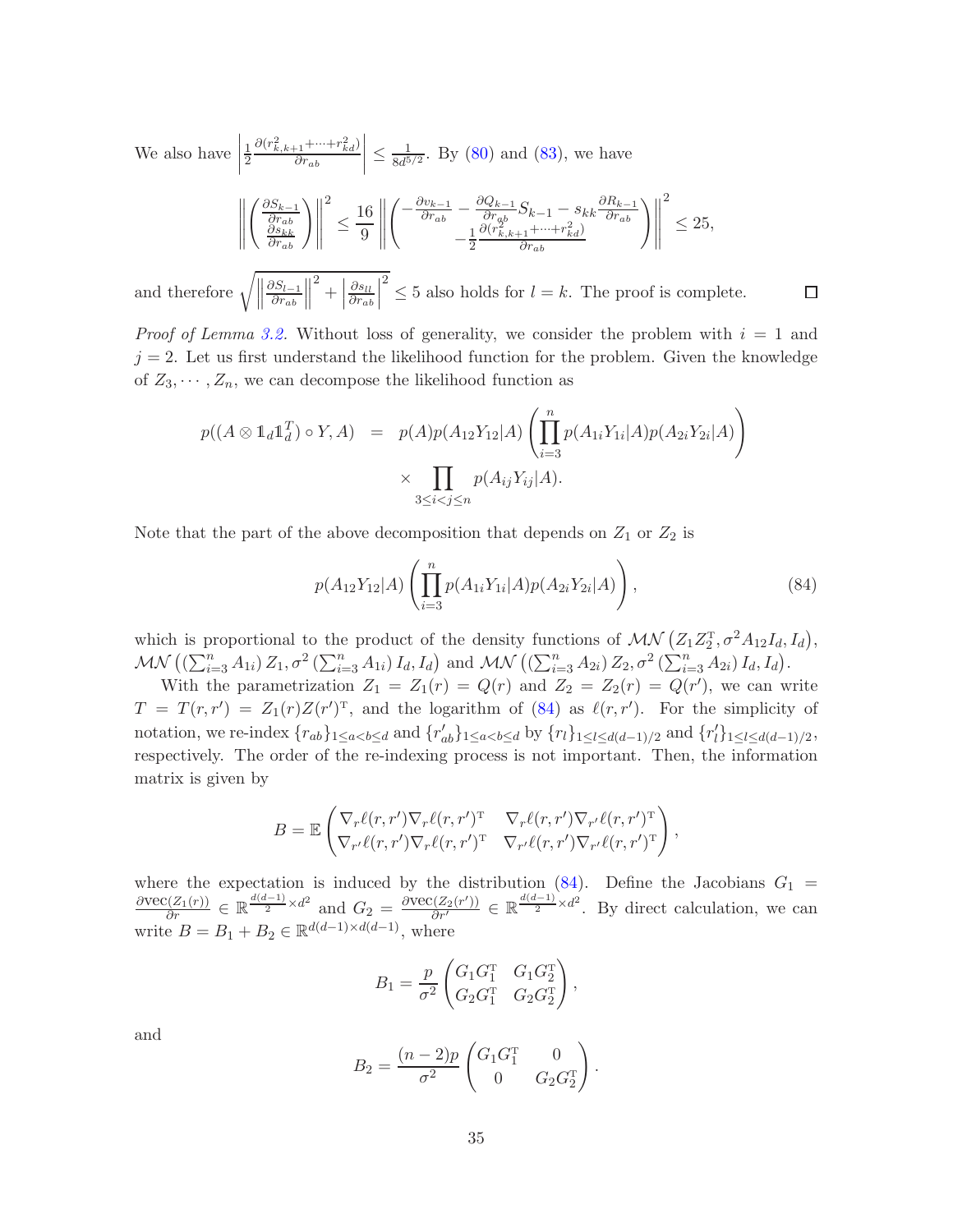Define

$$
F = \left( (Z_2 \otimes I_d) G_1^{\mathrm{T}} \quad (I_d \otimes Z_1) G_2^{\mathrm{T}} \right) \in \mathbb{R}^{d^2 \times d(d-1)}.
$$

By Equation  $(11)$  of the paper  $[17]$ , we have

<span id="page-35-0"></span>
$$
\inf_{\widehat{T}} \int \int \mathbb{E}_Z ||\widehat{T} - Z_1(r)Z_2(r')^{\mathrm{T}}||_{\mathrm{F}}^2 \mathrm{d}P(r) \mathrm{d}P(r')
$$
\n
$$
\geq \int \int \mathrm{Tr}(J(r,r')) \mathrm{d}P(r) \mathrm{d}P(r') - I(P), \tag{85}
$$

where  $J(r, r') = FB^{-1}F^{T}$  and  $I(P)$  is the information of the distribution P that will be elaborated later.

To analyze  $(85)$ , we first need to show B is invertible so that  $J(r, r')$  is well defined. For any unit vector  $v \in \mathbb{R}^{\frac{d(d-1)}{2}}$ , we have

$$
v^{T}G_{1}G_{1}^{T}v = \left\| \sum_{l=1}^{\frac{d(d-1)}{2}} v_{l} \frac{\partial \text{vec}(Z_{1}(r))}{\partial r_{l}} \right\|^{2} \ge \left\| \sum_{l=1}^{\frac{d(d-1)}{2}} v_{l} \frac{\partial r}{\partial r_{l}} \right\|^{2} = \sum_{l=1}^{\frac{d(d-1)}{2}} v_{l}^{2} = 1.
$$

The inequality above is because r can be viewed as a sub-vector of  $vec(Z_1(r))$ . Recall the definition of  $\{s_{ab}\}_{1\leq b\leq a\leq d}$  in the parametrization of  $Q(r)$ , and we also have

$$
v^{T}G_{1}G_{1}^{T}v = \left\| \sum_{l=1}^{\frac{d(d-1)}{2}} v_{l} \frac{\partial \text{vec}(Z_{1}(r))}{\partial r_{l}} \right\|^{2}
$$
  

$$
= \left\| \sum_{l=1}^{\frac{d(d-1)}{2}} v_{l} \frac{\partial r}{\partial r_{l}} \right\|^{2} + \sum_{1 \leq b \leq a \leq d} \left( \sum_{l=1}^{\frac{d(d-1)}{2}} v_{l} \frac{\partial s_{ab}}{\partial r_{l}} \right)^{2}
$$
  

$$
\leq 1 + \sum_{1 \leq b \leq a \leq d} \sum_{l=1}^{\frac{d(d-1)}{2}} \left| \frac{\partial s_{ab}}{\partial r_{l}} \right|^{2}
$$
  

$$
\leq 1 + \frac{25d^{3}}{2},
$$

where the last inequality is by Lemma [3.1.](#page-13-0) Therefore, we have

$$
1 \le s_{\min}(G_1 G_1^{\mathrm{T}}) \le s_{\max}(G_1 G_1^{\mathrm{T}}) \le 1 + \frac{25d^3}{2},
$$

and the same bounds also apply to  $G_2G_2^T$ . We also have

$$
||G_1 G_2^{\mathrm{T}}||_{\mathrm{op}} \le \left(\max_{||v||=1} ||G_1 v||\right) \left(\max_{||v||=1} ||G_2 v||\right) \le 1 + \frac{25d^3}{2}.
$$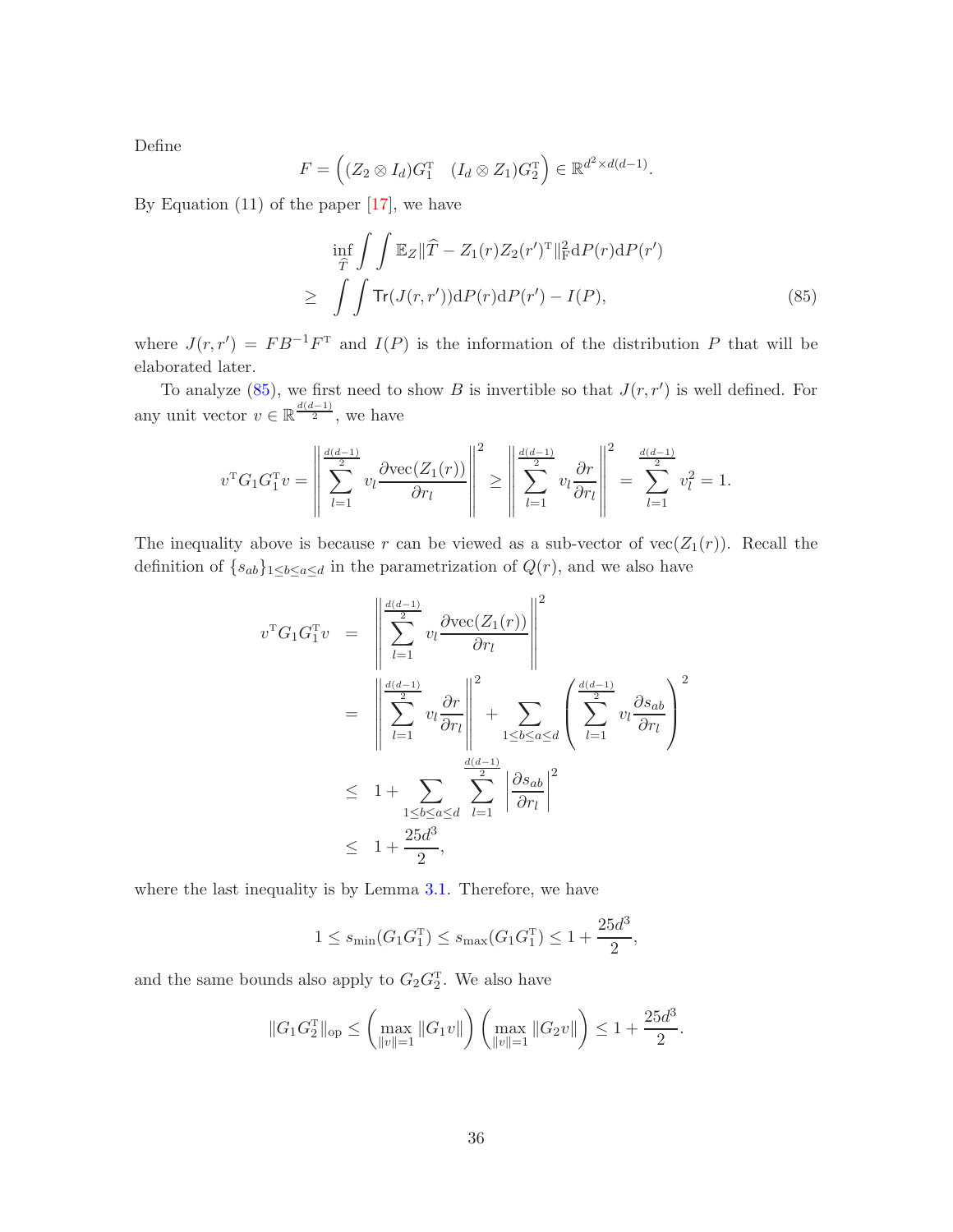With the above bounds, we immediately have

<span id="page-36-0"></span>
$$
||B_2||_{op} \le \frac{(n-2)p}{\sigma^2} \left( 1 + \frac{25d^3}{2} \right), \tag{86}
$$

$$
s_{\min}(B_2) \ge \frac{(n-2)p}{\sigma^2},\tag{87}
$$

$$
||B_1||_{op} \le \frac{2p}{\sigma^2} \left( 1 + \frac{25d^3}{2} \right). \tag{88}
$$

Therefore, under the condition that d is bounded by a constant, we know that both  $B_1 + B_2$ and  $B_2$  are invertible when n is sufficiently large.

Now we study the first term of  $(85)$ . We can lower bound  $Tr(J(r, r'))$  by

$$
\begin{array}{lcl} \mathsf{Tr}(J(r,r')) & \geq & \mathsf{Tr}(FB_2^{-1}F^{\mathrm{T}}) - |\mathsf{Tr}(F((B_1 + B_2)^{-1} - B_2^{-1})F^{\mathrm{T}})| \\ & \geq & \mathsf{Tr}(FB_2^{-1}F^{\mathrm{T}}) \left(1 - \|B_2^{1/2}(B_1 + B_2)^{-1}B_2^{1/2} - I_2\|_{\mathrm{F}}\right). \end{array}
$$

By the definitions of  $B_2$  and  $F$ , we have

$$
\text{Tr}(FB_2^{-1}F^{\text{T}}) = \frac{\sigma^2}{(n-2)p} \text{Tr}\left((Z_2 \otimes I_d)G_1^{\text{T}}(G_1G_1^{\text{T}})^{-1}G_1(Z_2^{\text{T}} \otimes I_d)\right) \n+ \frac{\sigma^2}{(n-2)p} \text{Tr}\left((Z_1 \otimes I_d)G_2^{\text{T}}(G_2G_2^{\text{T}})^{-1}G_2(Z_1^{\text{T}} \otimes I_d)\right) \n= \frac{\sigma^2d(d-1)}{(n-2)p}.
$$

By  $(86)$ ,  $(87)$  and  $(88)$ , we have

$$
||B_2^{1/2}(B_1+B_2)^{-1}B_2^{1/2}-I_2||_F \le ||B_2||_{op}||B_2^{-1}||_{op}||(B_1+B_2)^{-1}||_{op}||B_1||_F \le C_1\frac{d^7}{n}.
$$

Hence, the first term of [\(85\)](#page-35-0) has the following lower bound,

<span id="page-36-1"></span>
$$
\int \int \text{Tr}(J(r,r'))\mathrm{d}P(r)\mathrm{d}P(r') \ge \left(1 - \frac{C_2}{n}\right)\frac{\sigma^2 d(d-1)}{(n-2)p},\tag{89}
$$

for some constant  $C_2$  only depending on the bound of d.

Finally, we need to give an upper bound for  $I(P)$ . Let  $\lambda(\cdot)$  be the density function of P, and then  $I(P)$  is defined by

$$
I(P) = \int \sum_{ikl} \frac{1}{\lambda(r)\lambda(r')} \left( \frac{\partial}{\partial r_k} K_{ik}(r, r')\lambda(r)\lambda(r') \right) \left( \frac{\partial}{\partial r_l} K_{il}(r, r')\lambda(r)\lambda(r') \right) dr dr',
$$

where  $K(r, r') = FB^{-1}$ . Given the definition of  $\lambda(\cdot)$ , we have the bound

$$
I(P) \leq C_3 \left( \max_{r,r'} \max_{i,k} \left| \frac{\partial}{\partial r_k} K_{ik}(r,r') \right| + \max_{r,r'} \max_{i,k} |K_{ik}(r,r')| \right)^2,
$$

where  $C_3$  is some constant only depending on the bound of  $d$  and the maximum is taken over all r and r' that satisfy  $\max_{1 \leq a < b \leq d} |r_{ab}| \leq \frac{1}{8d^{5/2}}$  and  $\max_{1 \leq a < b \leq d} |r'_{ab}| \leq \frac{1}{8d^{5/2}}$ . Though this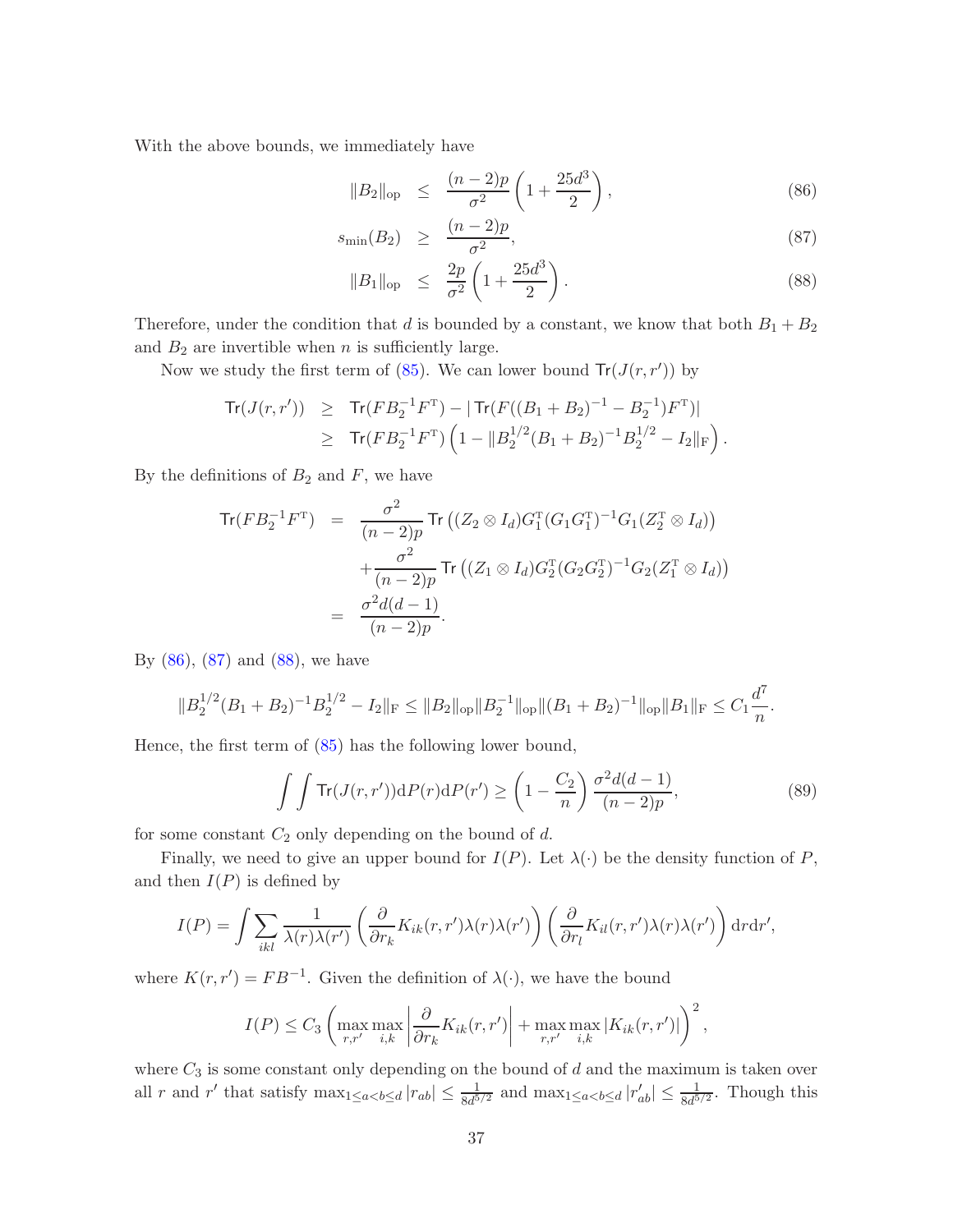bound can be computed explicitly using formulas of matrix derivatives, we omit the long and tedious details here. Intuitively, each entry of  $K(r, r')$  is a smooth function of r and r', and the orders of  $\frac{\partial}{\partial r_k} K_{ik}(r,r')$  and  $K_{ik}(r,r')$  only depend on that of  $B_2$ , since the contribution of  $B_1$  is negligible. We thus have  $I(P) \leq C_4 \left(\frac{\sigma^2}{np}\right)^2$  for some constant  $C_4$  only depending on the bound of d. By  $(85)$  and  $(89)$ , we have

$$
\inf_{\widehat{T}} \int \int \mathbb{E}_Z ||\widehat{T} - Z_1(r)Z_2(r')^{\mathrm{T}}||_{\mathrm{F}}^2 dP(r) dP(r') \ge \left(1 - C_5 \left(\frac{1}{n} + \frac{\sigma^2}{np}\right)\right) \frac{\sigma^2 d(d-1)}{np},
$$

 $\Box$ 

 $\Box$ 

and the proof is complete.

Proof of Theorem [3.2.](#page-14-1) By Lemma [4.6](#page-18-0) and the same argument that leads to [\(31\)](#page-12-2), we have

$$
\inf_{\widehat{Z}\in\mathcal{SO}(d)^n}\sup_{Z\in\mathcal{SO}(d)^n}\mathbb{E}_{Z}\overline{\ell}(\widehat{Z},Z)
$$
\n
$$
\geq \frac{1}{2n^2}\sum_{1\leq i\neq j\leq n}\int\left(\inf_{\widehat{T}}\int\int\mathbb{E}_{Z}\|\widehat{T}-Z_{i}Z_{j}^{\mathrm{T}}\|_{\mathrm{F}}^2\mathrm{d}\Pi(Z_{i})\mathrm{d}\Pi(Z_{j})\right)\prod_{k\in[n]\backslash\{i,j\}}\mathrm{d}\Pi(Z_{k}).
$$

Since supp $(\Pi) \subset \mathcal{SO}(d)$  by Lemma [3.1,](#page-13-0) the conclusion of Lemma [3.2](#page-14-4) also applies here, and thus we have

$$
\inf_{\widehat{T}} \int \int \mathbb{E}_Z ||\widehat{T} - Z_i(r)Z_j(r')^{\mathrm{T}}||_{\mathrm{F}}^2 dP(r) dP(r') \ge \left(1 - C\left(\frac{1}{n} + \frac{\sigma^2}{np}\right)\right) \frac{\sigma^2 d(d-1)}{np}.
$$

This leads to the desired result.

# References

- <span id="page-37-0"></span>[1] Arie-Nachimson, M., Kovalsky, S. Z., Kemelmacher-Shlizerman, I., Singer, A. and Basri, R. [2012]. Global motion estimation from point matches, 2012 Second international conference on 3D imaging, modeling, processing, visualization  $\mathcal{B}$  transmission, IEEE, pp. 81–88.
- <span id="page-37-3"></span>[2] Bandeira, A. S., Boumal, N. and Singer, A. [2017]. Tightness of the maximum likelihood semidefinite relaxation for angular synchronization, Mathematical Programming 163(1- 2): 145–167.
- <span id="page-37-4"></span>[3] Bandeira, A. S. and Van Handel, R. [2016]. Sharp nonasymptotic bounds on the norm of random matrices with independent entries, The Annals of Probability 44(4): 2479–2506.
- <span id="page-37-1"></span>[4] Boumal, N. [2016]. Nonconvex phase synchronization, SIAM Journal on Optimization 26(4): 2355–2377.
- <span id="page-37-2"></span>[5] Boumal, N., Singer, A. and Absil, P.-A. [2013]. Robust estimation of rotations from relative measurements by maximum likelihood, 52nd IEEE Conference on Decision and Control, IEEE, pp. 1156–1161.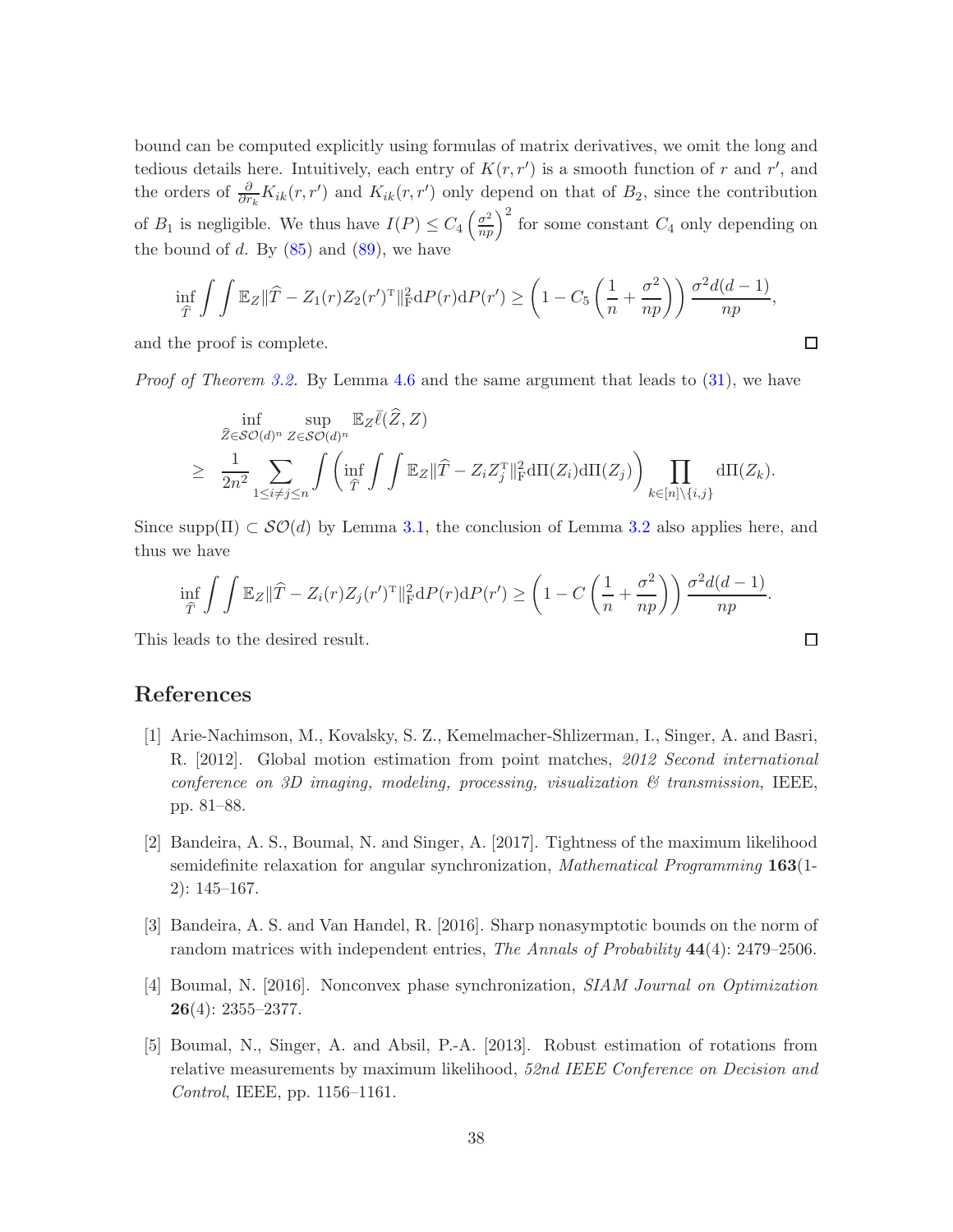- <span id="page-38-5"></span>[6] Boumal, N., Singer, A., Absil, P.-A. and Blondel, V. D. [2014]. Cramér–rao bounds for synchronization of rotations, *Information and Inference: A Journal of the IMA*  $3(1)$ : 1– 39.
- <span id="page-38-3"></span>[7] Chen, Y. and Cand`es, E. J. [2018]. The projected power method: An efficient algorithm for joint alignment from pairwise differences, Communications on Pure and Applied Mathematics 71(8): 1648–1714.
- <span id="page-38-0"></span>[8] Cucuringu, M., Lipman, Y. and Singer, A. [2012]. Sensor network localization by eigenvector synchronization over the euclidean group, ACM Transactions on Sensor Networks  $(TOSN)$  8(3): 1–42.
- <span id="page-38-1"></span>[9] Cucuringu, M., Singer, A. and Cowburn, D. [2012]. Eigenvector synchronization, graph rigidity and the molecule problem, Information and Inference: A Journal of the IMA  $1(1): 21-67.$
- <span id="page-38-8"></span>[10] Fan, Y., Khoo, Y. and Zhao, Z. [2021]. Joint community detection and rotational synchronization via semidefinite programming,  $arXiv$  preprint  $arXiv:2105.06031$ .
- <span id="page-38-6"></span>[11] Fei, Y. and Chen, Y. [2020]. Achieving the bayes error rate in synchronization and block models by sdp, robustly, IEEE Transactions on Information Theory 66(6): 3929–3953.
- <span id="page-38-11"></span>[12] Filbir, F., Krahmer, F. and Melnyk, O. [2020]. On recovery guarantees for angular synchronization, arXiv preprint arXiv:2005.02032 .
- <span id="page-38-12"></span>[13] Gao, C., Lu, Y., Ma, Z. and Zhou, H. H. [2016]. Optimal estimation and completion of matrices with biclustering structures, The Journal of Machine Learning Research  $17(1): 5602 - 5630.$
- <span id="page-38-2"></span>[14] Gao, C. and Zhang, A. Y. [2019]. Iterative algorithm for discrete structure recovery, arXiv preprint arXiv:1911.01018 .
- <span id="page-38-9"></span>[15] Gao, C. and Zhang, A. Y. [2020]. Exact minimax estimation for phase synchronization,  $arXiv$  preprint  $arXiv:2010.04345$ .
- <span id="page-38-7"></span>[16] Gao, C. and Zhang, A. Y. [2021]. Sdp achieves exact minimax optimality in phase synchronization, arXiv preprint arXiv:2101.02347.
- <span id="page-38-4"></span>[17] Gill, R. D., Levit, B. Y. et al. [1995]. Applications of the van trees inequality: a bayesian cramér-rao bound, Bernoulli  $1(1-2)$ : 59–79.
- <span id="page-38-10"></span>[18] Gower, J. C., Dijksterhuis, G. B. et al. [2004]. Procrustes problems, Vol. 30, Oxford University Press on Demand.
- <span id="page-38-13"></span>[19] Ipsen, I. C. and Rehman, R. [2008]. Perturbation bounds for determinants and characteristic polynomials, SIAM Journal on Matrix Analysis and Applications 30(2): 762–776.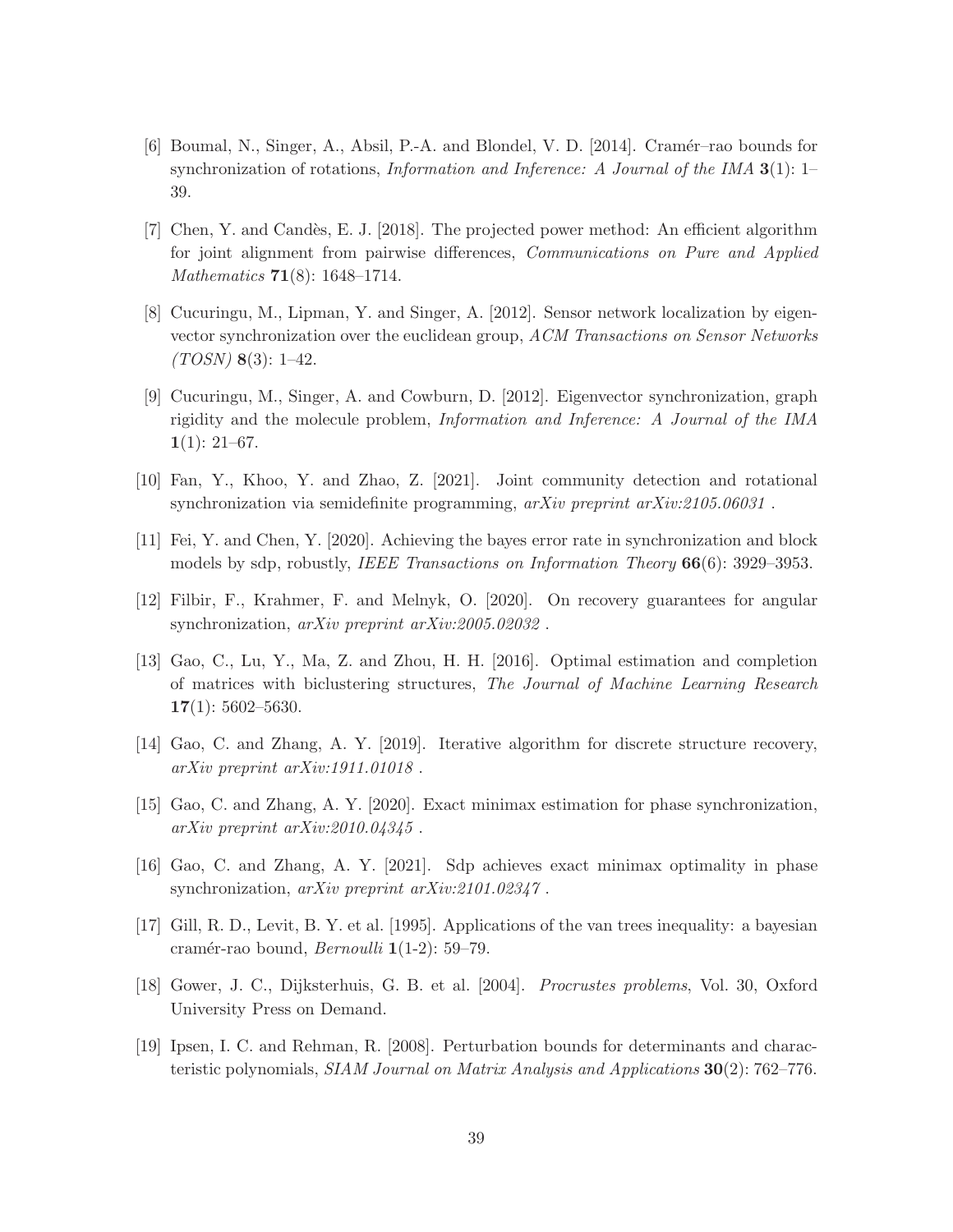- <span id="page-39-11"></span>[20] Kabsch, W. [1978]. A discussion of the solution for the best rotation to relate two sets of vectors, Acta Crystallographica Section A: Crystal Physics, Diffraction, Theoretical and General Crystallography 34(5): 827–828.
- <span id="page-39-12"></span>[21] Lei, J. and Rinaldo, A. [2015]. Consistency of spectral clustering in stochastic block models, The Annals of Statistics 43(1): 215–237.
- <span id="page-39-10"></span>[22] Li, R.-C. [1995]. New perturbation bounds for the unitary polar factor, SIAM Journal on Matrix Analysis and Applications  $16(1)$ : 327–332.
- <span id="page-39-2"></span>[23] Ling, S. [2020a]. Improved performance guarantees for orthogonal group synchronization via generalized power method, arXiv preprint arXiv:2012.00470 .
- <span id="page-39-5"></span>[24] Ling, S. [2020b]. Solving orthogonal group synchronization via convex and low-rank optimization: Tightness and landscape analysis, arXiv preprint arXiv:2006.00902 .
- <span id="page-39-7"></span>[25] Ling, S. [2022]. Near-optimal performance bounds for orthogonal and permutation group synchronization via spectral methods, Applied and Computational Harmonic Analysis .
- <span id="page-39-9"></span>[26] Liu, H., Yue, M.-C. and Man-Cho So, A. [2017]. On the estimation performance and convergence rate of the generalized power method for phase synchronization, SIAM Journal on Optimization  $27(4)$ : 2426-2446.
- <span id="page-39-3"></span>[27] Liu, H., Yue, M.-C. and So, A. M.-C. [2020]. A unified approach to synchronization problems over subgroups of the orthogonal group,  $arXiv$  preprint  $arXiv:2009.07514$ .
- <span id="page-39-4"></span>[28] Perry, A., Wein, A. S., Bandeira, A. S. and Moitra, A. [2018]. Message-passing algorithms for synchronization problems over compact groups, Communications on Pure and Applied Mathematics 71(11): 2275–2322.
- <span id="page-39-6"></span>[29] Romanov, E. and Gavish, M. [2020]. The noise-sensitivity phase transition in spectral group synchronization over compact groups, Applied and Computational Harmonic Analysis 49(3): 935–970.
- <span id="page-39-0"></span>[30] Shkolnisky, Y. and Singer, A. [2012]. Viewing direction estimation in cryo-em using synchronization, *SIAM journal on imaging sciences* **5**(3): 1088–1110.
- <span id="page-39-8"></span>[31] Singer, A. [2011]. Angular synchronization by eigenvectors and semidefinite programming, Applied and computational harmonic analysis  $30(1)$ : 20–36.
- <span id="page-39-1"></span>[32] Singer, A. and Shkolnisky, Y. [2011]. Three-dimensional structure determination from common lines in cryo-em by eigenvectors and semidefinite programming, SIAM journal on imaging sciences 4(2): 543–572.
- <span id="page-39-13"></span>[33] Talagrand, M. [1995]. Concentration of measure and isoperimetric inequalities in product spaces, Publications Mathématiques de l'Institut des Hautes Etudes Scientifiques 81(1): 73–205.